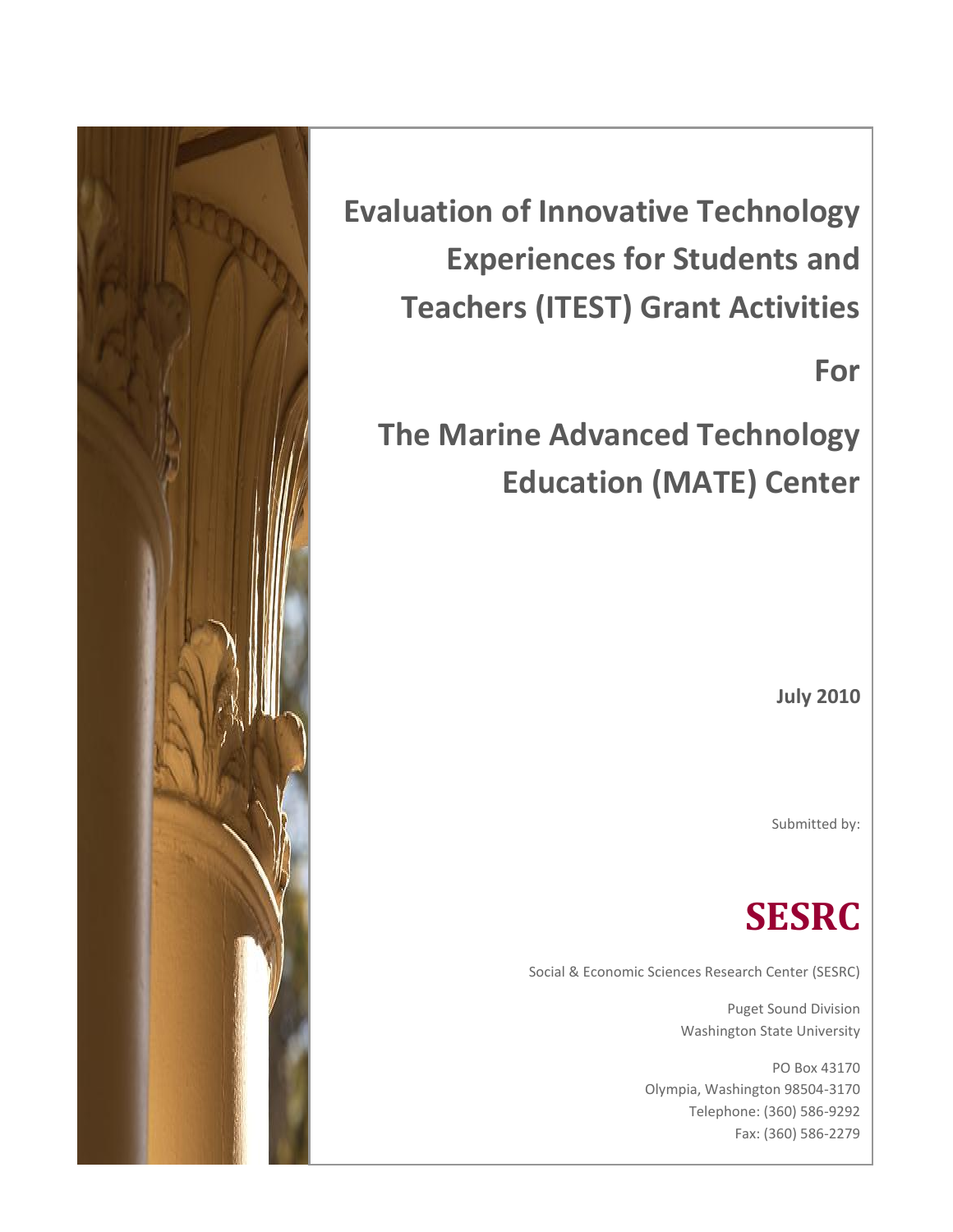# **Evaluation of Innovative Technology Experiences for Students and Teachers (ITEST) Grant Activities**

**For**

**The Marine Advanced Technology Education (MATE) Center**

Candiya Mann & Kyra Kester

July 2010



Social & Economic Sciences Research Center-Puget Sound Division 203 E. 4th Avenue, Suite 521 P.O. Box 43170 Olympia, WA 98504-3170 (360) 586-9292 Fax: (360) 586-2279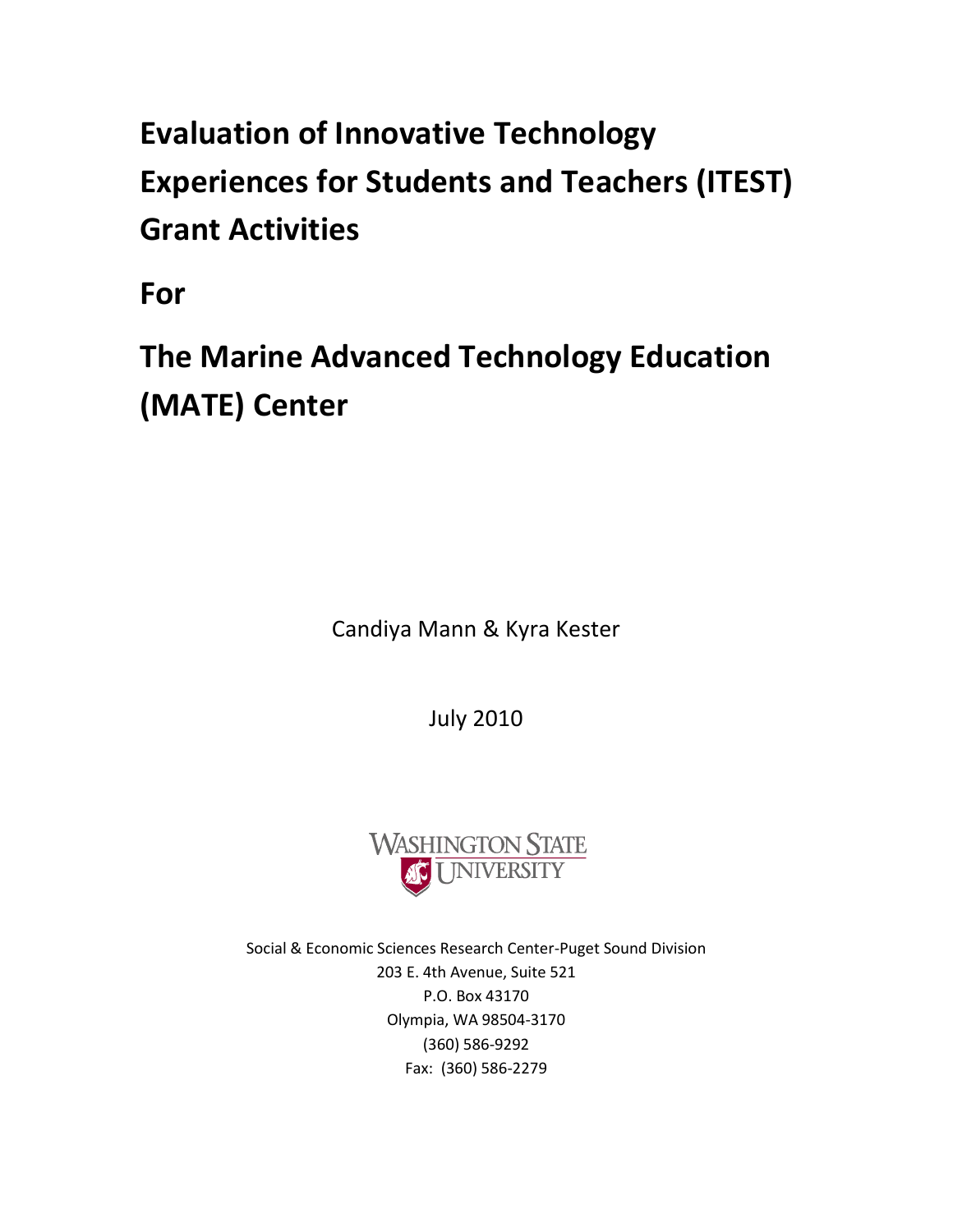## SPONSORSHIP

Support for this project was provided by the Marine Advanced Technology Education (MATE) Center and the National Science Foundation.

## ABOUT SESRC

The Social and Economic Sciences Research Center (SESRC) at Washington State University is a recognized leader in the development and conduct of survey research.

SESRC-Puget Sound Division provides technical services and consultation to assist clients in acquiring data, understanding what data means, and applying that information to solving problems. The SESRC Puget Sound Division specializes in research design, data collection and analysis, using both qualitative and quantitative methods. The Division also provides interpretive reports, policy studies, presentations and consulting services directly to individual clients, organizations and consortia.

## ACKNOWLEDGEMENTS

The author would like to thank the management at the MATE Center for their leadership, coordination, and helpful suggestions. We are also grateful to the regional coordinators and their support staff, who made themselves available for interviews and provided valuable insights into the project. Finally, this project would not have been possible without the generous and thoughtful input contributed by the student participants, faculty/mentors, and parents who completed surveys.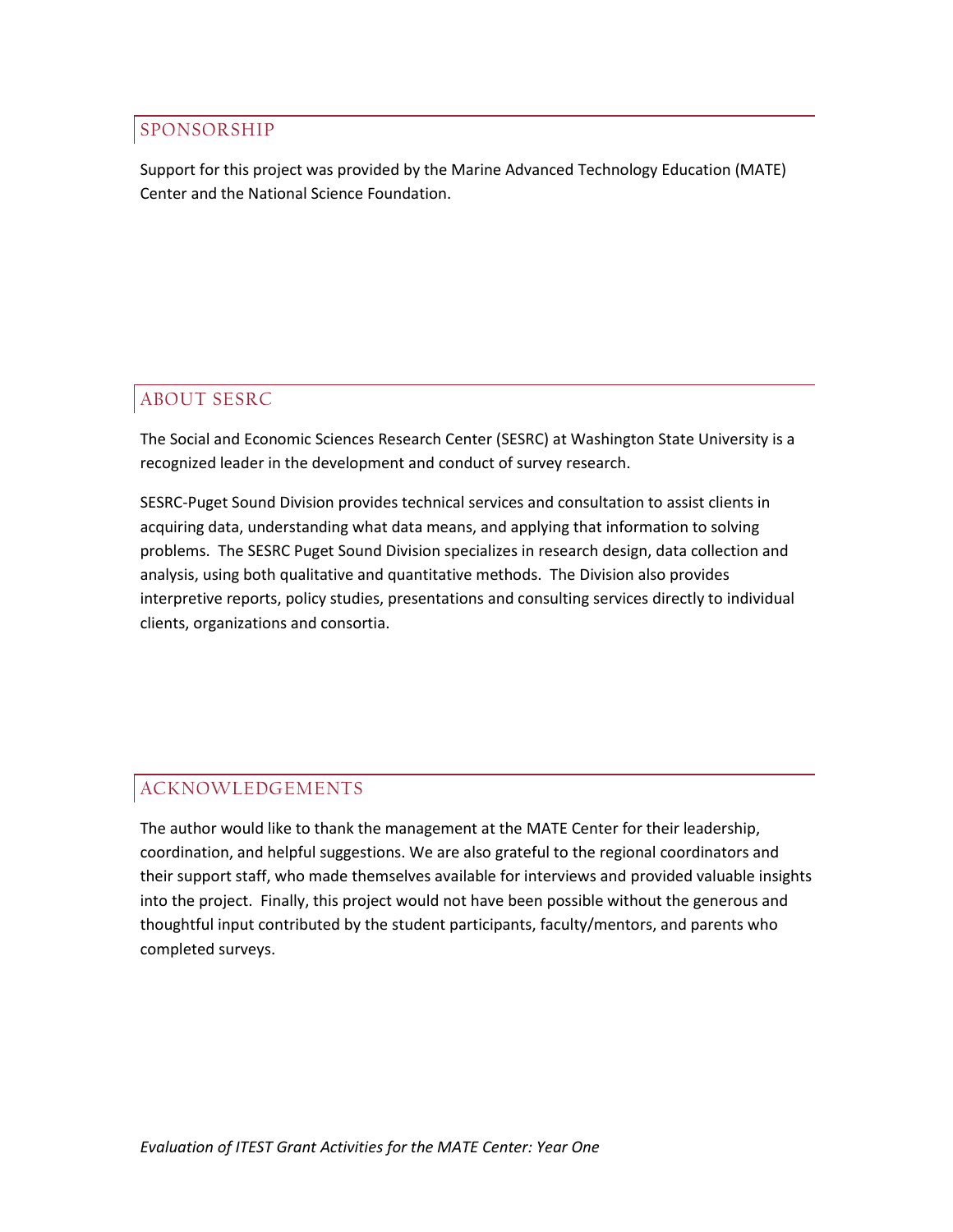## **TABLE OF CONTENTS**

| Project Strategy 1: Provide Professional Development, including Workshops and Summer     |
|------------------------------------------------------------------------------------------|
| Project Strategy 2: Support the Development of the SCOUT (Entry Level) ROV Class  28     |
| Project Strategy 3: Modify Career Guidance Resources to Better Suit Middle & High School |
|                                                                                          |
|                                                                                          |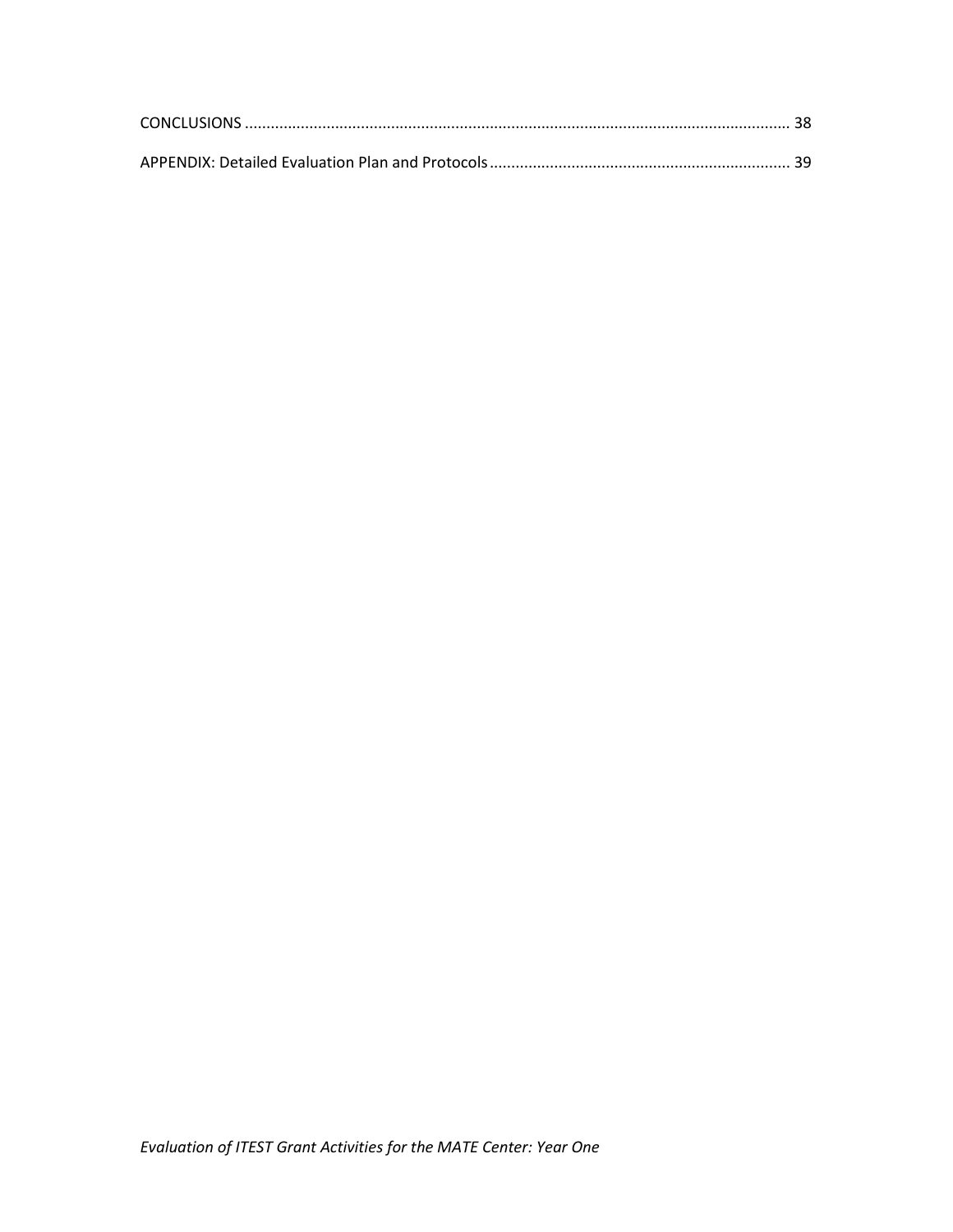## **EXECUTIVE SUMMARY**

## **Evaluation of Innovative Technology Experiences for Teachers and Students (ITEST) Grant Activities**

**For**

## **The Marine Advanced Technology Education (MATE) Center**

BY: CANDIYA MANN & KYRA KESTER SOCIAL & ECONOMIC SCIENCES RESEARCH CENTER, PUGET SOUND OFFICE WASHINGTON STATE UNIVERSITY JULY 2010

In September 2009, the National Science Foundation (NSF) funded the Marine Advanced Technology Education (MATE) Center's proposal for an Innovative Technology Experiences for Students and Teachers (ITEST) grant. Through this grant, the MATE Center planned to support middle school students and teachers by expanding the entry-level (SCOUT class) ROV competition, providing marine STEM career information targeted to this age range, and building ROVER, a cyber-learning center, to support them.

The evaluation is based on multiple data sources (primarily surveys and interviews) and reflects the input of a variety of stakeholders, including middle school students, teachers, parents, regional coordinators, community college students, and MATE management and staff. This report covers grant activities that took place between September 1st, 2009 and June 30th, 2010. It describes the project implementation as well as the preliminary findings for each of the research questions.

## **Project Implementation**

The first nine months of the grant focused primarily on grant Objective One: building the support infrastructure for an entry-level ROV competition. The four regions implementing the project in the first year were Monterey Bay, the Pacific Northwest, New England, and Southern California. As expected, the regions took a variety of approaches to implementing the grant, relying on each region's unique strengths and responding to their distinct challenges. An overview of the implementation approaches for each region is presented below.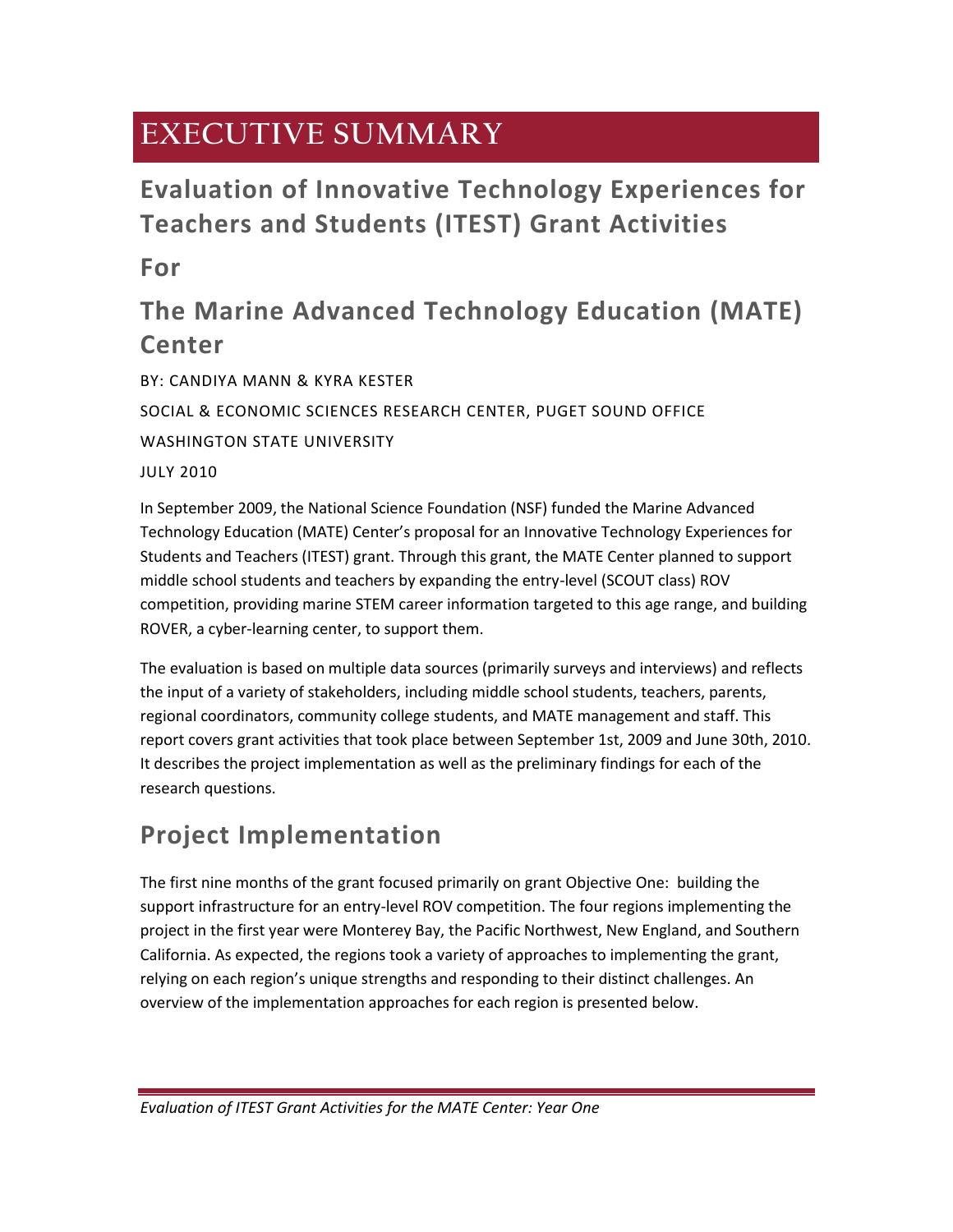In the Monterey Bay, the program was implemented through working with the coordinators of After School Academies at two school districts. The program sent MATE staff to the schools weekly to provide technical support. The program offered two culminating events in the spring of 2010: participation in the regional ROV competition and a school district "ROVER Night". Fifteen new SCOUT class teams participated in the culminating events in the Monterey Bay region. It should be noted that Monterey is the only region that had a robust SCOUT competition prior to grant implementation, with 46 non-ITEST SCOUT teams participating in the regional competition.

The Pacific Northwest program worked with multiple schools in multiple districts. The regional coordinators hired a graduate student to manage teacher outreach and communication. Regional coordinators and Marine Technology Society members performed student outreach by visiting schools and making presentations to approximately 1,500 students. Technical support was provided to teams via a series of workshops for teachers, students, and parents. They created a mini-grant program to distribute supplies and tools to teams. This region was particularly successful at involving parents, and many teams were mentored by parents. Twenty-four new SCOUT class teams participated in the regional ROV competition, up from one team the prior year.

In the Southern California region, the program was implemented by working with a single school district plus one private middle school academy. After attaining School Board approval, teacher and student recruitment was performed by the school administration. Long Beach Community College students, who were also Explorer class ROV team members, were paired with ITEST teachers to provide technical assistance to the teams. The college students visited the middle schools to provide assistance at least once per week, as requested by the teachers. The involvement of college students was noted as a successful approach by all stakeholders. Twelve new SCOUT class teams participated in the Southern California regional competition. This was the first year that SCOUT teams participated in this regional event.

The New England region worked primarily with two after-school programs: the Citizen's Program and the Boys and Girls Club of Fall River. The regional coordinator assigned engineering students from Bristol Community College to work with each of the programs. The college students developed a 10-week curriculum and taught it to the students in these programs. There were two 10-week sessions culminating in two mini-competitions, one in the fall and one in the spring. A total of six new SCOUT class teams participated in these mini-competitions.

All of the regions successfully implemented the grant in that the number of SCOUT class teams participating in the ROV competition increased markedly in all four regions.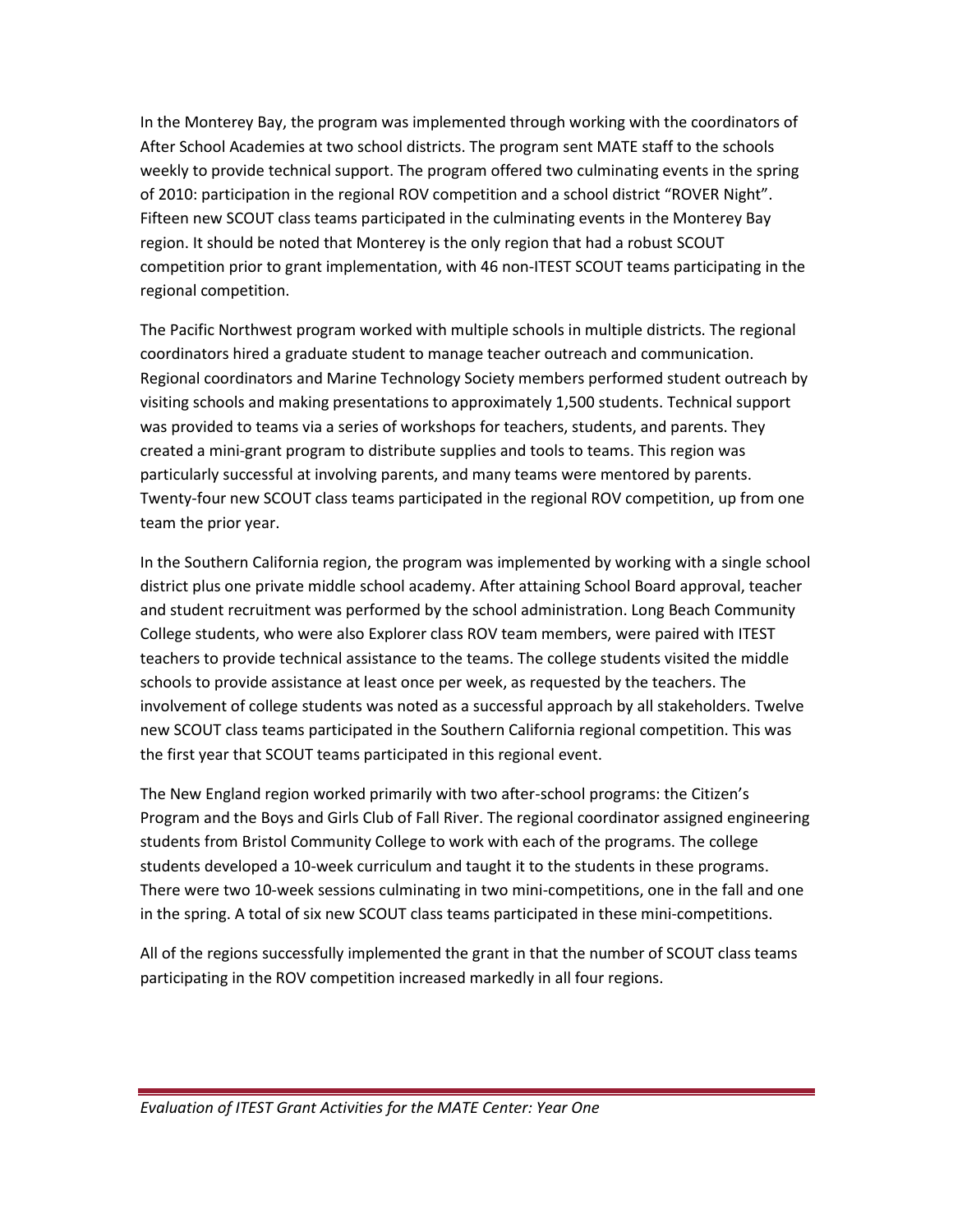## **Preliminary Findings**

The preliminary evaluation findings indicate that the MATE Center's ITEST project is achieving the expected outcomes. The project strategies that were implemented in the first year of the grant are reviewed below.

## **Project Strategy 1: Provide Professional Development**

- **Increased confidence facilitating STEM learning experiences:** In the post-workshop surveys (N=30), all of the respondents (100%) stated that they felt more confident facilitation STEM experiences.
- **Strengthened commitment to participate in the program:** As a result of the training, 89% of the workshop attendees indicated that they felt more committed to participating in the competition.

**Project Strategy 2: Support the Development of the SCOUT (Entry Level) ROV Class**

- **Increased Awareness of STEM Careers:** After building their ROV, 97% of the students surveyed (N=98) indicated that they knew more about careers in marine STEM.
- **Increased Interest in STEM Careers:** Seventy-one percent (71%) of the students stated that their ROV project made them more interested in a marine career.
- **Increased Interest in STEM:** Three quarters of the students (75%) indicated that their ROV project made them want to learn more about ocean STEM. Ninety-five percent (95%) of the parents surveyed (N=80) stated that building an ROV made their child more interested in STEM.
- **Increased STEM Knowledge & Skills:** Parents reported that building an ROV contributed to improving their children's grades in science (72%), math (55%), computers (61%), and engineering/robotics (76%).
- **Increased SCANS Skills:** All of the teachers/mentors surveyed observed increases in their students' skills in team building, problem solving, and/or critical thinking. Seventy percent (70%) of parents reported that their children were better able to work with others due to their involvement in the ROV project; 70% indicated that their child's self confidence improved; and 28% marked that their child was better organized.
- **Increased Parental Support of Their Children's Interest in STEM:** Eighty-one percent (81%) of the parents indicated that participation in the ROV program changed how they envisioned their child's future, making it easier to picture their child with a STEM career.

The remaining project strategies will be evaluated in future grant years as they are implemented.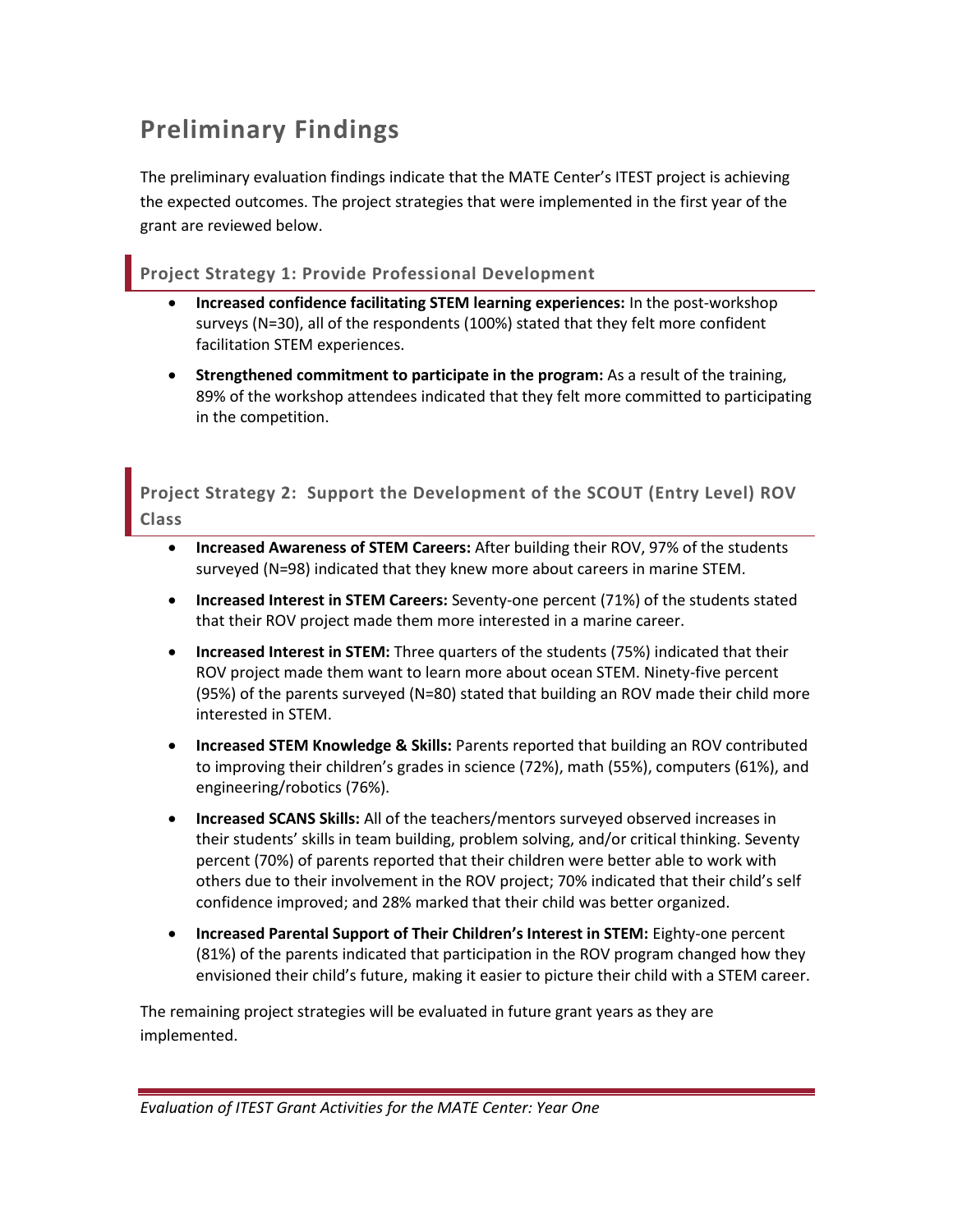## **Preliminary Findings by Gender and Ethnicity**

Overall, positive results were found regardless of gender or ethnicity, including the following:

- increased awareness of and interest in STEM careers,
- increased interest in studying STEM topics, and
- increased STEM knowledge.

In general, the ROV program appeared to generate stronger gains in the boys than the girls and in the white students than the minority students. A few findings ran counter to this trend. Female students were slightly more likely than male students to indicate that they wanted to learn more about undersea volcanoes (male: 65%; female: 69%). Minority students showed slightly greater gains than the white students in their desire to take courses in math (white: 37%; minority: 41%) and substantially more interest in courses in engineering (white: 9%; minority: 29%).

One of the goals of the grant is to help determine the most effective strategies for engaging youth of diverse backgrounds. The project proposes several different strategies for improvement in this area. Future evaluations will track the implementation of these strategies to reach out to underrepresented students, the effectiveness of these strategies in increasing the participation of these students, and the differential impacts on student outcomes.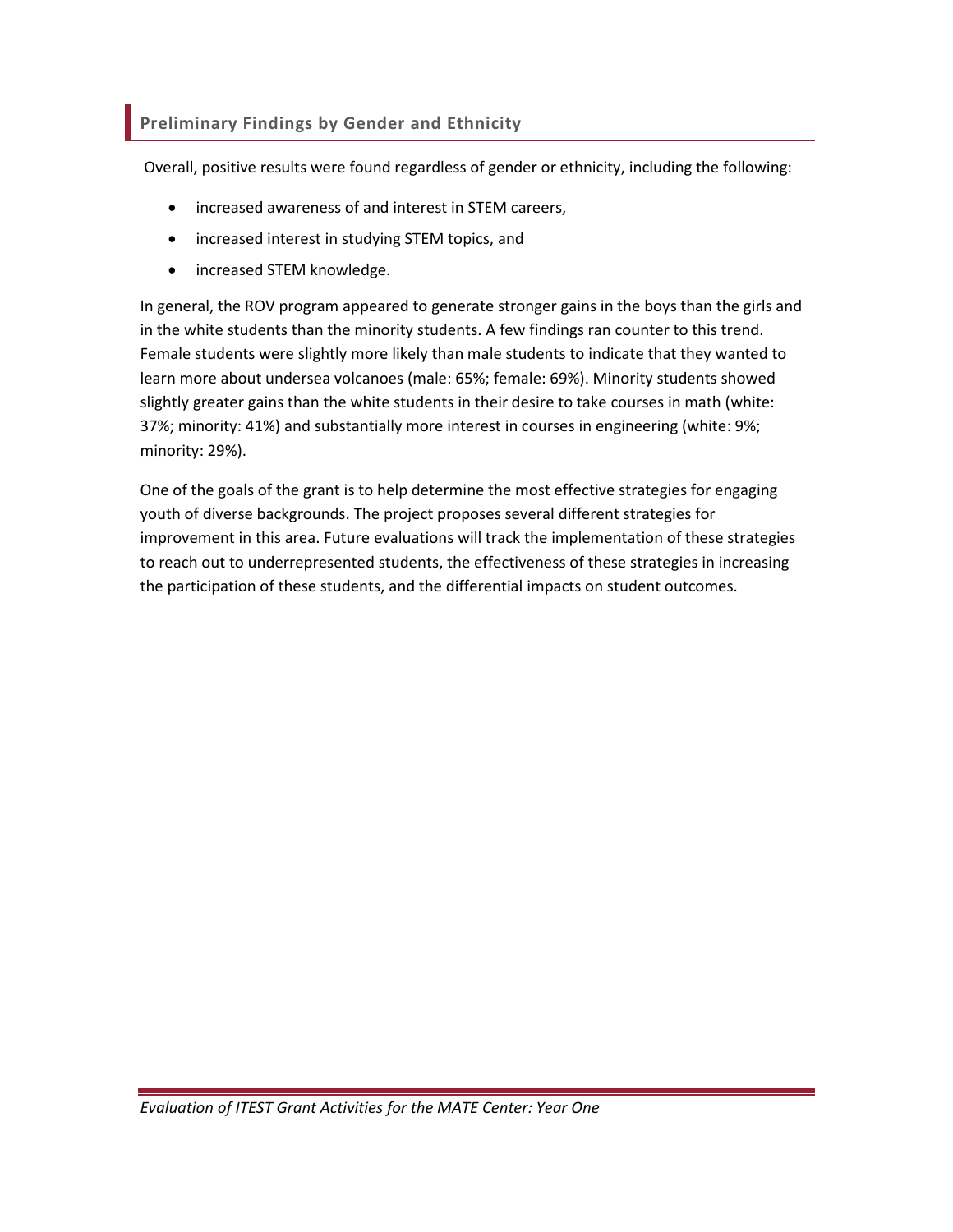# **INTRODUCTION**

In September 2009, the National Science Foundation (NSF) funded the Marine Advanced Technology Education (MATE) Center's proposal for an Innovative Technology Experiences for Students and Teachers (ITEST) grant. The MATE Center's ITEST program, titled *MATE ROV Competitions: Providing Pathways to the Ocean STEM Workforce*, leveraged their extensive network of remotely operated vehicle (ROV) student competitions. In the past, the ROV competitions mainly focused on students at the high school, college, and university levels. This grant enabled the MATE Center to support middle school students and teachers by expanding the entry-level (SCOUT class) ROV competition, providing marine STEM career information targeted to this age range, and building ROVER, a cyber-learning center, to support them.

As stated in the proposal, the project's objectives are fourfold:

- Objective 1: Build the support infrastructure for an entry-level ROV competition class by
	- $\circ$  a) providing professional development and student support workshops in after-school and informal settings; and
	- $\circ$  b) developing, adapting, and enhancing ROV-focused STEM curriculum materials.
- Objective 2: Increase ocean STEM career awareness and present trajectories to those careers for middle and high school audiences.
- Objective 3: Build a cyberlearning center to
	- $\circ$  a) foster collaboration and increase communication among students, educators, parents, and working professionals; and
	- $\circ$  b) improve access to STEM instructional resources. (In this project, cyberlearning refers to the use of cyberspace or "cyberconnections" to advance learning.)
- Objective 4: Evaluate and track project participants to determine the impact on a) students' STEM knowledge, skill development, and inclination to pursue STEM education and careers; and b) teachers' confidence in facilitating STEM learning experiences and delivering career information.

This report covers grant activities that took place between September  $1<sup>st</sup>$ , 2009 and June 30<sup>th</sup>, 2010. The results are presented below in two chapters. The first chapter, *Project Implementation,* describes how the ITEST grant has been implemented in the first year. The MATE Center proposed a staged geographic roll-out of the grant, with four regions implementing the grant each year. As expected, the four regions implementing in year one used a variety different strategies to accomplish the grant's goals. The differing regional approaches are explored in this chapter.

The second chapter, *Preliminary Findings*, discusses the preliminary results of the outcome evaluation. This chapter covers the evaluation questions listed in the methodology section below and includes analysis by demographics.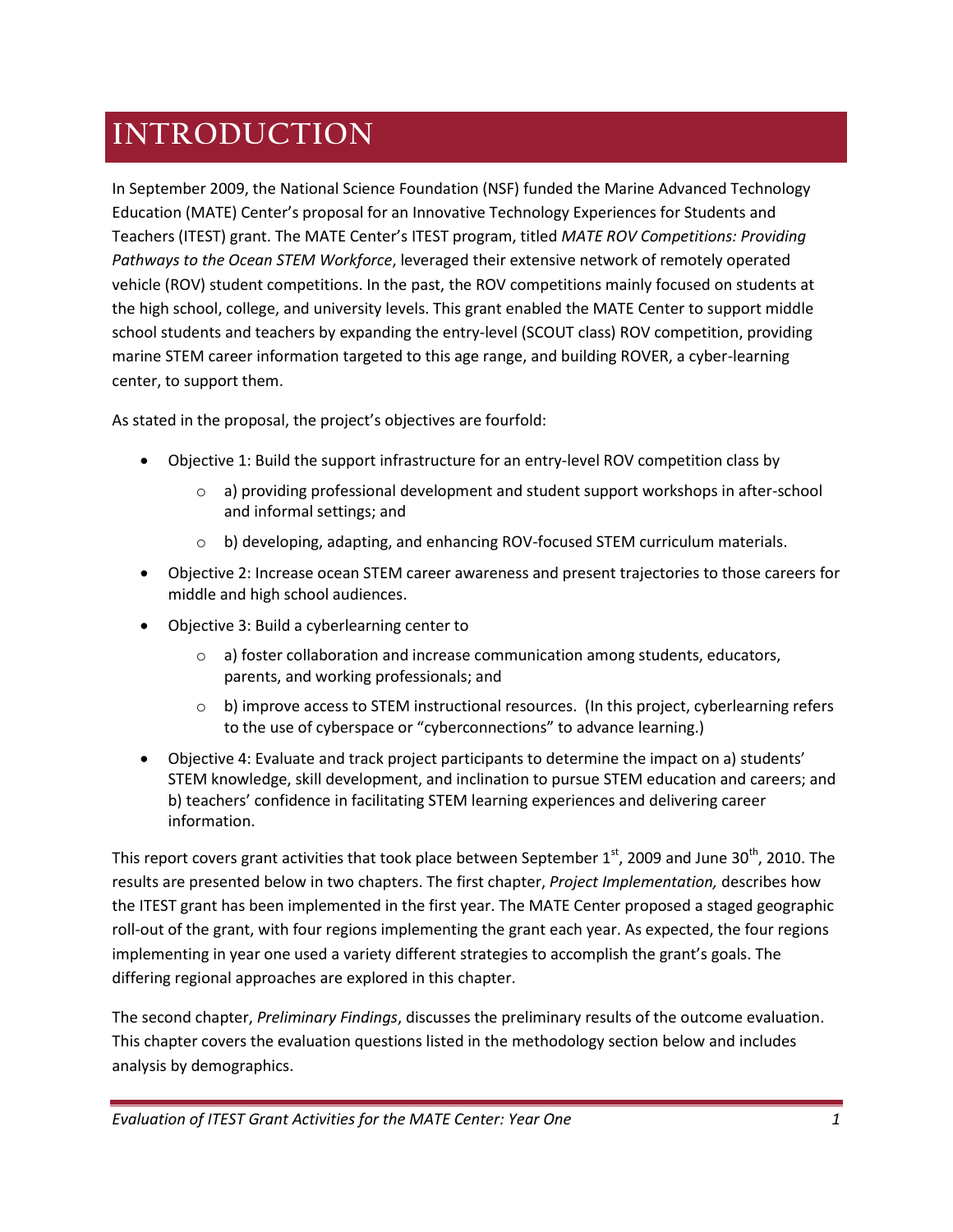The MATE Center's ITEST grant evaluation was performed by the Puget Sound Division of the Social and Economic Sciences Research Center at Washington State University.

## **METHODOLOGY**

The evaluation connects each of the project strategies with research questions and expected outcomes of the project. These strategies and research questions are presented below. Please see the Appendix for the detailed evaluation plan, including the expected outcomes, data sources, and evaluation schedule.

| <b>Project Strategy</b>                                                           | <b>Research Questions</b>                                                                                                                                                                                                                                                                                                                          |
|-----------------------------------------------------------------------------------|----------------------------------------------------------------------------------------------------------------------------------------------------------------------------------------------------------------------------------------------------------------------------------------------------------------------------------------------------|
| 1. Provide professional<br>development: workshops and<br><b>Summer Institutes</b> | 1.1. Did the teachers gain confidence facilitating STEM learning experiences<br>through the workshops?                                                                                                                                                                                                                                             |
|                                                                                   | 1.2. What was the impact of the workshops on the teachers' decision to<br>participate in the ROV competition?                                                                                                                                                                                                                                      |
|                                                                                   | 1.3. Did attendance at the Summer Institutes lead to greater<br>awareness/understanding of ocean STEM careers?                                                                                                                                                                                                                                     |
| 2. Support the development<br>of the SCOUT (Entry Level)<br><b>ROV Class</b>      | 2.1. To what extent did participating in the ROV program lead to an increase<br>in the students' interest in STEM and STEM careers? Did educators and<br>parents observe an increase in the students' interest in STEM and STEM<br>careers as a result of the program? An increase in the students' STEM<br>knowledge and skills and SCANS skills? |
|                                                                                   | 2.2. Did participating in the workshops (or observing the competitions) lead to<br>an increase in the parents' support of their children's interest in STEM<br>careers?                                                                                                                                                                            |
|                                                                                   | 2.3. Were the curriculum materials and workshops at the appropriate level for<br>a middle school audience?                                                                                                                                                                                                                                         |
|                                                                                   | 2.4. What was the impact of the workshops and other support on the teams'<br>ability to build an ROV and participate in the regional competitions?                                                                                                                                                                                                 |

### **Table 1: Project Strategies and Research Questions**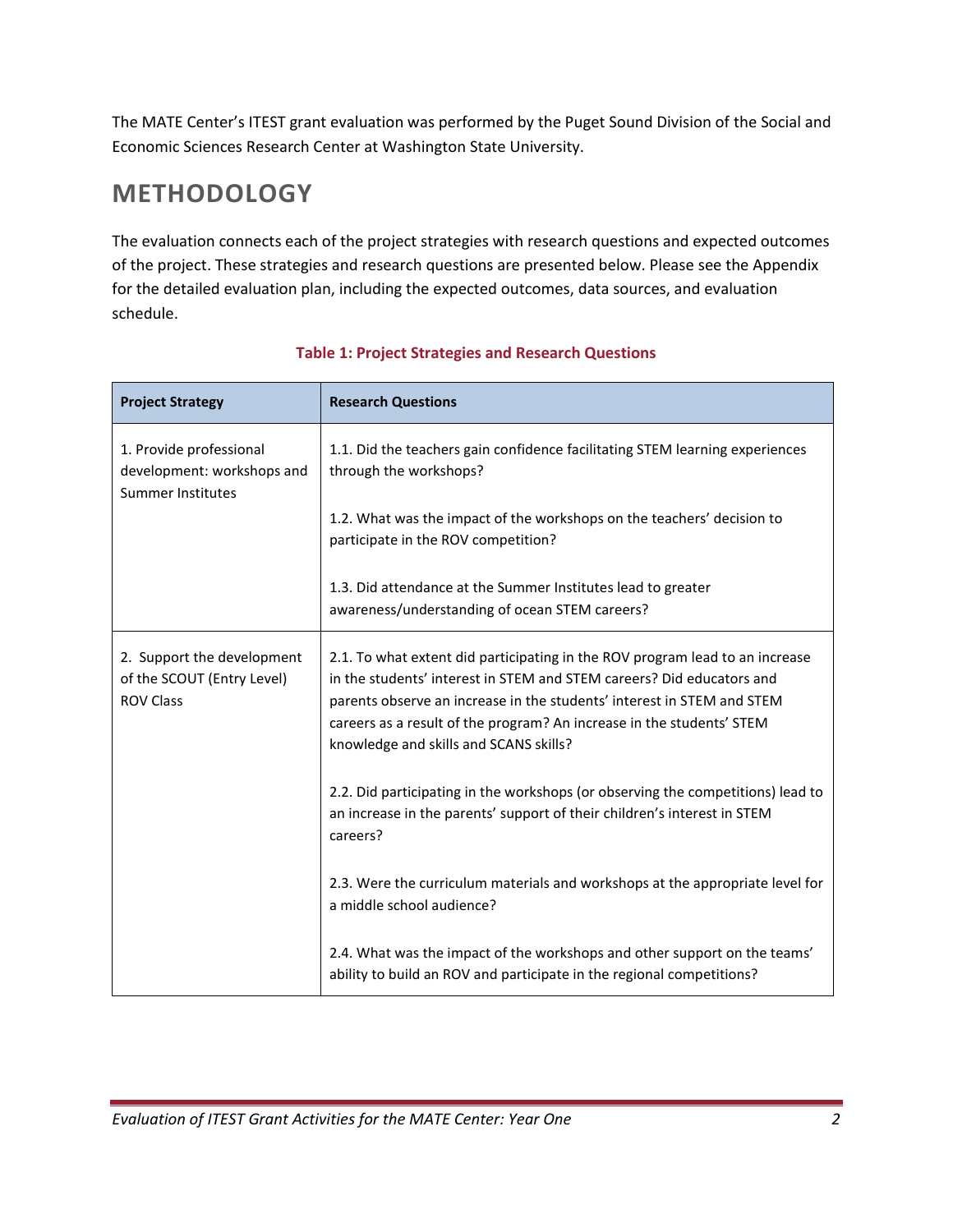| <b>Project Strategy</b>                                                                | <b>Research Questions</b>                                                                                                                                                          |
|----------------------------------------------------------------------------------------|------------------------------------------------------------------------------------------------------------------------------------------------------------------------------------|
| 3. Modify career guidance<br>resources to better suit<br>middle & high school students | 3.1. Has the Exploring Ocean Careers course and web site been modified so<br>that the appeal, information and delivery are appropriate for the middle and<br>high school audience? |
|                                                                                        | 3.2. Did students, educators and parents use the career guidance tools? Did<br>their awareness of ocean STEM careers increase as a result of these tools?                          |
| 4. Build ROVER, a<br>cyberlearning center                                              | 4.1. Has ROVER increased access to career and instructional resources?<br>Increased use of the resources?                                                                          |
|                                                                                        | 4.2. To what extent were the website users satisfied with the ease-of-use of<br>the website? With the materials available through the website?                                     |
|                                                                                        | 4.3. Has ROVER increased communication between students, educators,<br>industry professionals, and parents?                                                                        |
|                                                                                        | 4.4. Did the availability of ROVER affect the teams' ability to build an ROV and<br>participate in the regional competitions?                                                      |

## DATA SOURCES

 $\overline{\phantom{a}}$ 

The evaluation relies upon multiple sources of data. The data collection includes input from a variety of stakeholders, including students, teachers, parents, regional coordinators, college students helping with grant implementation, and MATE staff. Below are descriptions of each of the data sources.<sup>1</sup> All of the surveys were developed in collaboration with MATE staff and regional coordinators.

### **Pre and Post Teacher Workshop Surveys**

Pre and post paper surveys were administered to teacher workshop attendees in the Monterey, Pacific Northwest, and New England regions at the beginning of the workshop day and at the end of the training. The surveys addressed issues of teacher confidence facilitating STEM learning experiences, commitment to bringing a team to competition, concerns about mentoring students in designing and

**<sup>1</sup>** Please see Appendix for survey and interview protocols.

*Evaluation of ITEST Grant Activities for the MATE Center: Year One 3*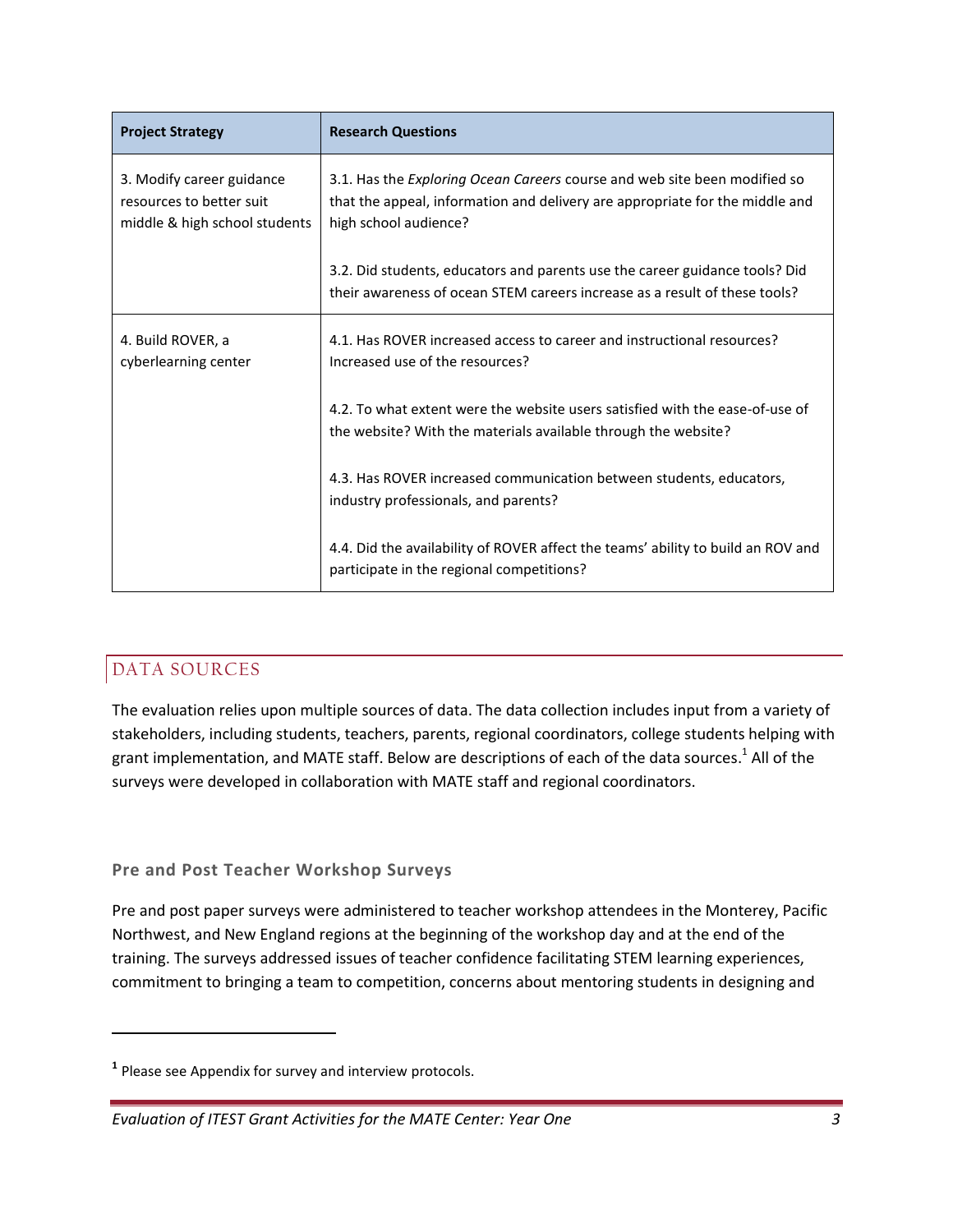building an ROV, expectations of the workshops, and additional ways that the regional coordinators and the MATE Center could support the participants. Surveys were tallied in Microsoft Word and Excel.

### **Post Competition Surveys of Students**

At the ITEST SCOUT class competitions, students were asked to complete surveys. The survey protocol was a modified version of the student survey that has been administered to over 1,500 students over the past five years at regional and international ROV competitions. The survey covered the following topics: awareness and interest in ocean STEM careers, increased desire to take STEM courses due to involvement in the program, awards/honors received as a result of competition experience, and selfassessment of change in STEM knowledge.

Student surveys were collected at the Monterey, Pacific Northwest, and New England regional events. At the Monterey regional competition, surveys were completed online via Survey Monkey. All other surveys were conducted via paper forms later entered into Survey Monkey. The Monterey and New England regional competitions offered incentives to complete the survey. At the Monterey competition, the students received raffle tickets for prizes that were raffled off at the end of the day. At the New England competitions, students received a competition t-shirt as an incentive. Data was extracted and analyzed with the Statistical Package for the Social Sciences (SPSS). Preliminary analysis of student survey data was conducted by gender and ethnicity.

### **Post Competition Surveys of Teachers/Mentors**

Teachers/team mentors also completed surveys at the ITEST SCOUT class competitions. The survey protocol was a modified version of the faculty/mentor survey that has been administered to over 400 respondents over the past five years at ROV competitions. The survey addressed topics such as the value of the competition, incorporation of competition into course curriculum, interest in participating in future competitions, assessment of change in their students' STEM knowledge/skills, SCANS skills, and interest in STEM careers, and related topics.

Teacher/mentor surveys were collected at the Monterey and Southern California regional events. At the Monterey regional competition, surveys were completed online via Survey Monkey. Teachers/mentors in the Southern California region received email invitations containing a link to the survey. Data was extracted and analyzed with SPSS.

### **Post Competition Surveys of Parents**

In contrast to the student and teacher/mentor surveys, which have been conducted for years at MATE ROV competitions, this was the first year parent input was solicited. Paper surveys were administered to parents at the ITEST SCOUT class competitions in Monterey, Pacific Northwest, and New England. Parent surveys addressed the topics of parental support of their children's interest in STEM and STEM careers, the value of the competition, and changes they have observed in their children since they became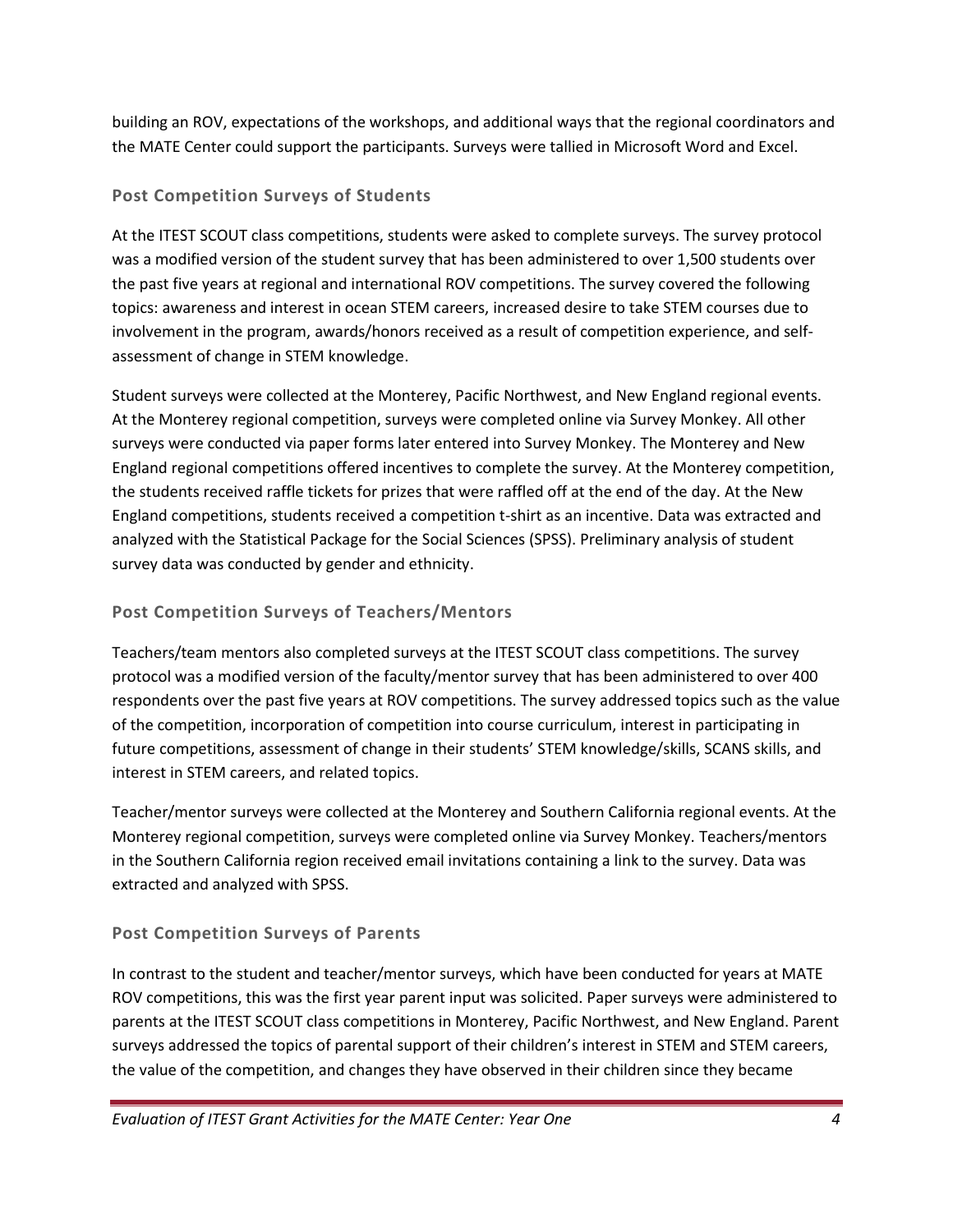involved in the program. Data was entered into Survey Monkey and analyzed using the tools within the website.

### **End of Program Follow-up Surveys of ITEST Teachers/Mentors**

In some regions, ITEST teams competed next to non-ITEST teams at regional events. The same postcompetition teacher/mentor survey was administered to all teams. In order to avoid asking non-ITEST teachers/mentors questions that only applied to the ITEST teams, a separate web survey was conducted. ITEST teachers/mentors received an email invitation to participate in the survey, containing a link. The survey asked the respondents to rate the ROV program and the support they received and to report on the obstacles they faced and suggestions for how the program could better support them. The response rate was very low, with only six responses received. Next year, we will explore ways to combine this survey with the post-competition survey of teachers/mentors. Responses were submitted by teachers in the Monterey and Pacific Northwest regions.

### **Interviews of MATE Center Staff**

Structured interviews were conducted with MATE regional coordinators from all four regions implementing the grant in year one, students involved in implementing the grant activities, and the grant PI. The interviews solicited information such as detailed descriptions of grant implementation (recruitment of students and teachers, workshops and other methods of providing technical assistance, other support provided to teams, partnerships with other organizations, and staffing), effectiveness of the workshops, observations on student outcomes, parental involvement, successes/program strengths, challenges, changes planned for next year, and ratings of the MATE Center's support of the regions implementing the grant.

### **Other Data Sources**

Additional data sources informing the evaluation include the annual reports turned in by the regional coordinators to the ITEST grant PI, demographic information collected from the schools, clubs, and teams, observations of the Pacific Northwest regional competition, the regional coordinators meeting, and the Advisory Committee meeting, review of participation data, and document review, such as curriculum and supporting technical materials and the MATE Center's annual report.

### **Challenges and Weaknesses of the Evaluation**

Unfortunately, as this was the first year of the evaluation, the survey implementation was somewhat uneven, and the data does not cover all of the regions. Regional coordinators were responsible for administering the surveys. With the quick project ramp-up, regional coordinators were pulled in many different directions, and occasionally, survey implementation was forgotten. We intend to improve the data collection efforts in year two of the evaluation by stressing the importance of the data collection in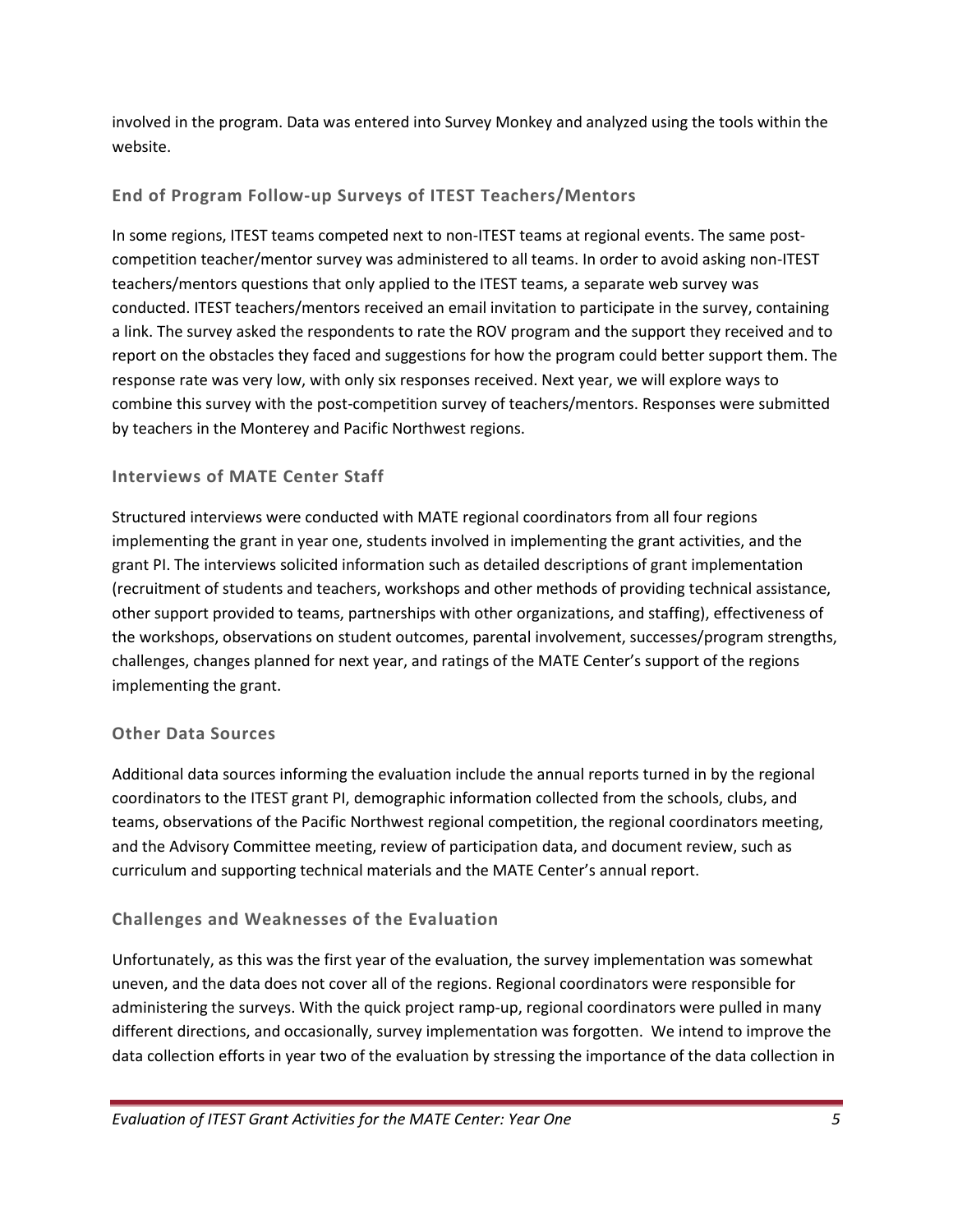communication with the regional coordinators. We will provide them with a complete set of data collection instruments at the Regional Coordinator's meeting at the beginning of the program year, along with a training on how and when to implement each. In addition, the demographic data collection tools will be revised to streamline the data collection process and improve the quality of the data.

While the variety of project implementation methods is a strength of the program, it introduces challenges to the evaluation design. The goal is to apply the same evaluation data collection methods to all regions. Some of the original data collection plans had to be changed because they would not be possible in all regions. For instance, the evaluation plan originally called for pre-surveys of students prior to attending an introductory workshop about the program. In practice, none of the regions offered an introductory workshop for students. Thus, the student pre-survey was removed from the evaluation.

An additional difficulty of this evaluation report was the timing of the report. Given the fact that the regional competitions took place as late as June  $12<sup>th</sup>$ , it was a challenge to complete data entry and analysis prior to the report deadline. In the future, we plan to change the competition surveys to a scannable format so that data input will be much faster. An additional distraction was the MATE ROV international competition in Hilo, Hawaii, which took place in late June. All of the regional coordinators, the ITEST PI, and the evaluator attended the international competition.

With the tight turn-around between the end of the regional competitions and the evaluation report, the participation numbers were not available prior to writing this report. Thus, it was not possible to calculate response rates for each of the surveys. We hope that with better advance planning next year, we will be able to remedy this weakness.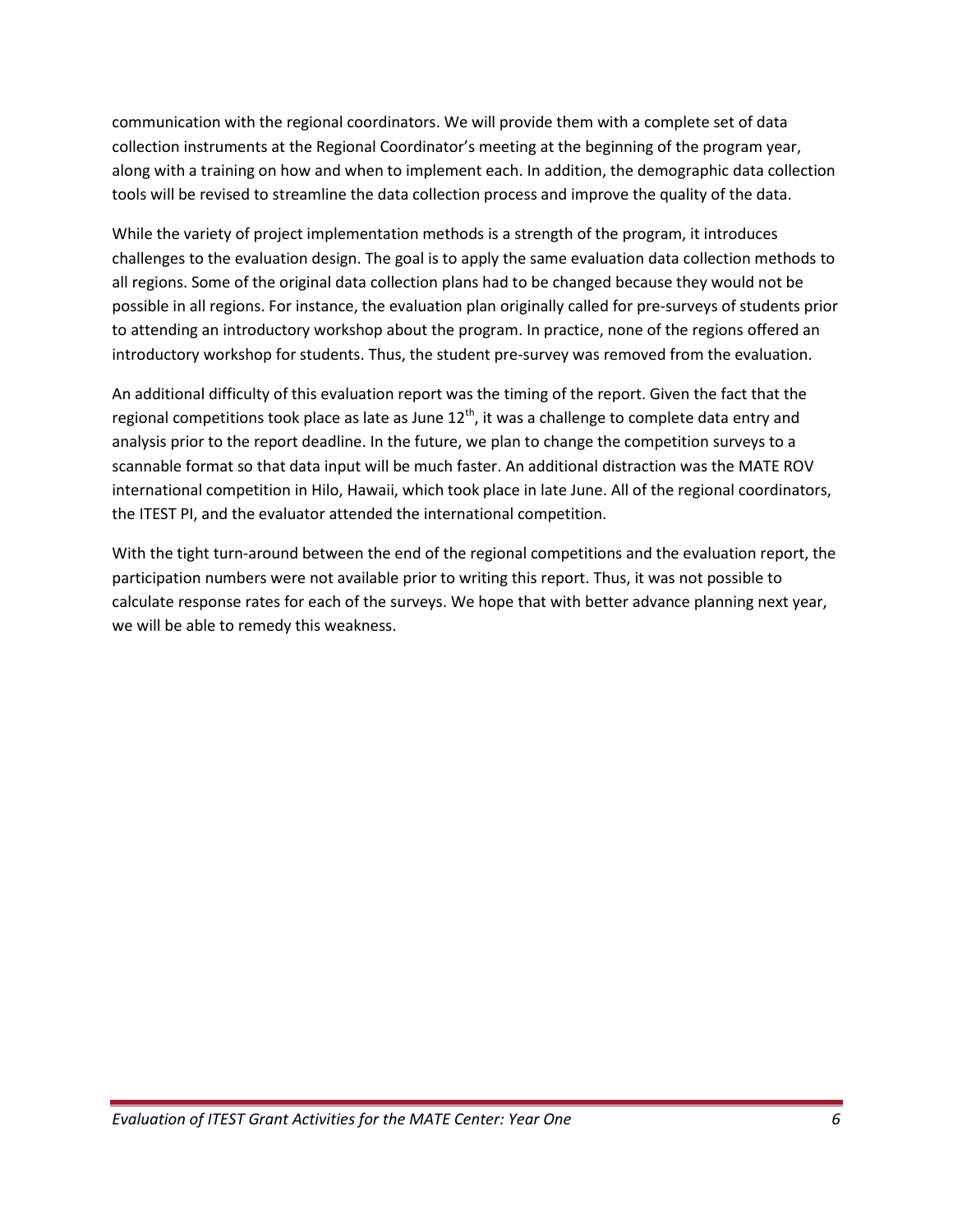# **PROJECT IMPLEMENTATION**

This chapter reviews the progress towards implementing each of the four grant objectives. Each of the four objectives is discussed in turn, followed by a summary of additional grant activities that the MATE Center has performed in support of the overall grant.

## **OBJECTIVE ONE**

*Objective 1: Build the support infrastructure for an entry-level ROV competition class by a) providing professional development and student support workshops in after-school and informal settings; and b) developing, adapting, and enhancing ROV-focused STEM curriculum materials.*

The first nine months of the grant focused primarily on grant Objective One. Thus, this report section comprises the bulk of the chapter. This section discusses each of the four regions that implemented the grant in year one: Monterey Bay, Pacific Northwest, Southern California, and New England. The goal of the section is to highlight the differences in regional grant implementation: strengths, challenges, and unique approaches. This section also reviews the progress preparing for the ITEST Summer Institute.

## MONTEREY BAY

**Unique Features of Regional Implementation**

- Worked with the coordinators of after school programs at two school districts
- Implemented ITEST activities in the context of a region with an existing robust SCOUT class competition (e.g., 49 SCOUT class teams registered for the 2010 regional competition)
- Sent MATE staff for weekly visits to the schools to provide technical support
- Offered two culminating events: participation in the regional competition and a separate school district ROVER night

### **Staffing**

The Monterey Bay regional coordinator is Jill Zande, the MATE Center Associate Director and ITEST PI. Jill was responsible for managing the grant implementation in the Monterey region. Kim Swan, Teen Programs Manager at the Monterey Bay Aquarium, helped with school recruitment. Technical support in the classrooms was supplied by Matt Gardner, MATE Competition Technical Manager and Head Rules Judge, Jim Davidson, retired mechanical engineer, and two Monterey Peninsula College students. The teacher workshops were taught by Jill, Matt, and Jeremy Hertzberg, Automotive Technology Laboratory Technician and Instructor, Monterey Peninsula College.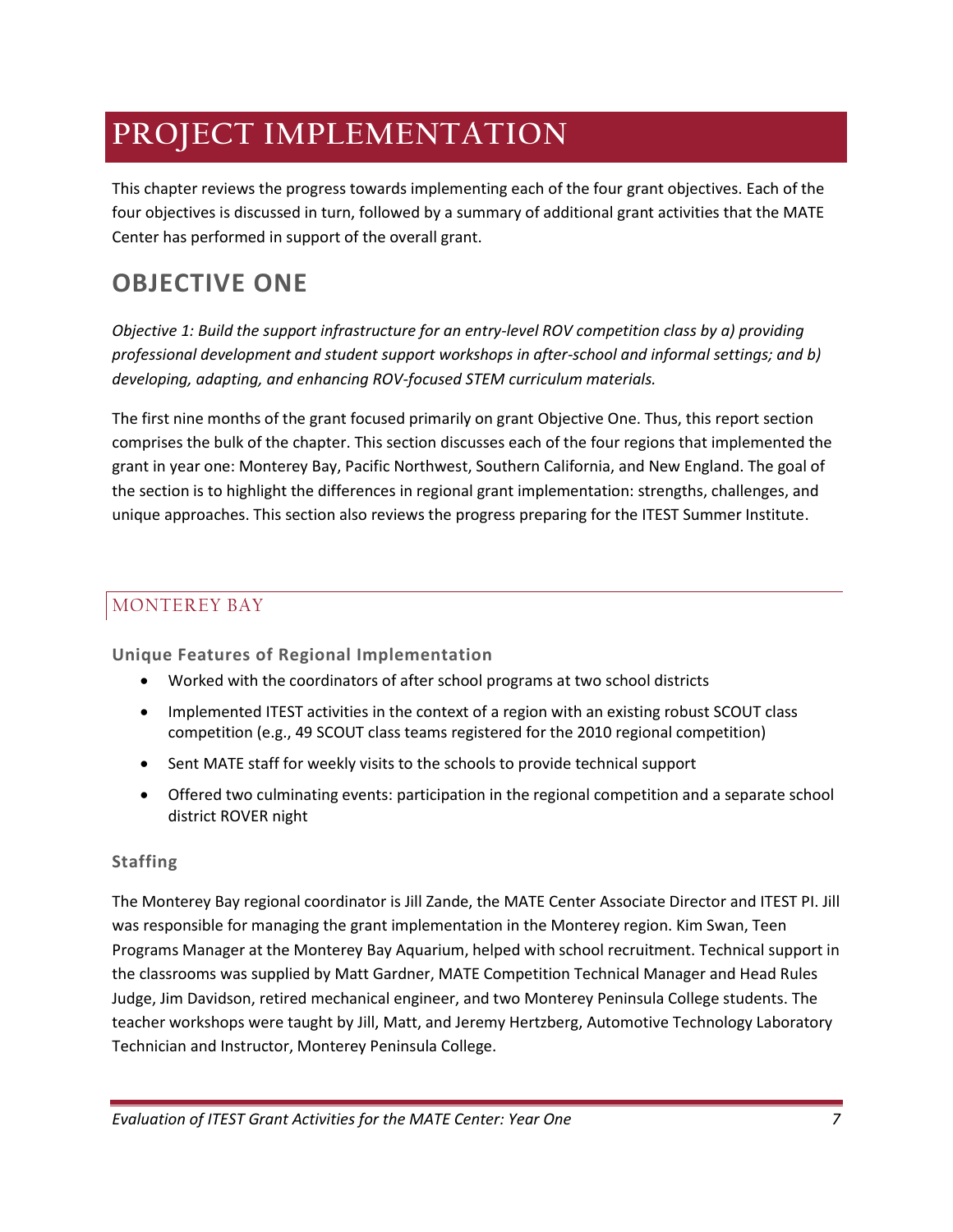#### **Implementation Overview**

As soon as Jill received word that the grant would be funded, she began reaching out to her regional recruitment collaborators. Her ITEST recruitment targeted the two regional school districts serving youth who are consistently under-represented in math and science courses, including low-income and minority students: the Pajaro Valley Unified School District (PVUSD) and the Monterey Peninsula Unified School District (MPUSD). Both districts serve a high proportion of low-income, Hispanic, migrant students.

Through the Monterey Bay Aquarium's Community Partnership Program, Jill was put in touch with the PVUSD after school program. Jill made three visits to the PVUSD: one to meet the director, one to present to the middle and high school after school program coordinators, and one to speak with the staff of the Gifted and Talented Education (GATE) program, who had expressed interest in the ROV program. Many of the middle school after school program coordinators were interested in the ROV program. They passed along information about the program to their middle school teachers who were also interested. Only one school in the PVUSD ended up participating in the program in the 2009-2010 school year, but there is continued interest from the coordinators and the GATE program. District participation may increase in future years.

In parallel with the PVUSD recruitment efforts, Jill reached out to the After School Academy (ASA) through MPUSD. She held meetings with the director and presentations with the middle school and high school ASA coordinators. While the ITEST grant did not fund the program in high schools, Jill still found it useful to speak to the high school coordinators so that when the middle school students transfer to high school, the high schools are aware of their ROV experiences and may be interested in starting the program at the high school level as well. The director of the ASA program decided to move forward with implementing the ROV program, and she mandated that the middle schools implement the ROV program as an ASA activity. This was a mixed blessing. While this decision resulted in five MPUSD schools implementing the program, since the teachers did not self-select into the program, some of them were not as excited as others to participate.

The Monterey region held the earliest teacher workshop of the four ITEST regions, in November. Five MPUSD schools and one PVUSD school attended. Some schools sent a teacher as well as an ASA coordinator, while others only sent a coordinator. One school sent a teacher, coordinator and parent. Over the course of the program, Jill noted that the schools that sent a teacher to the training were the most likely to successfully implement the program.

As a side note, there was enough interest in the ROV program from high school teachers that the Monterey Peninsula College Tech Prep program provided funding for the MATE Center to offer a separate teacher workshop for the high school teachers.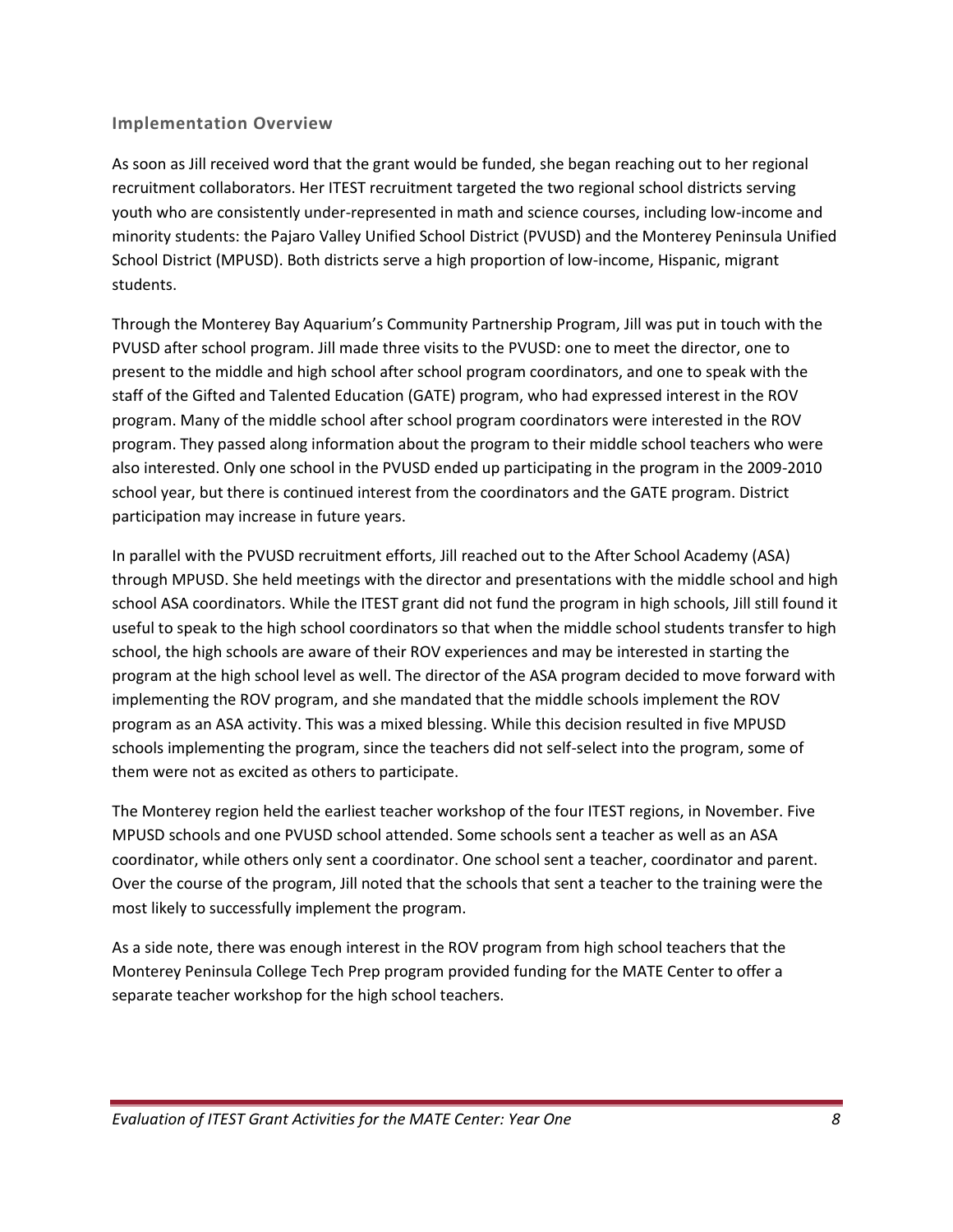By the end of January, the teachers received all of the supplies, equipment, and tools to start building the ROV's. In addition, Jill provided a CD of curriculum and technical resources and a proposed course outline.

The original implementation plan called for the region's strong cadre of industry volunteers to visit the schools weekly to provide technical support to the teachers and students. In practice, Jill found that the group of active volunteers was already fully taxed with supporting the existing SCOUT class participants (providing wiring workshops and similar activities). Instead, MATE staff, one volunteer, and/or two MPC students visited the schools on a weekly basis, and the teachers/mentors visited Monterey Peninsula College to speak to the MATE staff on an as-needed basis. While this level of support resulted in teams bringing functioning vehicles to the culminating events, Jill noted that since the teams met twice a week, it would be ideal for them to have technical support available at both meetings.

In addition to the technical support provided by MATE Center personnel, one MPUSD team received support from a student at California State University, Monterey Bay (CSUMB) in the service learning program, and one PVUSD team received support from his school's MESA program.

An additional potential source of support for the middle school teams was the Monterey Academy of Oceanographic Sciences (MAOS) at Monterey High School.<sup>2</sup> This group has a robust ROV program with many years of experience competing at MATE ROV events. The director of the MAOS ROV program was excited to get involved, envisioning that it would help to solidify his current students' learning as they mentored the younger students and that it would help him recruit incoming high school students to his MAOS program and ROV team. The plan was to pair the MAOS students with the teams from a MPUSD school located close to Monterey High School. In the 2009-2010 grant year, the MAOS program did not end up becoming involved with supporting an ITEST SCOUT team because the middle school they were planning to work with did not organize a team due to turnover in the ASA coordinators. In the next grant year, a middle school teacher who attended the ITEST Summer Institute will be moving to this school. It is likely that the school will field an ROV team next year, and the MAOS program plans to support this team.

The ITEST teams were invited to participate in the two pool practice days (in March and April) that were offered to all of the SCOUT teams in the region. Three of the ITEST schools took advantage of these practice days.

On April 24<sup>th</sup>, the Monterey regional competition was held. Forty nine SCOUT class vehicles competed, four of which were the ITEST SCOUT teams that attended the pool practice days. Three teams were from MPUSD and one was from PVUSD. All three teams performed well, with functioning vehicles.

 $\overline{\phantom{a}}$ 

**<sup>2</sup>** Jill is on the Advisory Board for MAOS.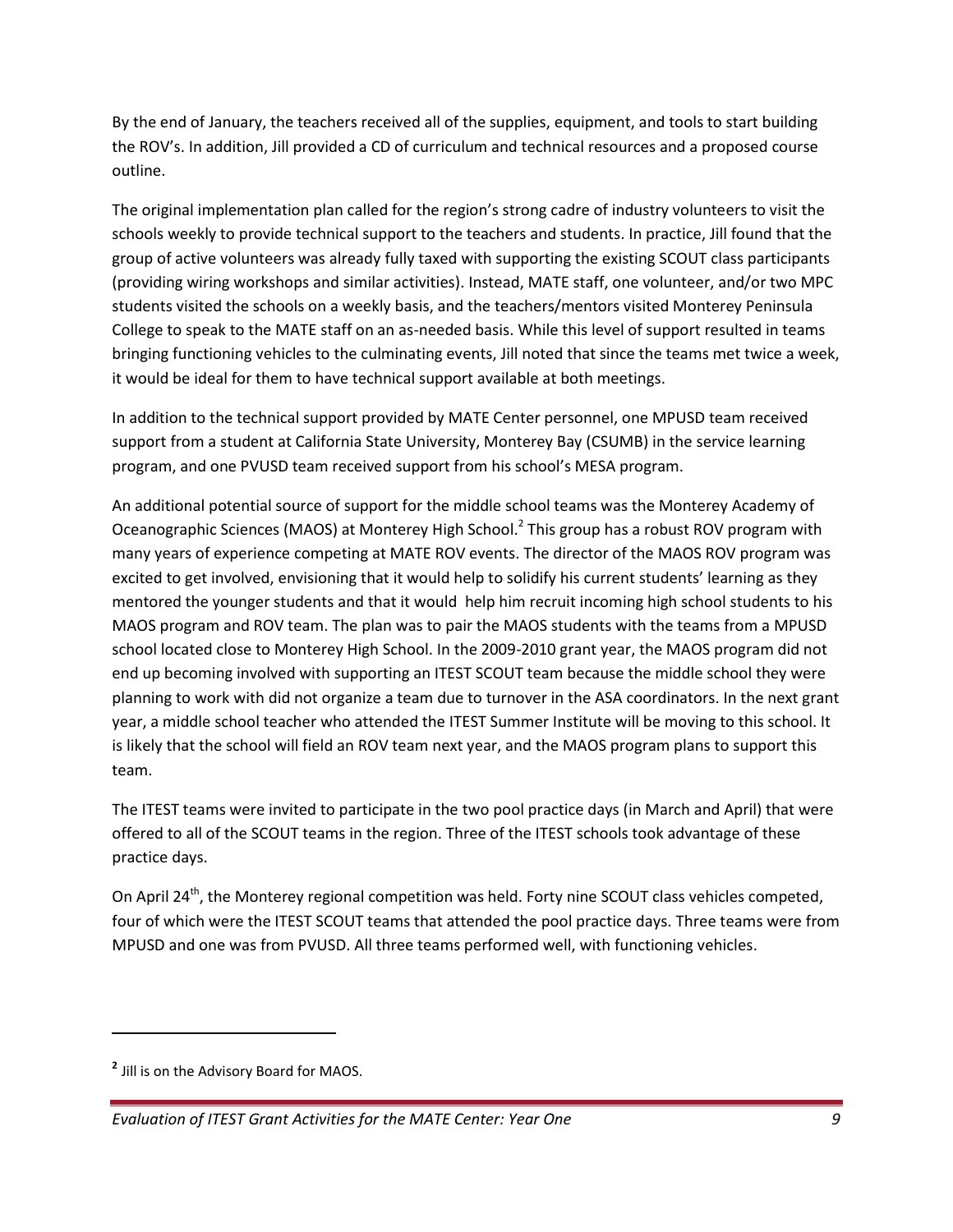Because the regional competition already serves so many SCOUT teams, it was unable to accommodate a large influx of all of the SCOUT class teams. Therefore, the ITEST schools were directed to hold internal run-off competitions and to send the best team per school. As noted above, only four teams had vehicles ready to compete by mid-April so only one school used an internal selection process to determine which team to send to the regional competition.

Since only four ITEST teams competed in the regional competition, the ROV program offered a second culminating event, the MPUSD ROVER Night. This event was held on May  $26<sup>th</sup>$  at the Monterey High School pool. The MAOS program supported the event, and the director of the MAOS ROV program attended. Students, teachers, parents, and the CSUMB student attended. Students received certificates of participation, and the 10-12 teams had a chance to participate in a mini-competition.

### **Successes/Program Strengths**

- The ROV ITEST program made connections with many different organizations and individuals, including middle school and high school coordinators at two districts, the GATE program, the Tech Prep program, and the MAOS program. Some of these connections paid off in this year of the grant and others will continue to be developed in future years.
- Similarly, the connections with feeder high schools were a strength of the program. While this grant does not specifically focus on high schools, it is positive to see increasing awareness and participation in the program among high schools that the middle school students will attend. High schools in the PVUSD and MPUSD attended the high school teacher workshop, and at least one high school plans to start a team for the first time due to this outreach.

### **Challenges**

- It was a significant time investment to make the connections with the schools in these districts.
- Selecting the timing for the initial teacher workshop was a challenge allowing teams enough time to prepare for the regional competition but not so much time that they lose motivation over the holidays.
- It was a challenge learning how to work effectively with these school districts: how the after school academy worked and how best to work with the middle school audience.
- Working with teachers who did not self-select for the program meant that the internal teacher motivation and excitement was not always present.
- The fact that there was already a robust SCOUT class in the region created challenges. For instance, many of the schools and/or teachers that would be "easy" to motivate to participate were already involved in the program. Additionally, the existing cadre of volunteers was not able to take on any additional commitments due to their involvement with the large group of non-ITEST SCOUT teams. The ITEST teams required support at the same time of year that the support activities started up for the non-ITEST teams.
- It was a challenge that the grant PI was also acting as a regional coordinator. Both of these roles have significant time commitments and responsibilities.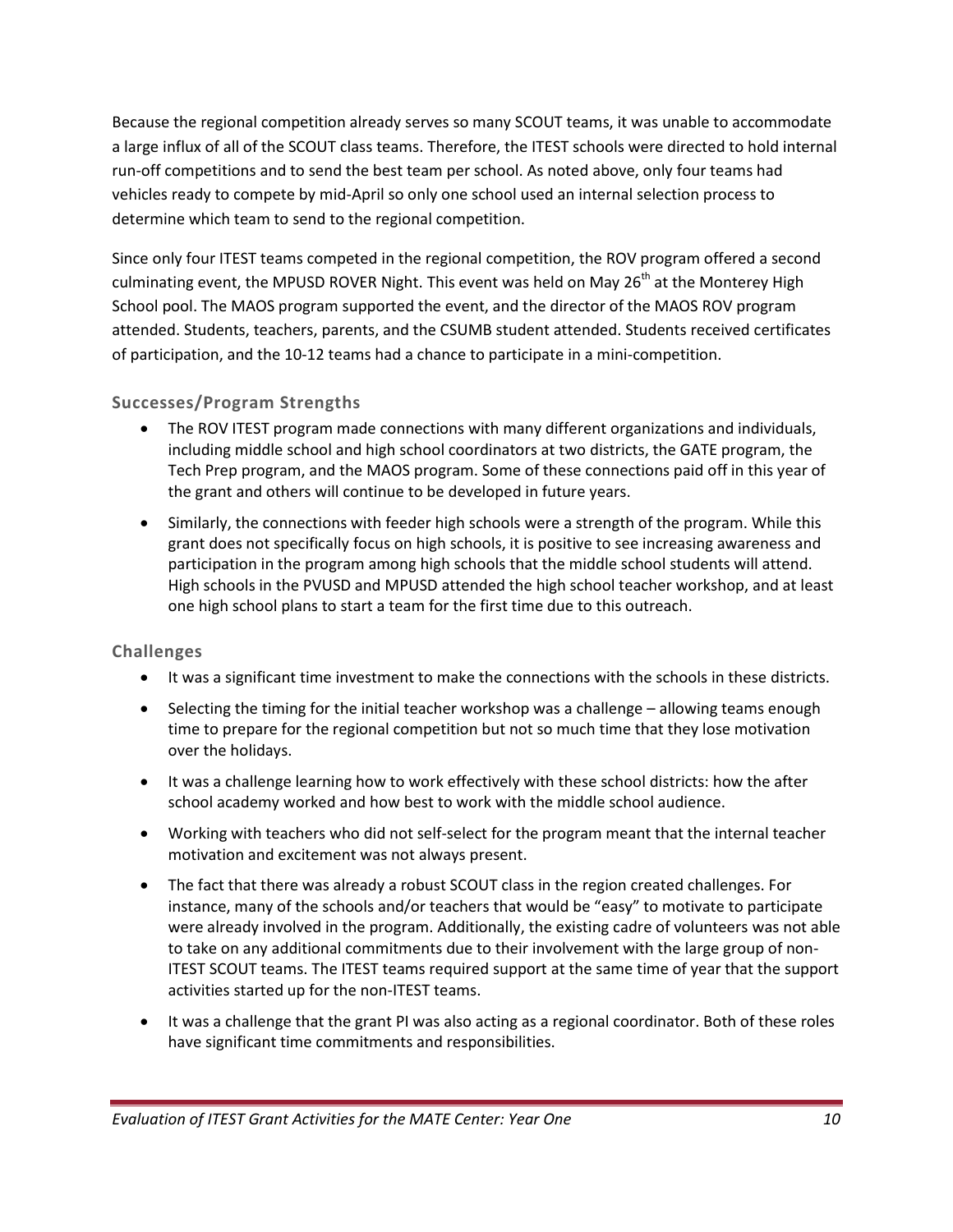**Changes for Next Year**

- The schools will be required to send a teacher to the teacher workshop. After school coordinators will be welcome to join the teachers but not to attend by themselves.
- Jill plans to reach out to the middle school principals to try to engender program support from the administration of the schools.
- The teacher workshop will be offered in January in order to eliminate the long wait between the November workshop and January start date.
- The program will start recruiting volunteers earlier in the grant year and will reach out to new sources of volunteers. Specifically, they will reach out to college students, offer a stipend for their involvement, explore coordinating with the schools' service learning requirements, and offer volunteer training. The MPC Vice President of Student Affairs has committed to working with the program to recruit underrepresented college students to serve as volunteers.
- The ITEST grant proposal calls for recruiting a new group of middle school teachers each year. In the Monterey region, they will change this plan. They will bring in a few new middle school teachers but mainly continue to train and support the teachers who were involved in this year's program. Jill is worried that without continued support these teachers will not continue to mentor ROV teams. She plans to change the regional grant focus from impacting a larger number of teachers and students to focusing on program sustainability and the quality of support offered to these teachers and schools.
- They are considering the possibility of adding teacher/student wiring and waterproofing workshops.
- Next year, they are planning to shift some regional coordinating duties to Matt. Jill will still be available to support the regional efforts, but this will reduce the load of holding down two roles at the same time.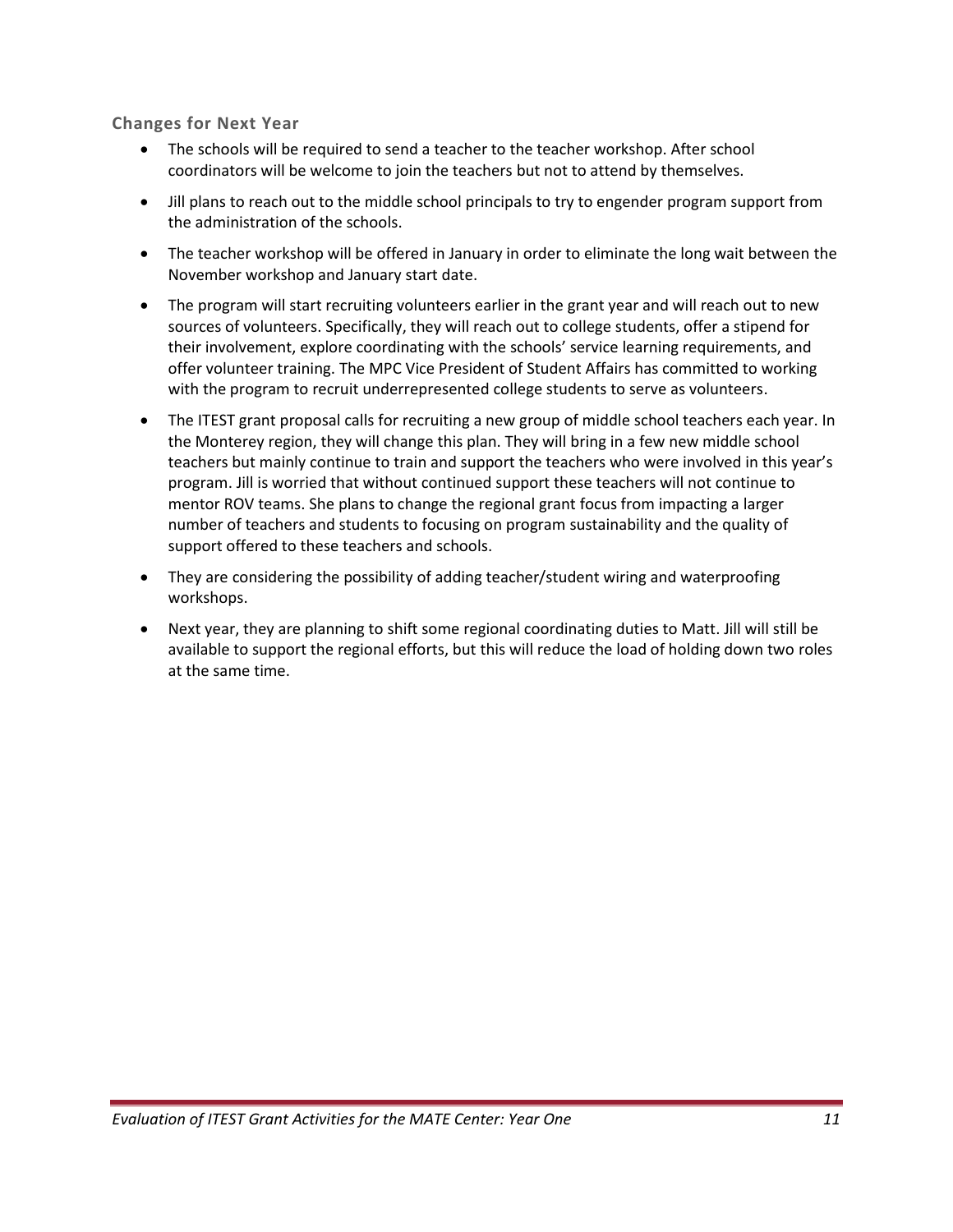## PACIFIC NORTHWEST

**Unique Features of Regional Implementation**

- Worked with multiple schools in multiple districts
- Performed student outreach school visits and presentations (regional coordinators and Marine Technology Society members)
- Hired a graduate student to manage teacher outreach and communication
- Created mini-grant program for teams

#### **Staffing**

The regional coordinators in the Pacific Northwest are Fritz Stahr and Rick Rupan, both professional staff in the School of Oceanography at the University of Washington (UW). Fritz was responsible for managing and administering the grant in the region. He also taught the workshops, performed some outreach, and coordinated the regional ROV competition. Rick's main responsibilities were outreach, workshops, and being the main team contact for technical help in building their vehicles. Through ITEST funds, Fritz and Rick hired Kailey Genther, a graduate student pursuing her Masters in Marine Affairs at UW. Her responsibilities were recruiting teachers and acting as the main team contact for administrative items (workshops, sourcing supplies and tools, etc.). Over the course of the program, her total salary was roughly \$2,300.

#### **Implementation Overview**

In the PNW, Fritz and Rick kicked off the grant by hiring Kailey in the fall of 2009. Kailey brought a background in science education and outreach. She was charged with recruiting middle school and junior high teachers, especially those working in schools with a high proportion of minority and low income students.

To recruit teachers, Kailey's strategy was to create a flyer advertising the upcoming teacher workshop in December.<sup>3</sup> She mailed five copies of the flyer to every middle school and junior high in the Puget Sound area (roughly 150), directed to the schools' science or engineering departments. In addition, the flyer was emailed to teachers who were involved in prior MATE ROV competitions as well as teachers involved in the Ocean Inquiry Project. She then handled all inquiries generated by the flyers. The goal was to find 10 teachers for the workshop, but they ended up enrolling 12. (Two schools sent two teachers apiece.) One high school teacher expressed interest but was unable to participate because of the grant's focus on the lower grade levels.

 $\overline{\phantom{a}}$ 

**<sup>3</sup>** Please see appendix for a copy of the flier.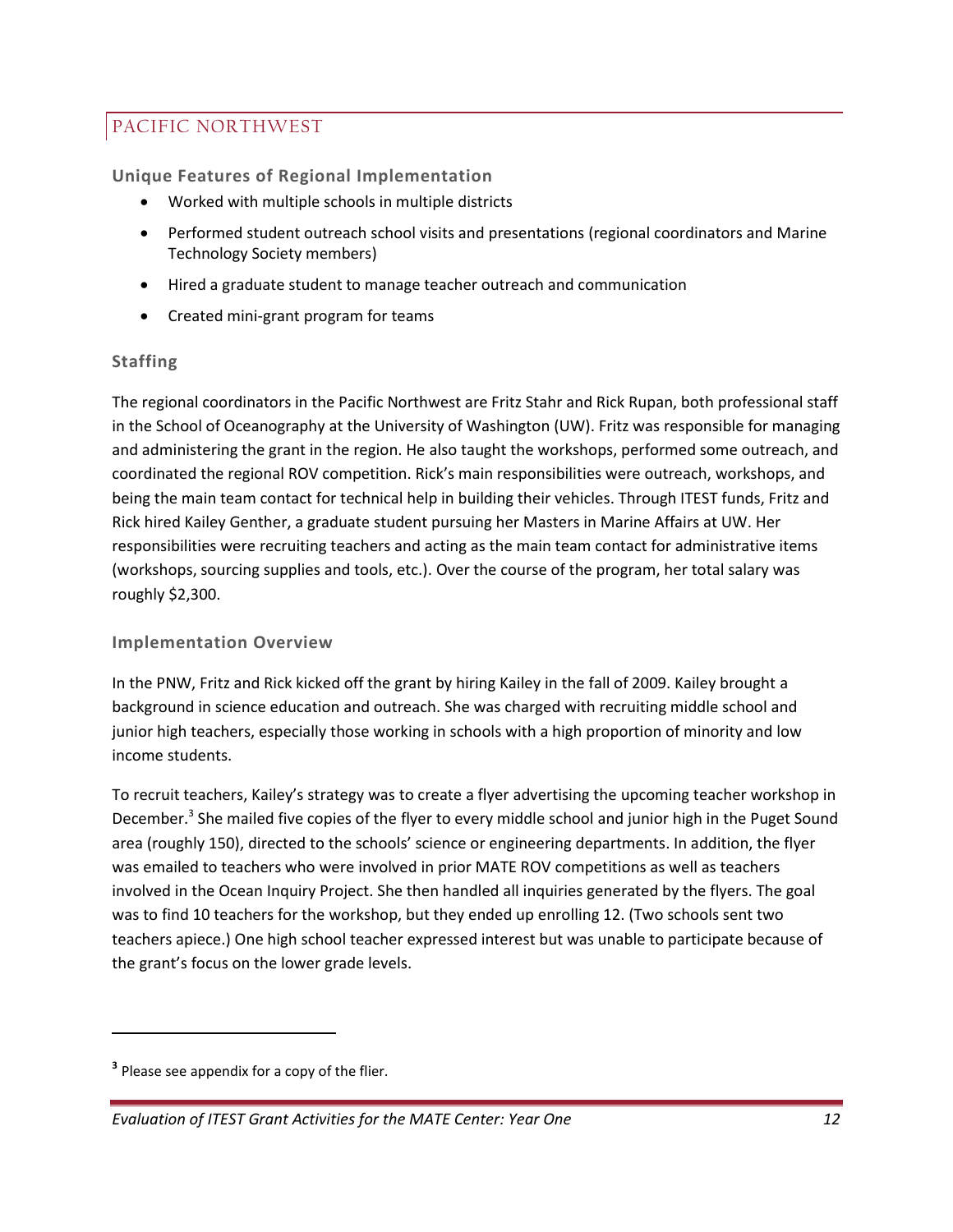At the December workshop, each participant was provided with an "ROV in a bag", all the components to build an ROV. Fritz and Rick taught them to assemble it. In the afternoon, they were able to fly it in the pool, and they left that day with their own ROV. The regional coordinators noted that many of the teachers had minimal technical skills so the instruction needed to start from scratch. (This was common across all of the regions. When the grant was written, it was expected that middle school teachers would lack technical skills, and one of the goals of the grant was to help teachers feel more comfortable facilitating STEM learning experiences, even if they had weak skills in this area.) During the workshop, participants were able to sign up for follow-up school visits, where a representative of the program would come to their school and talk to their students. The regional coordinators mentioned that they thought this was an important piece of ongoing support that helped the teachers feel more comfortable with the program.

The school visits started in January 2010. Overall, Rick completed five school visits, Fritz did one, and two representatives of the local Marine Technology Society (MTS) presented at a school apiece on dates when Rick and Fritz were not available.<sup>4</sup> (The MTS representatives had participated in the ROV competition in the past so were very familiar with it.) The school visits were all-day affairs, where the presenter would talk to roughly 25 students at a time and speak to four to five classes per day, plus often an after school club as well. In total, the school visits involved contact with over 1,500 students.<sup>5</sup> The presentations included information about the MATE Center, ROV's, the ROV competition, and careers in oceanography. Rick and Fritz brought props as well: an ROV, a sea glider, and an argo float.

The goal of the presentations was to motivate students to form a team, build an ROV, and participate in the regional competition. Towards that end, each student attending a presentation left with a flyer telling them to contact Rick if they were interested. The regional coordinators found these flyers to be very effective. In many cases, the students took the flyers home and spoke to their parents who contacted Rick. The parents often became the team mentor, rather than the teachers. In some cases, a single teacher's class had multiple teams, with the parents acting as team mentors and the teacher overseeing them all. One example was a student who attended a presentation, brought the information home and told his sibling about it. His mother contacted Rick and ended up mentoring two teams, one for each of her children.<sup>6</sup>

 $\overline{a}$ 

**<sup>4</sup>** The Pacific Northwest region of the MATE ROV program has a close relationship with the Puget Sound Section of MTS. Many of the MTS members serve as volunteers and judges at the regional competition event, and MTS member organizations are major donors to the regional MATE ROV program. In addition, the regional MATE ROV program has coordinated with the local chapter of MTS to handle the accounting and disbursement of ITEST funds. **5** This is calculated as seven schools at 200-250 students apiece.

**<sup>6</sup> I**t was not uncommon for multiple children from the same family to be involved in the competition. Across all the ITEST regions, 14 percent of the parents responding to the post-competition survey (N=80) had two or more children participating in that day's competition.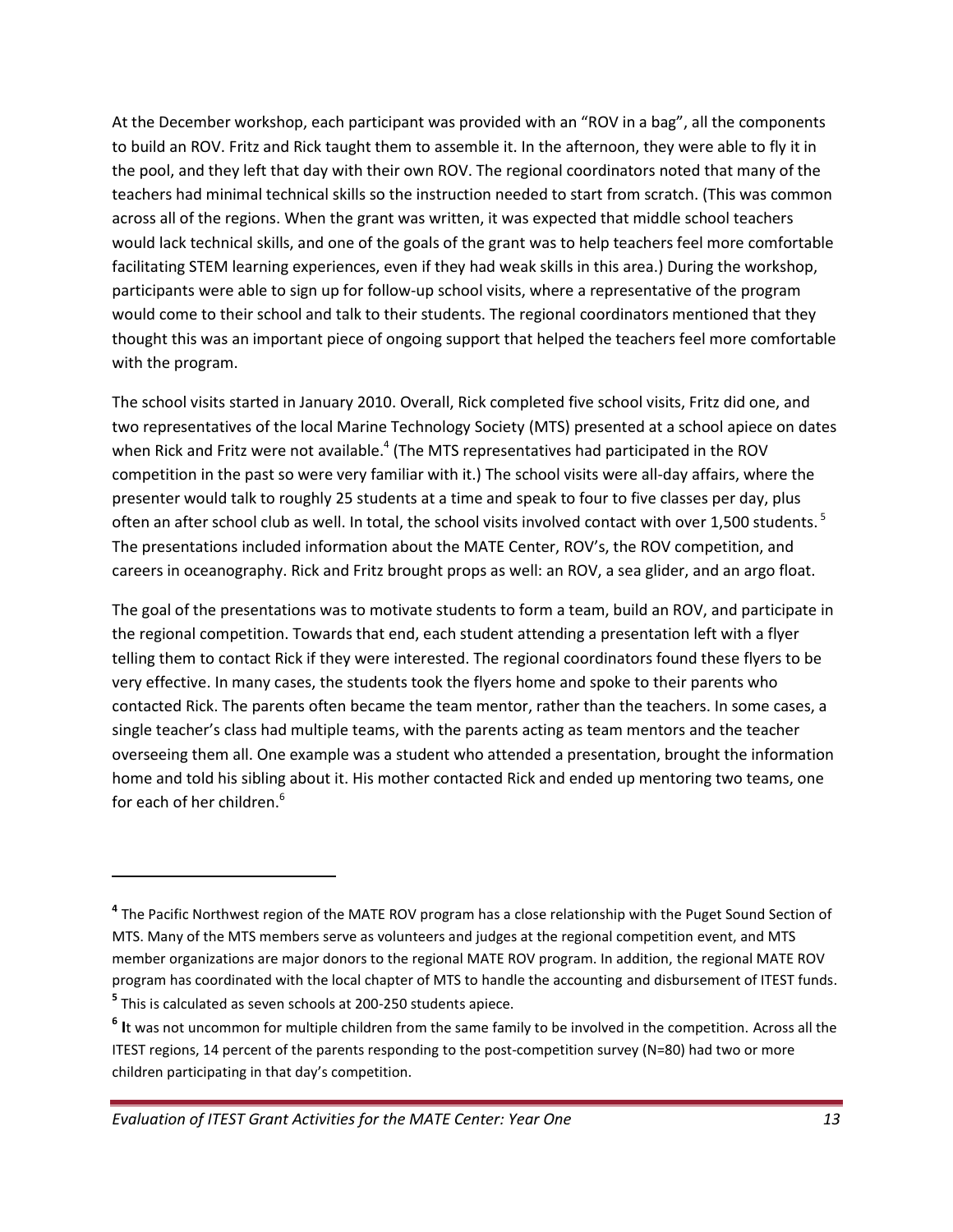A unique element of the Pacific Northwest ITEST implementation was the mini-grant program that they developed.<sup>7</sup> In order to ensure that financial constraints would not prevent teams from building an ROV, Fritz and Rick reallocated their ITEST funding, basically shifting some of their salary towards this minigrant program.<sup>8</sup> Each ITEST team was offered the opportunity to apply for supplies or specialty tools, whatever they needed to build their ROV. Instead of providing money, the program purchased the materials for the teams. This offered the dual advantages of allowing the coordinators to find bulk discounts on some items and relieving teams of the often difficult task of finding sources for these specialty items. All of the teams received a grant, and most received everything that they requested. The grant materials were ready for the teams to pick up at the wiring workshop.

The next event held was a wiring workshop in March for students, teachers, and parents. This was a very popular workshop with over 50 attendees. Interestingly, only three of the adult attendees were teachers, and the rest were parents mentoring teams. (Exact counts are not available.) This was a much larger crowd than expected, but they were able to accommodate everybody. All of the teams left the wiring workshop with a working controller. As reported by Rick, the majority of teams that attended this workshop made it to the regional competition – all but two teams.

Other support activities included a half-day meeting to discuss the competition. Individual help was provided to teams as requested. Two teams requested help from Rick and came to the University of Washington to work with him one-on-one. He provided advice on topics such as wiring, ballasting, and piloting.

Some teams had difficulty finding a body of water for testing the vehicles so Fritz and Rick opened the test pool at the School of Oceanography for two practice days of four hours each. Students came and tested their vehicles, and Fritz and Rick helped troubleshoot any issues. Seven teams attended the first pool day, and six attended the second.

Prior to the regional competition, two of the team mentors (one parent and one teacher) volunteered to help build the mission props.

The culminating event for the Pacific Northwest ITEST teams was participating in the regional competition. In the 2009 regional competition, three SCOUT class teams registered, and only one actually competed. In the 2010 regional competition, 24 SCOUT class teams competed, comprised of 101 students. At the competition, several of the Explorer class college students acted as SCOUT class judges.

 $\overline{\phantom{a}}$ 

**<sup>7</sup>** See addenda for mini-grant application form.

**<sup>8</sup>** All of the regions provided supplies, equipment and/or tools to teams, but the PNW was the only region to create a formal mini grant process.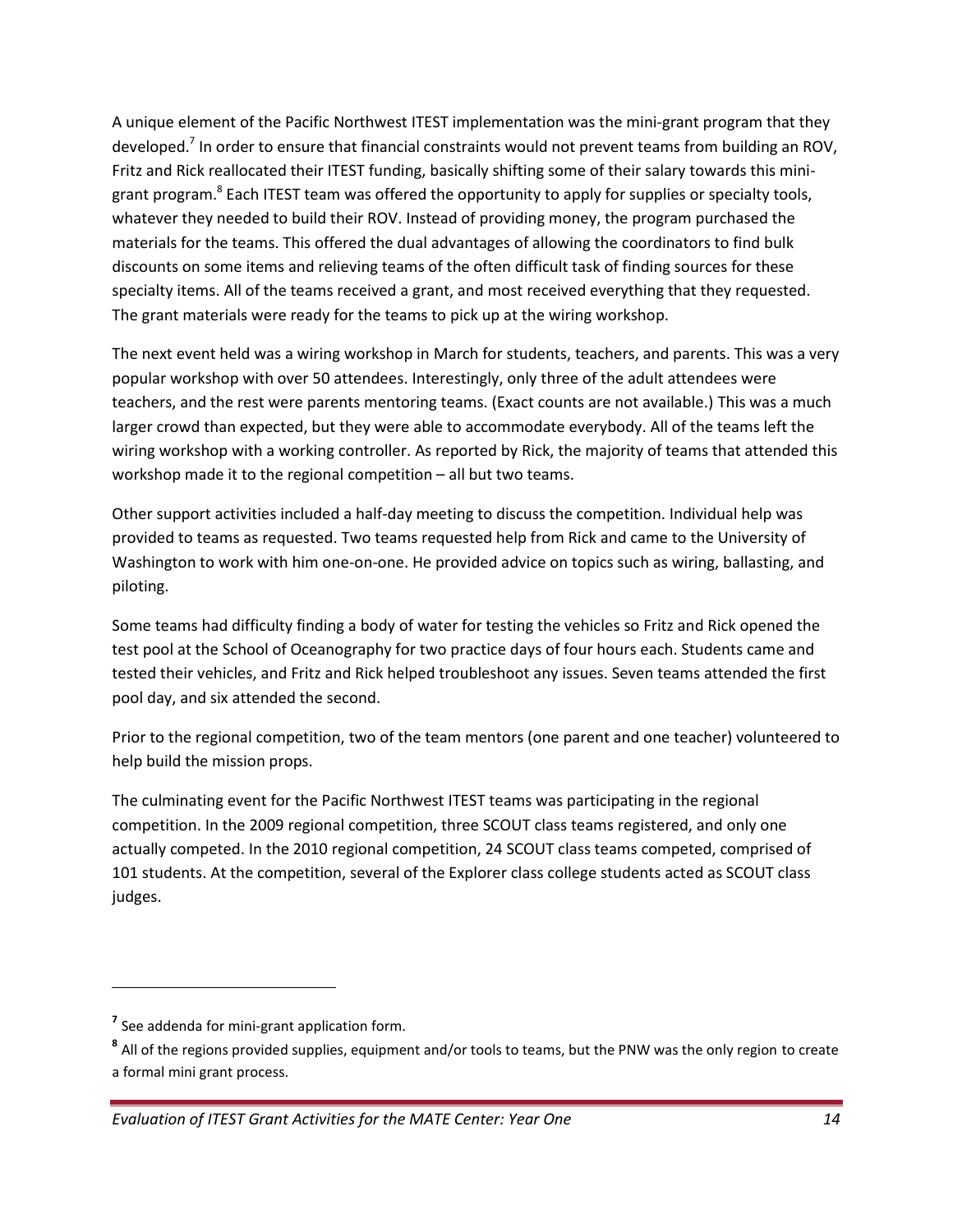The retention rate was about the same between the SCOUT class and the Ranger class. One of the 11 Ranger teams dropped out, and two of the SCOUT class teams dropped out. At the same time, new teams formed and registered. This last minute "flux" of teams follows the patterns of prior years' competitions.

### **Successes/Program Strengths**

- The main accomplishment was the sheer number of new SCOUT class teams (24). The regional coordinators attributed this to the availability of funding for supplies, both for the teachers' "ROV in a bag" kits and for the students' ROV's.
- The mini-grant program was an effective method to ensure that each team received the core materials they deemed necessary to build their vehicle.
- The connection with the University of Washington School of Oceanography was another strength of the program. The UW administration supports the use of department facilities and resources for this program. This includes meeting space for workshops, the test pool, tools, and leftover supplies from other department projects.
- The intense parental involvement also strengthened the program. The fact that so many teams were mentored by parents enabled multiple teams to come from a single classroom.
- Hiring Kailey to perform the outreach was a good decision, since she had more experience working with the school districts than the coordinators. She knew how to design an effective outreach campaign, and her assistance in coordinating the communication with the teachers and teams helped the coordinators focus on the technical side and managing the logistics.
- The school visits were an effective method of supporting the teachers who attended the workshop as well as recruiting students for the program. The presentations also provided STEM career information to a much broader audience of students. Handing flyers to the students to bring home worked well to generate parental support of the program.

#### **Challenges**

 $\overline{\phantom{a}}$ 

- Managing the growth of the program was a challenge. The ROV competition tripled in size from the prior year, increasing the complexity of the logistics. For instance, the larger number of teams meant an increase in the number of volunteers needed (70 volunteers were involved at the 2010 regional competition).
- The other major challenge was recruiting the targeted groups. The coordinators were pleased with the number of girls involved in the competition but did not meet their goals for the minority and low income participation. Rick did school visits to three schools in particular with a high proportion of minority and low income students, but program participation in those schools was minimal.<sup>9</sup> He attributes the lack of participation from these schools to an absence of parental support for the program. In the other schools, parents were very involved in mentoring

<sup>&</sup>lt;sup>9</sup> Note: Rick is of minority background. In other MATE Center research, outreach to minority students was found to be more effective when performed by outreach personnel who were also of minority background.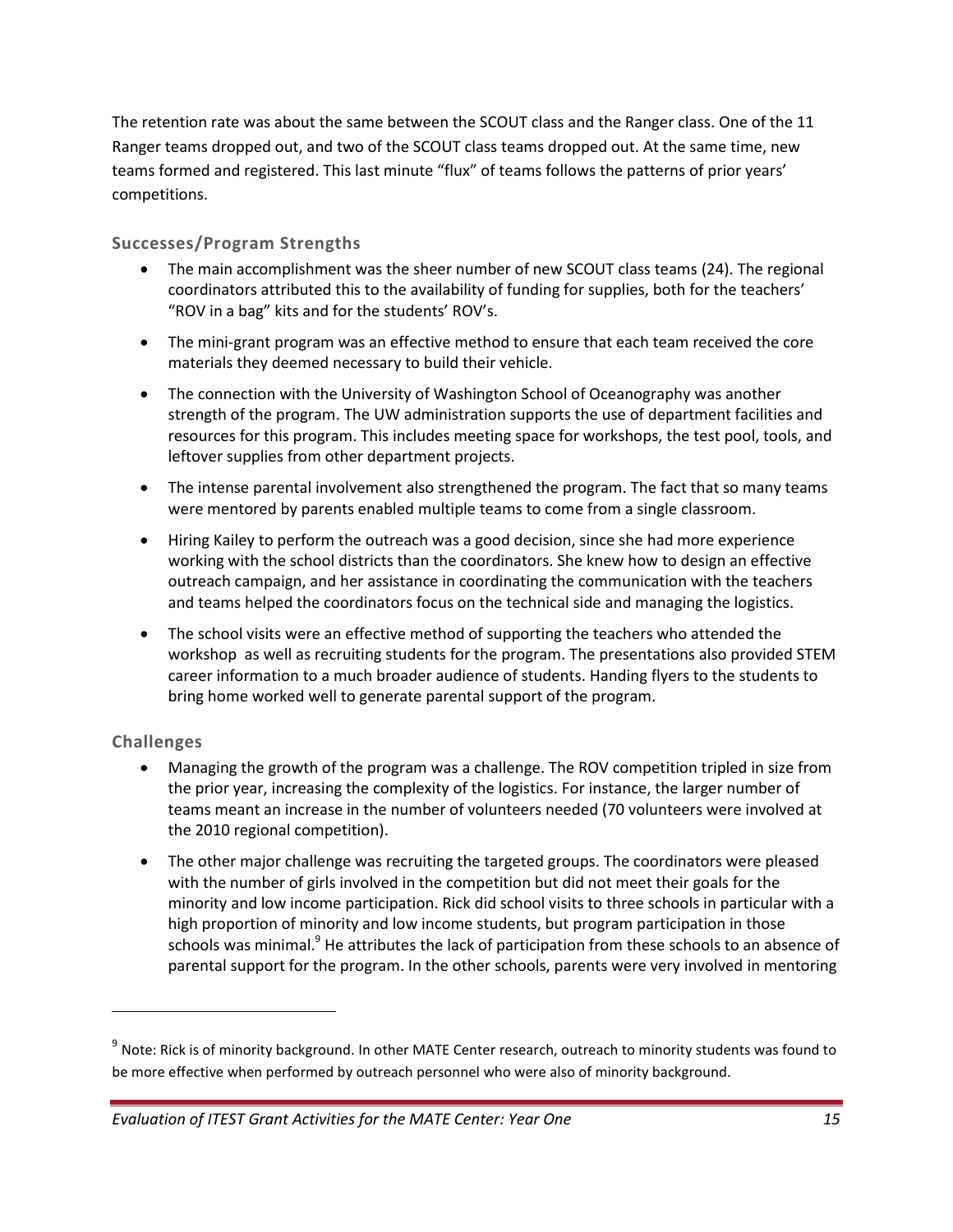the teams and were a major source of support for the teachers. In this region, major employment sectors include information technology and manufacturing. (For instance, Microsoft and Boeing are based in the Puget Sound). Anecdotal reports suggest that in many cases, parents were able to provide the technical skills that the teachers lacked. In classrooms without this parental support, teachers were too overwhelmed by the other demands on their time to participate successfully in the program. Rick plans to develop a cadre of industry professionals (e.g., former ROV competition judges) who can be matched with individual teachers to provide technical support for building the ROVs.

 With the large number of teams from the various schools and districts, communication and tracking who needed which materials and information was a challenge. It worked well to have dedicated staff to handle communications (Kailey and Rick).

#### **Changes for Next Year**

Several changes are being contemplated for next year:

- An additional team member will be brought into the leadership team. Wes Thompson will help with the competition logistics.
- As mentioned above, Rick would like to create a group of professionals available to provide technical advice to the teams.
- The competition has reached the maximum capacity for a one-day event in the current venue. They do not want to expand to a two-day event, due to financial and logistical constraints. This means that they will need to find a way to limit the number of teams. They are considering proposing that schools with multiple teams hold an internal competition and send their top one or two teams to the main regional competition. They are also considering limiting the grades allowed to compete. (Some elementary schools participated this year.)
- An additional change for next year will be that all team protests during the competition need to come from the team captain. No parents, mentors, or other team members will be allowed in the judging room.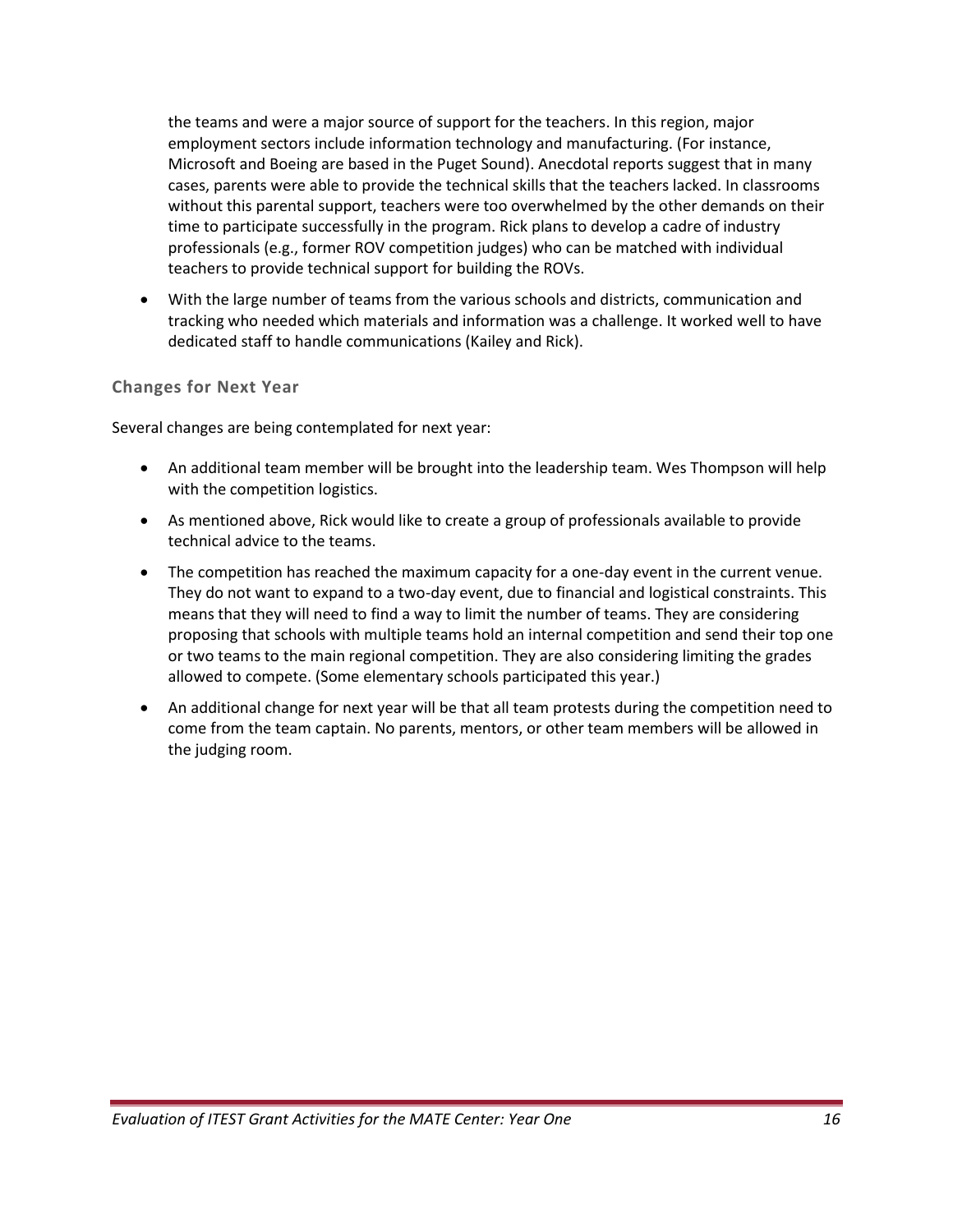## SOUTHERN CALIFORNIA

**Unique Features of Regional Implementation**

- Worked primarily with a single school district plus one private middle school academy
- Attained School Board approval then student and teacher outreach was performed by the school administration
- Paired Long Beach Community College (LBCC) students, who were also LBCC Explorer class ROV team members, with teachers to provide technical assistance to teams

#### **Staffing**

The regional coordinator for Southern California is Scott Fraser, Electronics Department Head at Long Beach Community College (LBCC). Implementation in Southern California involved the participation of five LBCC students in electrical program. These students were also on the LBCC Explorer class ROV team. The students were paired with teachers at the teacher workshops. Throughout the program, the students then visited their teachers' school regularly, providing technical support for the teams. The LBCC students received a stipend for 40 hours of work, though they all worked more hours than this. The students called the stipend "nice to have" though they explained that they "would have done it for free". They did not receive any school credit for their work.

#### **Implementation Overview**

In order to begin implementing ITEST in his region, Scott was required to obtain Board approval from LBCC then from Long Beach Unified School District (LBUSD). This process involved a significant investment of time. By November, both Boards had approved the project. After surpassing this hurdle, the recruitment of teachers and students went very quickly. The superintendent of middle schools selected four schools to participate; the schools selected several science teachers; and the teachers selected the students. Scott reports that most of the teachers were very excited to participate. Only one school was unsure if or how they wanted to get involved. One team did their ROV activities during the school day, and the others held their ROV team meetings after school.

One school outside of the LBUSD also decided to participate in the program. This private middle school academy serves 90 percent African American and 10 percent Hispanic students. The involvement with this school came through one of the past LBCC ROV team members who had contacts in this school. Scott contacted the two principles, and they agreed to participate.

None of the schools had any of the necessary equipment so Scott put together five identical sets of equipment and tools that he supplied to the schools. As an interesting side-note, one of the schools contacted him after the competition to find out where they should return the tools. They were surprised and touched to find that it was theirs to keep, hopefully for use by future ROV teams.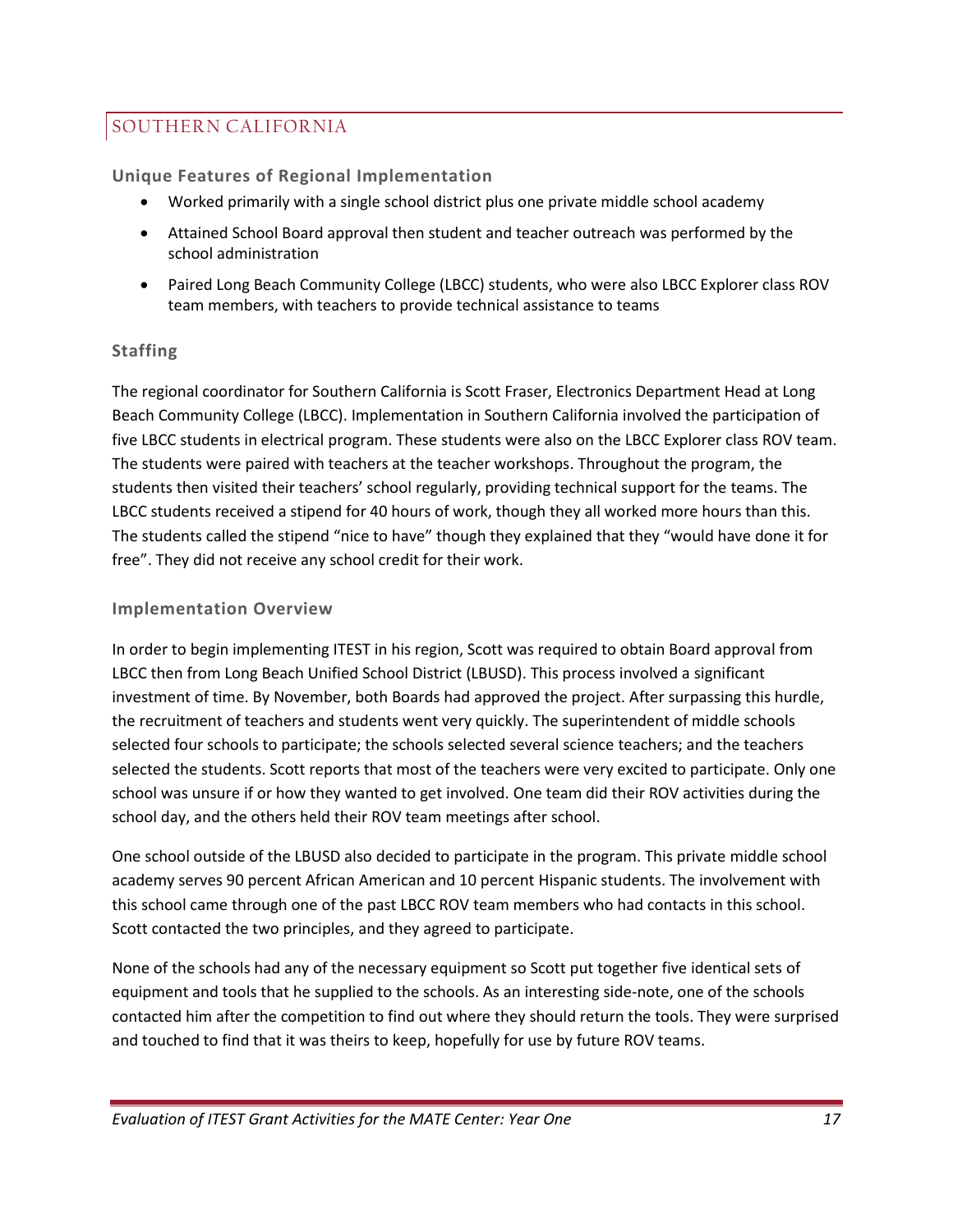The Southern California region started their program with an all-day teacher training workshop in February. At this workshop, teachers were paired with LBCC college students in the electrical program, based on proximity of the student's home to the teacher's school. The students continued their involvement with these teachers by visiting their schools at least weekly. The role of the LBCC students was to help as requested by the teacher. Some teachers were very self-sufficient, while others required much more hand-holding. In one case, the student visited the teacher's school four days per week, even going so far as to purchase a textbook and create a curriculum to help the teacher explain the science behind the technology. In other cases, the LBCC students acted in more of an advisory capacity.

Another all-day workshop was held in March, then in April there was an all-day pool practice. All of the teams took advantage of the pool practice day. The LBCC students helped at all of these events.

In May, twelve ITEST SCOUT teams took part in the Southern California regional competition. (All total there were 13 SCOUT and 6 RANGER class teams. Many of the ITEST schools had two or three teams, and there was one non-ITEST SCOUT team.) This was the first year that any SCOUT teams participated in this regional event. The teams brought a lot of school spirit, in many cases wearing school t-shirts or tshirts that had been made specifically to celebrate their ROV team.

#### **Successes/Program Strengths**

- Recruitment of teachers and students was easy after securing administrative buy-in for the program.
- Pairing LBCC students from the electrical program with teachers was a positive experience for the college students, middle school students, and teachers. (Electrical tasks are often the most difficult for teachers lacking a technical background so this pairing was particularly appropriate.) This experience was enjoyable for the LBCC students, helped cement their own knowledge, and also acted as a valuable resume builder for them. The LBCC students remarked on the relationships that they had built with the middle school students with comments such as "The kids' reaction to accomplishing a goal, just seeing their faces brighten up, it was all worth it." This pairing also worked well for supporting the teachers. It was a boon for the regional coordinator since it removed some of the time burden and allowed the program to reach more schools than he would have been able to support on his own. Anecdotal reports indicate that it was a positive experience for the middle school students as well; the LBCC students served as role models and examples of postsecondary education options in the field. The fact that some of the LBCC students were of minority background may have helped them connect well to the minority middle school students.

### **Challenges**

- The time commitment necessary to obtain approval from both school Boards was a burden. However, since the approval has been obtained, next year's program should be much less time consuming to start up.
- One of the schools had a difficult adult volunteer who was asked to leave halfway through the program.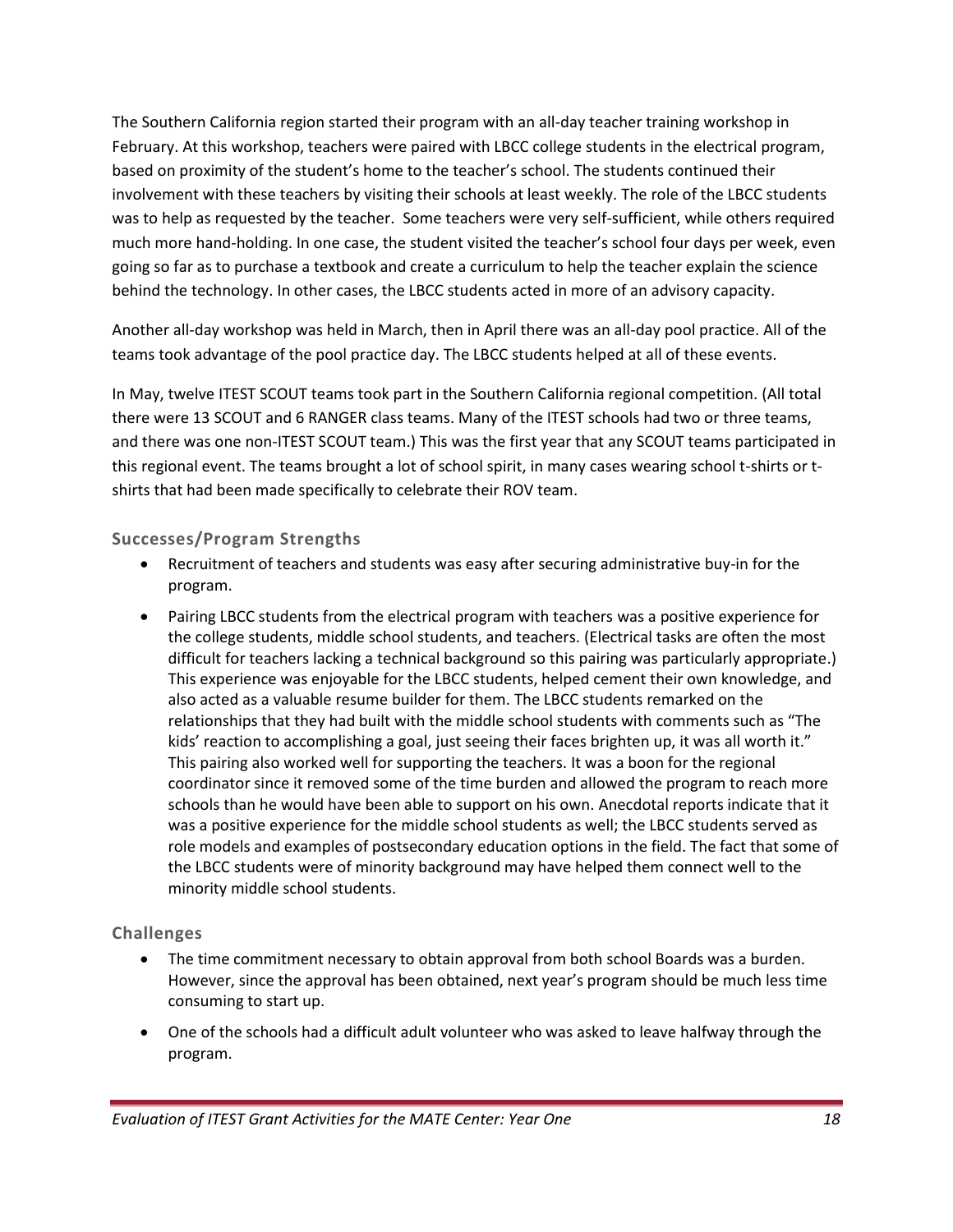- Some of the teams were frustrated with the time lag between the last competition event and the announcement of winners and awarding of prizes – the time it took to tally the scores. The regional coordinator is considering adding some sort of event to keep the participants entertained during this period.
- Managing the growth of the competition is a challenge. The regional coordinator is considering expanding it to a two-day event. However, this creates logistical challenges for teams that have to travel to the event.
- This model of implementation required pulling five of the most active LBCC Explorer class ROV team members away from working on their own ROV. While the college students did not complain about the additional time commitment, it did take longer to complete their own ROV.
- One LBCC student said his challenge was the short attention span of the students and keeping them on track. Another said that his challenge was the teacher not taking his advice and having to correct the teacher's mistakes later.

#### **Changes for Next Year**

- The regional coordinator plans to encourage the teams to make much smaller ROV's. He noticed that some teams created large structures which didn't perform well with the small SCOUT class motors. He will suggest that they limit themselves to structures that would fit inside an eight inch cube. Some of the vehicles this year were up to two feet wide.
- As noted above, the regional coordinator is considering different ways to manage the growth of the competition with the size limitations of the pool used as the competition venue. One option is to expand into a two-day event.
- Now that administrative approval has already been secured, Scott plans to start the program earlier in the school year.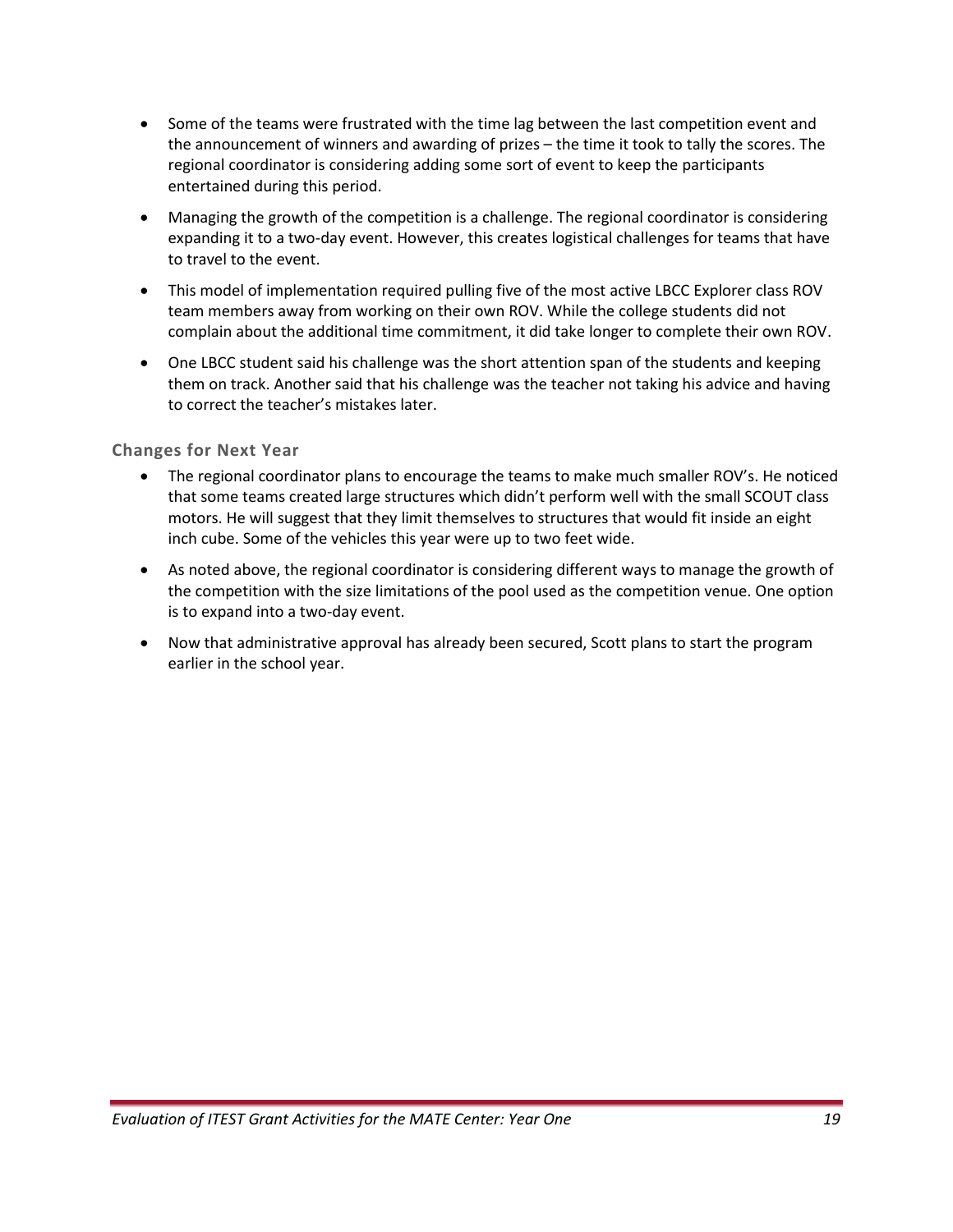## NEW ENGLAND

### **Unique Features of Regional Implementation**

- Worked primarily with two after-school programs: Citizen's Program and Boys and Girls Club of Fall River
- Assigned Bristol Community College (BCC) engineering students, many of whom were also on the BCC Explorer class ROV team, to teach two 10-week sessions at the after school programs
- Held two separate 10-week sessions culminating in two mini competitions, one in the fall and one in the spring
- Planning a three-day teacher workshop in July

#### **Staffing**

 $\overline{\phantom{a}}$ 

The regional coordinator for New England is Meghan Abella-Bowen, faculty in the Division of Mathematics, Science, and Engineering at Bristol Community College (BCC). ITEST implementation in the New England region involved the participation of 12 volunteer BCC engineering students, four of whom were also on the BCC Explorer class ROV team. The students were responsible for developing a 10-week curriculum and delivering it to middle school students participating in after school clubs. They also helped with teacher workshops. The BCC students were purely volunteers and did not receive any salary or course credit for their time. At the end of the school year, all of these students received the Presidential Volunteer Service Award, two at the Silver Level and the remainder at the Bronze Level.<sup>10</sup>

### **Implementation Overview**

In New England, the ITEST implementation took part in two separate phases: fall and spring. Prior to receiving the ITEST grant, Meghan had been approached by the New Bedford Schools' Citizens Program, an after school program serving low income and minority students. This existing relationship facilitated a quick ramp-up of the program in the fall. Seven of the BCC engineering students participated in the fall program, developing and delivering a 10-week curriculum on how to build an ROV for two middle schools in the Citizens Program. Four of the BCC students taught at one school, and three taught at the other. Each school had 15 middle school students divided into two teams. The fall session culminated in a mini ROV competition in January. There were some breakdowns in communication, and the schools did not receive all of the information about the logistics of the competition; therefore, only one team made it to the pool to participate in the competition.

**<sup>10</sup>** For further information about the Presidential Volunteer Service Award, please see: <http://www.presidentialserviceawards.gov/tg/pvsainfo/dspAboutAwards.cfm>

*Evaluation of ITEST Grant Activities for the MATE Center: Year One 20*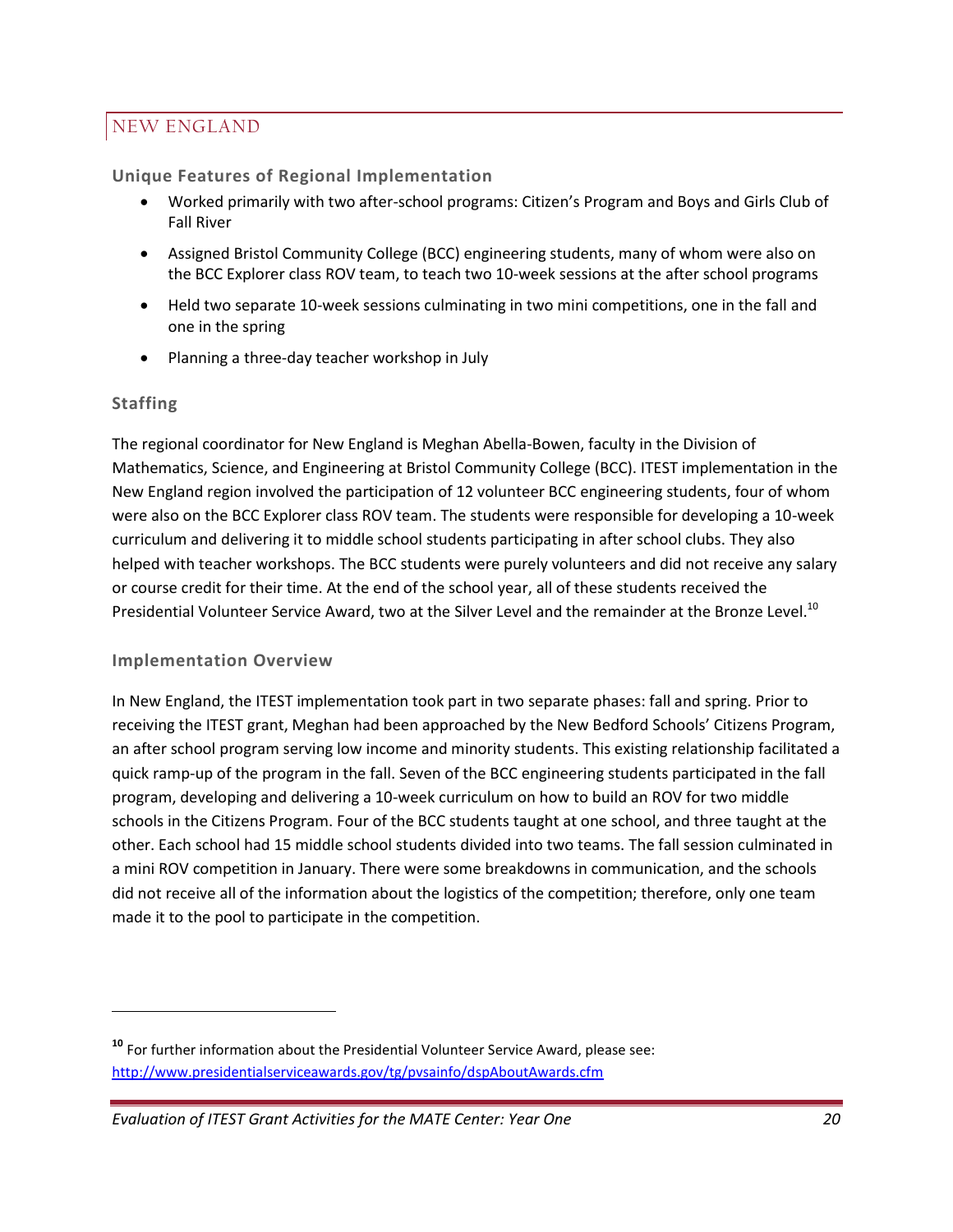In the fall, Meghan also started to recruit teachers for the spring session, to be launched with a January workshop. She emailed teachers in all of the local schools, starting with the science chairs or the top administrators in the district. Another source of outreach was through her contacts at Lockheed Martin. She emailed them, and they forwarded the information to their network of teachers. She also contacted education collaborative and the state science teachers' listserv. One challenge was that the technology programs have been removed from the schools in Massachusetts, and many of the science teachers didn't immediately see how the ROV program related to their courses. Meghan offered to come present at department meetings, but no one took her up on the offer so most of her recruitment was through email and phone calls.

Another recruiting activity that took place in the fall (September) focused on students. At the Working Waterfront Festival in New Bedford, Meghan and the BCC ROV team had a booth. They set up a tank with little ROV's and let children use the ROV to pick something up from the bottom of the tank. The children won a sticker for successfully retrieving the item. When students and parents were interested in learning how to build an ROV themselves, she encouraged them to talk to their teacher – and for the teacher to attend the upcoming workshop.

In January, Meghan held an all-day teacher workshop for both middle school and high school teachers. (The high school teachers were paid out of a separate grant.) The middle school teachers included several teaching at all-girls schools that plan to participate in the ROV program next year.

In February, she invited the local schools, YMCA, Boys and Girls Clubs, Boy Scouts and Girl Scouts to an ROV in a Bag workshop. Partners from Lockheed Martin came and worked with the students, and the BCC engineering students helped as well. Twenty-two middle school students participated, including eight from the Boys and Girls Club of Fall River.

After this workshop, Meghan was approached by the Boys and Girls Club of Fall River to run the 10 week program again. She found five different BCC engineering students who started in the first week of March, implementing the same curriculum from the fall program. This program was different because the Boys and Girls Club had their own pool so each week's activities could include pool time for the ROV. The culminating event was another mini ROV competition, held in June. Three teams of students participated.

In July, Meghan is planning a three-day ROV teacher workshop. She found that the one-day workshop was not sufficient for middle school teachers because they lacked the necessary technical background. In the July workshop, the participants will start from scratch (e.g., introduction to soldering) and will leave with a toolbox including their own soldering iron. The goal is for them to feel comfortable with a basic electrical circuit.

## **Successes/Program Strengths**

 Using college students to work with the middle school students was a strength of the program. Please see the "Successes" section of the Southern California description for a discussion of the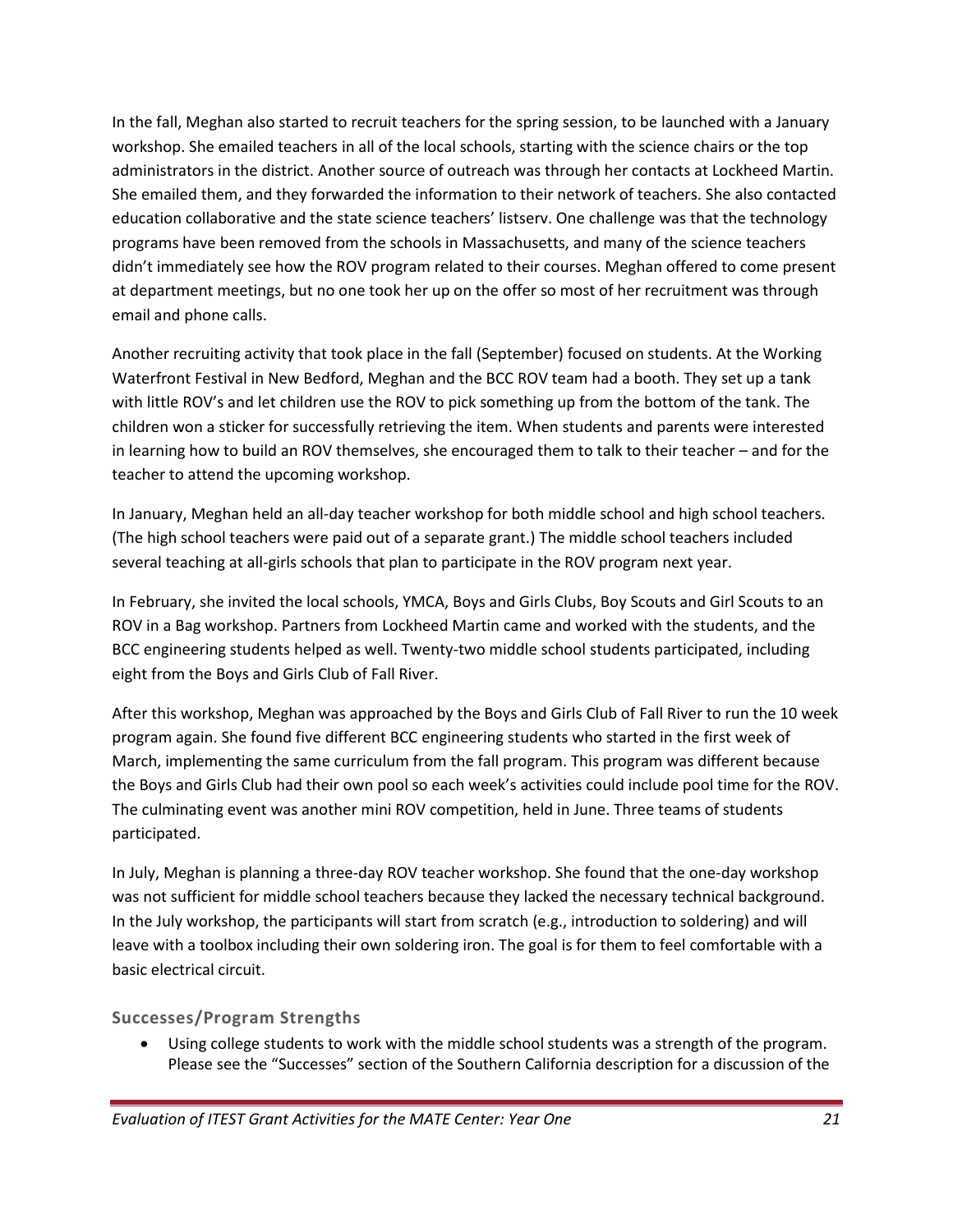positive aspects of this implementation method. While the students in this case were actively teaching the material, rather than acting as technical support, the same positive effects of their involvement apply here.

• The regional coordinator's prior relationship with the school system and the Citizens Program allowed for a quick ramp-up of the ITEST program, which enabled the region to offer the fall session. The two-session format was unique among the regions.

#### **Challenges**

- Outreach to the middle school teachers was a challenge. They had difficulty making the connection between the science in their classroom and the technical aspects of the ROV program. Next year, the regional coordinator plans to bring on a former middle school teacher who is familiar with the MATE ROV program and ask her to talk to the local middle school teachers about how to integrate this activity into their classrooms.
- Determining the best timing for each of the workshops was an additional challenge.

#### **Changes for Next Year**

- There is a lot of ROV activity in Southeastern Massachusetts, and one of the future challenges and opportunities is learning how to best collaborate with the other programs. There are two ROV summer camps for gifted and talented students, and the Massachusetts Maritime Academy will be running three week-long workshops for students. A colleague of Meghan's is going to be on an expedition from July to September and is planning to blog about her work as an ROV technician. Meghan would like to find a way to integrate the blog into her teacher workshops or share it with teachers in a way that they could use it with their students.
- As mentioned above, the regional coordinator plans to work with a former middle school teacher to help with teacher outreach.

## RATING OF THE MATE CENTER'S SUPPORT

Overall, the coordinators were pleased with the support provided by the MATE Center for grant implementation. In general, they found the instructional materials helpful and stated that it was useful to have the grant implementation money provided up front. They indicated that students found the PDF document about careers with wage information very interesting.

In the future, they would like to have additional curriculum materials, both for performing the technical tasks (e.g., soldering), and for showing how specific classroom subjects (i.e., physics) are tied to the ROV project. Another suggestion was to produce a video for use in student outreach or class presentations that would show the beginning student the SCOUT class vehicles and how the students could progress through the different competition classes, then show previous competitors who work in the field – demonstrating what they do and how much money these professions pay.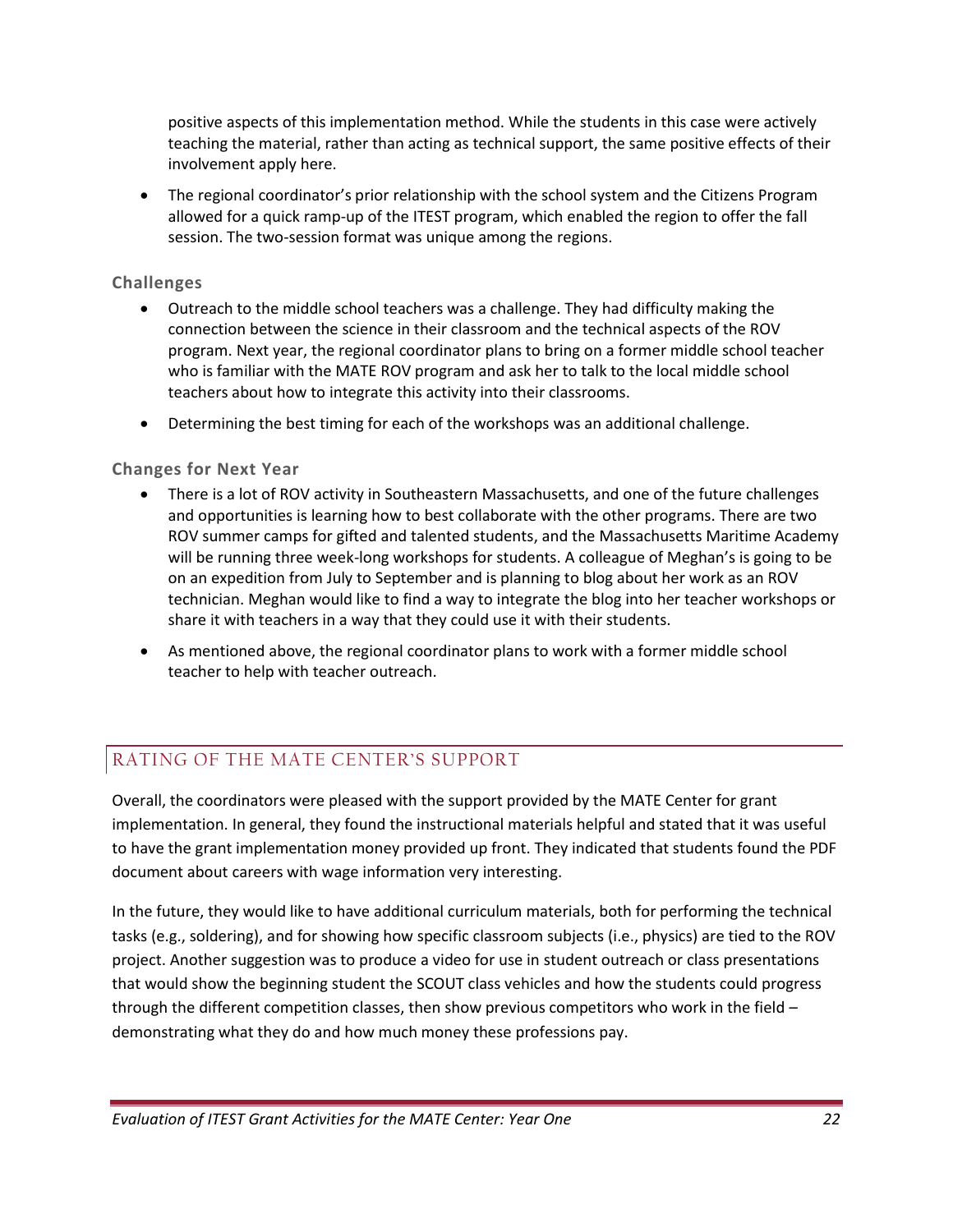## SUMMER INSTITUTE

The ITEST Summer Institute is planned for July  $12^{\text{th}} - 18^{\text{th}}$ . The goals of the program are to provide the participants with the knowledge to become resources for the ROV programs in their regions. This includes not only technical skills but also information about marine STEM careers. Please see the MATE Center annual report and addenda for detailed information about the plans for the Institute, including speaker biographies and the daily agenda.

The main Summer Institute activities covered by the timeframe of this evaluation report consist of participant outreach and recruiting and planning the content and logistics of the Institute. The MATE Center has many years of experience running Summer Institutes for the advanced technical skills so planning the ITEST beginner-level Summer Institute went smoothly.

Recruiting participants was more challenging than expected, given that the program covered all expenses for travel and instruction and provided a stipend as well. Outreach was first conducted in the four regions that implemented the grant in the 2009-2010 year, through contact by the regional coordinator and personal emails and phone calls by the Summer Institute coordinator. This resulted in eight applicants being accepted. After May  $1<sup>st</sup>$ , registration was opened to all regions, and an additional six applicants were accepted.

It is not entirely clear why recruitment was so challenging. Possible explanations include the following:

- Outreach may have begun too late in the school year. Next year, outreach will begin sooner.
- The current economic climate has made teacher contracts more tenuous. If the teachers are unsure if they have a contract for the following year, they may be less likely to apply for the Institute. (Note: This possible explanation was offered by an ITEST regional coordinator.)
- Outreach and connections to the middle school principals could be strengthened.
- Many teachers who initially expressed interest but later declined cited family vacations as the reason, especially the fact that the Institute covers a weekend. The MATE Center does not plan to shorten the Institute.

Teachers who could not attend offered explanations such as the following:

*I was excited to say "yes". I just recently was forwarded the application to fill out and realized it was not just Monday - Friday but through Sunday. I have a wedding that I must attend in Ventura on the 17th.* 

*I am leaving the country with students on Friday for Space Camp in Turkey as part of a Global Friendship through Space Education program we participated in this year.*

*The students at our school loved the program are already excited about next year's competition. Again, thank you for your patience. We are having a big turnover of*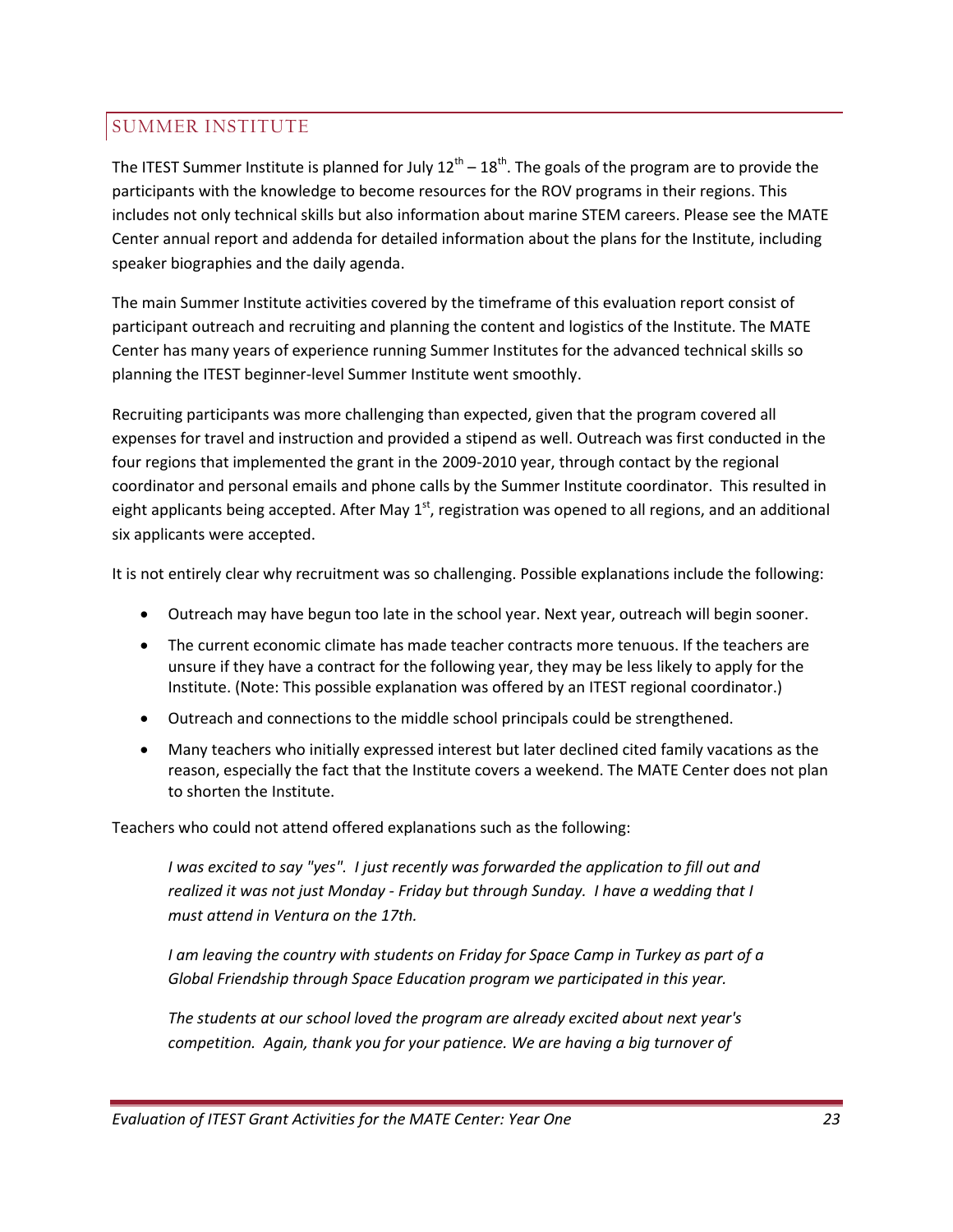*science teachers at our school this year so I don't think we will send someone this summer.*

*I'm on a two-year cycle with my curriculum so the next time it would make sense to do a ROV program would not be until the 2011 - 2012 school year. Perhaps we could remain in touch..and I can still come to any trainings that are offered?* 

Teachers who were planning to attend seemed very excited about the Summer Institute and offered responses such as the following:

*Yes, we are incredibly interested in sending a staff member. We have been working with the project all year and would love to attend. We are working on the application now. Please hold a spot for me.*

*I'm so excited I'm about to pop!*

*OH HECK YEAH!*

Analysis of the ITEST Summer Institute will be included in the next evaluation report.

## **OBJECTIVE TWO**

*Objective 2: Increase ocean STEM career awareness and present trajectories to those careers for middle and high school audiences.*

In the first grant year, project staff reviewed existing middle school resources (both within the MATE Center and external resources) and met with advisors and middle school teachers in order to understand how to best modify the existing MATE Center career resources, the [www.OceanCareers.com](http://www.oceancareers.com/) website and the *Exploring Ocean Careers* online course, to meet the needs of the middle school audience. Special attention was paid to strategies for making the resources engaging for underrepresented students and their parents. Progress on this objective is several months behind schedule due to staff turnover. The work has been reallocated to other staff, and the updates to the resources are planned to take place in the fall of 2010, with dissemination in the spring of 2011.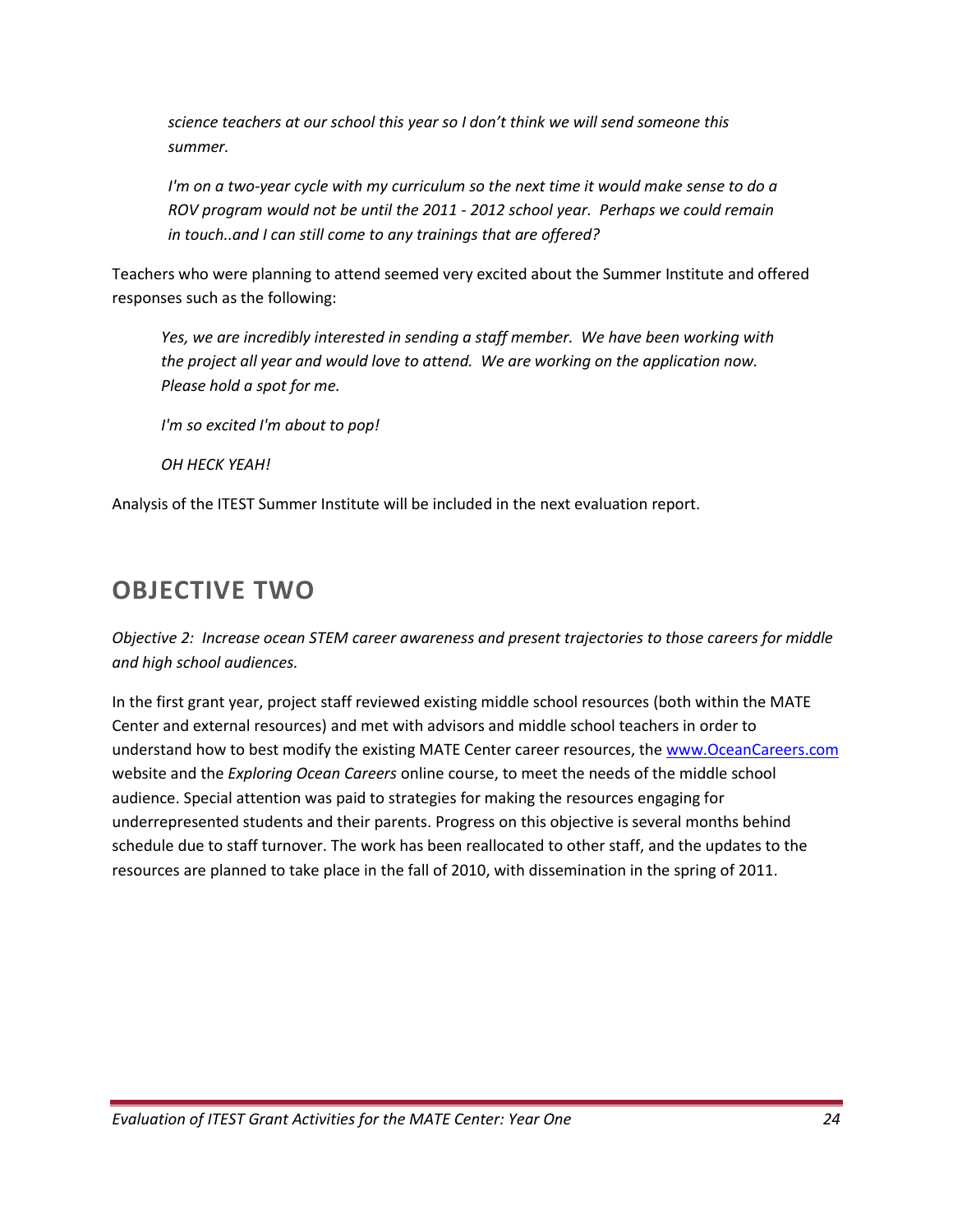## **OBJECTIVE THREE**

*Objective 3: Build a cyberlearning center to a) foster collaboration and increase communication among students, educators, parents, and working professionals; and b) improve access to STEM instructional resources.*

Development of the initial iteration of ROVER, the cyberlearning center, is almost complete. The website is scheduled to launch in September of 2010, to coincide with the start of the school year. A pre-launch version of the website is available for viewing at [www.rover.itest.us/main.](http://www.rover.itest.us/main) For details of the website development, please see the MATE Center's ITEST Annual Report.

Implementation, usage, and effectiveness of the ROVER website will be assessed in the next evaluation report.

## **OBJECTIVE FOUR**

*Objective 4: Evaluate and track project participants to determine the impact on a) students' STEM knowledge, skill development, and inclination to pursue STEM education and careers; and b) teachers' confidence in facilitating STEM learning experiences and delivering career information.*

In the first year of the grant, multiple interview and survey protocols were developed and administered to a variety of project stakeholders. Records review and observations of meetings and competitions also informed the evaluation. Analysis of the multiple data sources provided preliminary findings on the project's movement towards the expected outcomes. This report demonstrates the progress made towards Objective Four.

## **ADDITIONAL GRANT ACTIVITIES**

In addition to the grant implementation activities that fit within each objective, the MATE Center also performed several other implementation tasks in support of the project as a whole. These included a Regional Coordinators Meeting held in Biloxi in conjunction with the MTS/Institute for Electrical and Electronics Engineers (IEEE) Oceanic Engineering Society (OES) Oceans Conference on October 26<sup>th</sup>, 2009. This meeting kicked off the ITEST grant implementation.

Additionally, the MATE Center held an ITEST Curriculum and Cultural Advisory Committee meeting on March  $15<sup>th</sup>$  and  $16<sup>th</sup>$ , 2010 in Monterey, California. At this meeting, the advisory committee members provided insight into the challenges that middle school teachers face, strategies for reaching out to diverse audiences, and suggestions for an extensive list of books and resources to inform the background research for this project.

The project also conducted a variety of outreach activities, including workshops and presentations to students, teachers, and industry professionals. Please see the Annual Report for a complete list.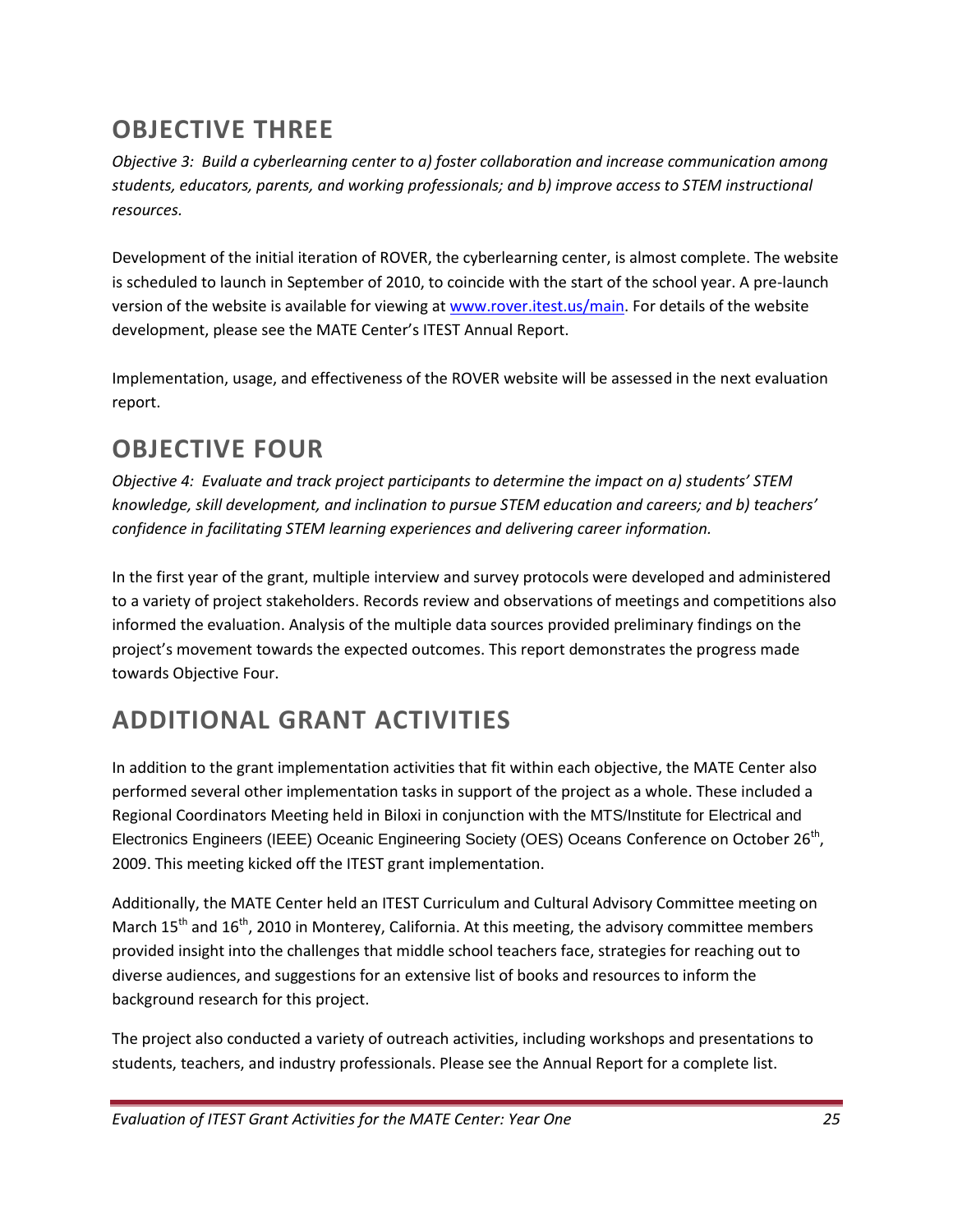## **PRELIMINARY FINDINGS**

This chapter reviews the project strategies and associated research questions. Evaluation results from all applicable data sources are summarized under each research question. This report primarily focuses on project strategies one (professional development) and two (developing the SCOUT class ROV competition). Implementation of the other strategies is not yet complete. Preliminary findings of evaluation results by gender and ethnicity are included at the end of the chapter.

## **Project Strategy 1: Provide Professional Development, including Workshops and Summer Institutes**

**Research Question 1.1. Did the teachers gain confidence facilitating STEM learning experiences through the workshops?**

Pre and post workshop surveys demonstrate that the participants gained confidence facilitating STEM learning experiences.

In the pre-workshop surveys, only one about one-quarter of the respondents (28%, N=32), indicated that they were very comfortable facilitating STEM learning experiences. Close to half (45%) stated that they had concerns about mentoring students in designing and building an ROV. Half of the teachers (50%) indicated that they were concerned that they may not have the necessary technical skills and expertise. According to the interviews with the regional coordinators, as a whole, the middle school teachers had minimal technical skills when they started the program so it appears that this concern was valid.

In the post-workshop surveys (N=30), all of the respondents stated that they felt more confident (48% "much more confident" and 52% "somewhat more confident") facilitating STEM learning experiences for students. When asked if the training addressed their concerns about designing and building an ROV, 83 percent indicated that they felt less concerned. Overall, 90 percent of the respondents rated the usefulness of the training as "excellent", and 10 percent gave it a rating of "good".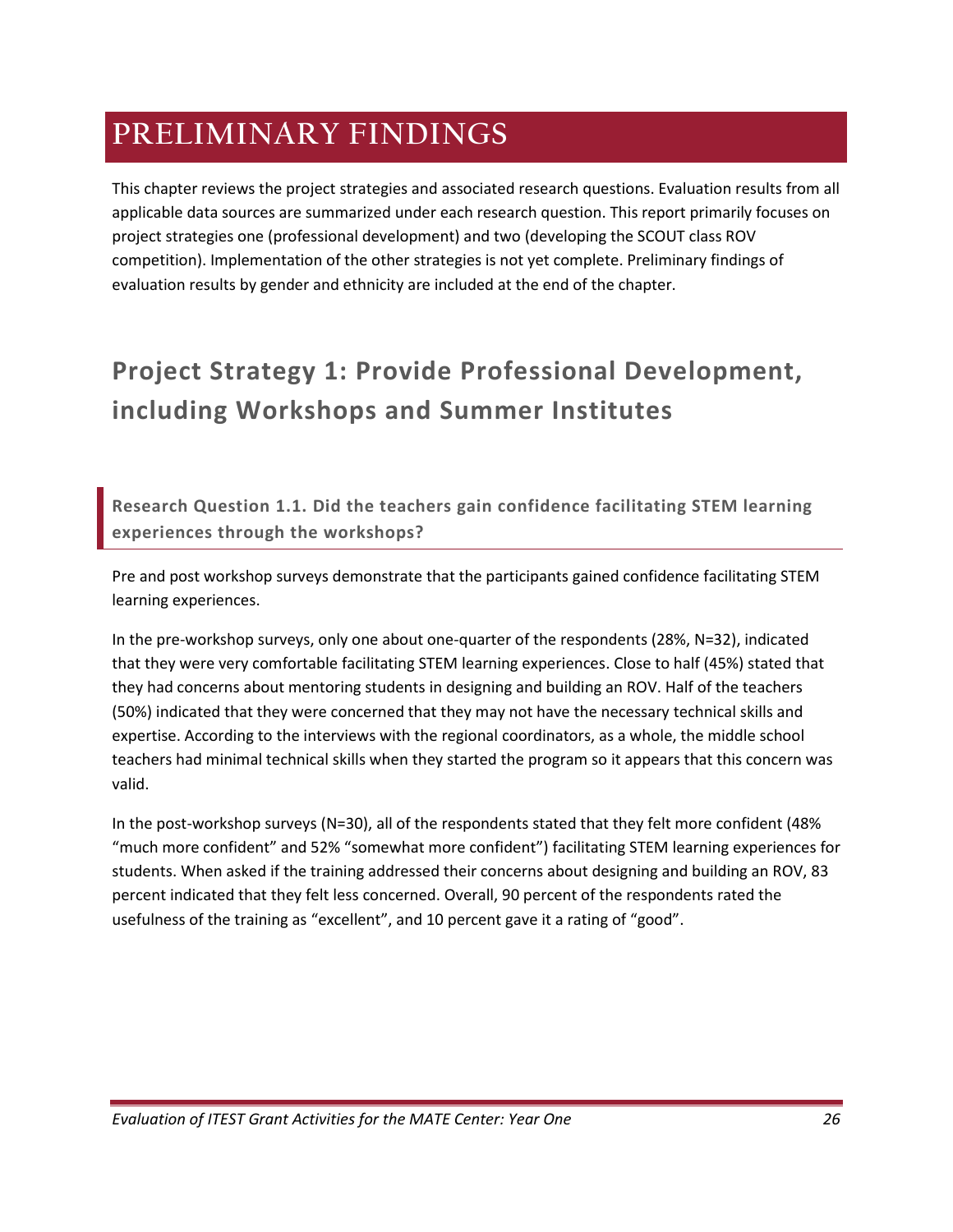**Research Question 1.2. What was the impact of the workshops on the teachers' decision to participate in the ROV competition?** 

Post workshop surveys indicate that the workshops helped affirm the teachers' decision to participate in the program. After the training, 72 percent of the respondents marked that they intended to mentor a team. (The other 28 percent marked "maybe"). Eighty-nine percent indicated that as a result of the training, they felt more committed to participating in the competition; seven percent stated that their commitment level was unchanged, and one respondent was less committed.

**Research Question 1.3. Did attendance at the Summer Institutes lead to greater awareness/understanding of ocean STEM careers?**

The ITEST Summer Institute took place after the timeframe covered by this report. Initial feedback on the Institute was collected immediately upon completion of the program, and the participants will be contacted again in six months to inquire about the application of what they learned. Results of these surveys will be included in the next evaluation report.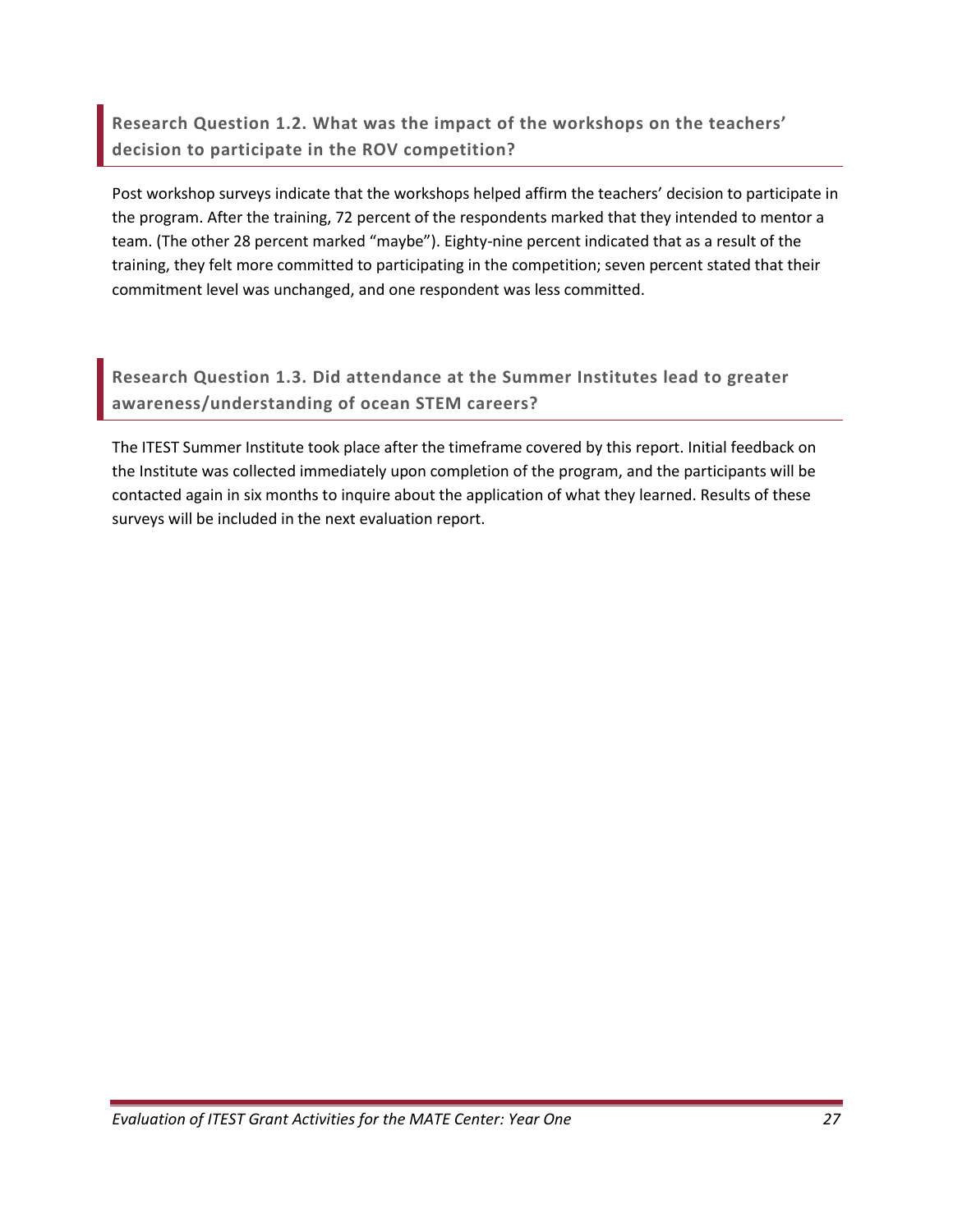## **Project Strategy 2: Support the Development of the SCOUT (Entry Level) ROV Class<sup>11</sup>**

**Research Question(s) 2.1. To what extent did participating in the ROV program lead to an increase in the students' interest in STEM and STEM careers? Did educators and parents observe an increase in the students' interest in STEM and STEM careers as a result of the program? An increase in the students' STEM knowledge and skills and SCANS skills?**

**Increased Awareness of and Interest in STEM Careers:** After building their ROV, 97 percent of the students (N=98)<sup>12</sup> indicated that they knew more about careers in marine science, technology, and engineering. Indeed, 50 percent marked that they knew "a lot more". Seventy-one percent (71%) stated that their ROV project made them more interested in a marine career. (Overall, 46 percent of the students were interested in having a career in marine science, technology, or engineering; 47 percent were not sure, and 7 percent were not interested in a career in this field.)

Among the teachers/mentors who completed post-competition surveys (N=8), all of the respondents (100%) indicated that they had observed that their students were more interested in pursuing a STEM career. While this is a small sample size, the teacher/mentor survey results are in line with the results of prior years' surveys of teachers/mentors of Ranger and Explorer class teams.

**Increased Interest in STEM:** Three quarters of the students (75%) stated that their ROV project made them want to learn more about ocean science, technology, and engineering. Students indicated that their ROV projects increased their desire to take courses in science (72%), computer science (48%), math (39%), engineering (19%), and other hands-on classes or club activities like robotics, electronics and shop courses (65%). Additionally, 65 percent of the students wanted to learn more about undersea volcanoes, including how ROV's are used.

In the post-competition survey, all of the teachers/mentors (100%) indicated that their students were more interested in learning about science, technology, engineering and math. This follows patterns of prior surveys of teachers/mentors.

l

**<sup>11</sup>** In the proposal, this project strategy was stated as "Provide student workshops and ROV STEM curriculum". After the first year of implementing the grant, it became clear that the wording of this strategy and the associated research questions needed to be broadened to "support the development of the SCOUT (Entry Level) ROV Class." **<sup>12</sup>** All student survey results presented in this report chapter are based on a total of 98 completed surveys.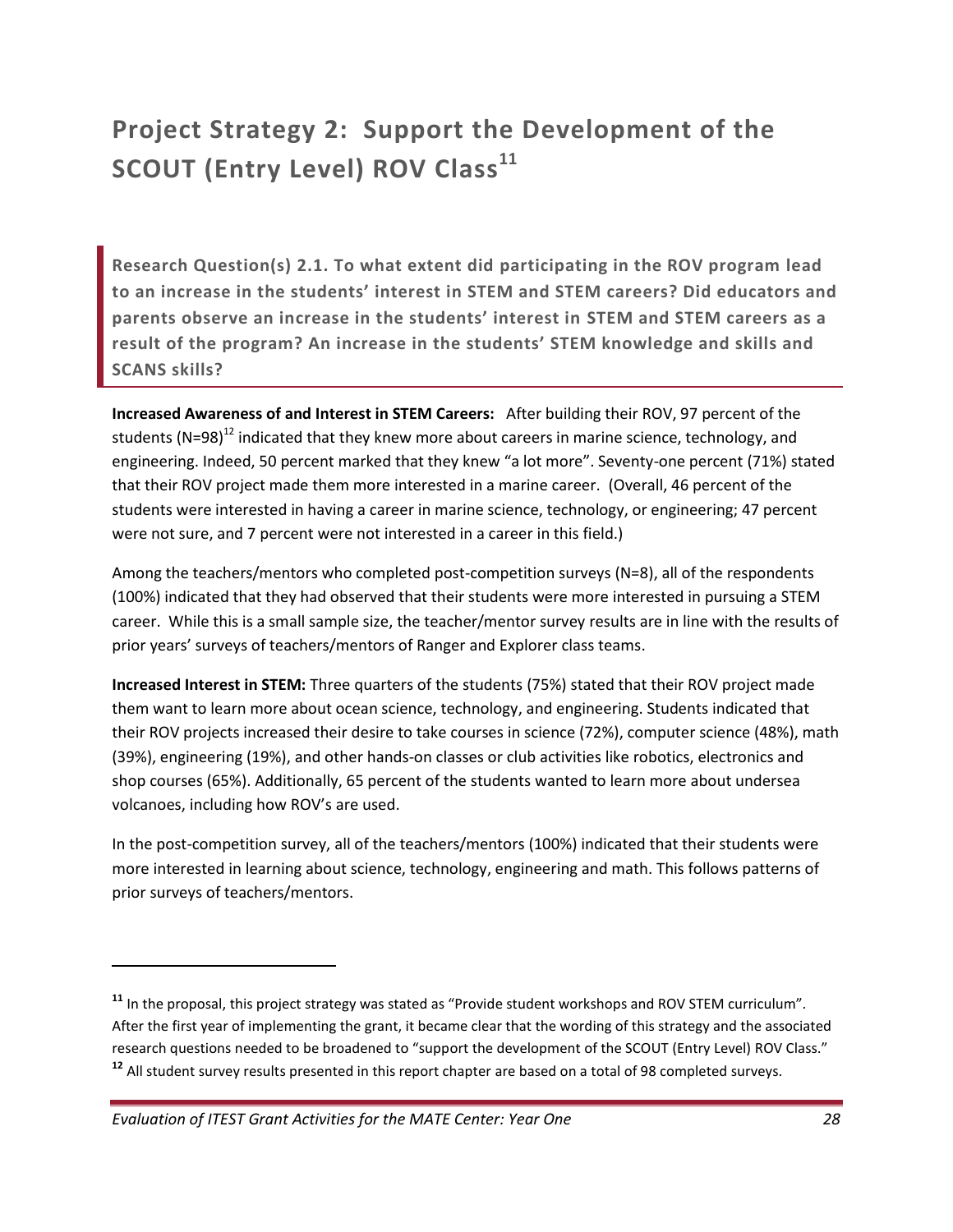Parents concurred with the other sources reporting increased student interest in STEM. Ninety-five percent (95%) of the parents surveyed (N=80) $^{13}$  stated that building an ROV has made their child more interested in science, technology, engineering or math. Open-ended comments from the parents include the following:

*More interest in hydrodynamics*

*More interested in the ROV industry*

*Interest in aquatic science*

*Has had a slight shift from loving astrophysics to also loving marine engineering*

**Increased STEM Knowledge and Skills:** Most students entered with no knowledge about ROV's. Over half of the students (52%) did not know what an ROV was before entering this program, and for over three quarters of the students (78%), this was their first time building an ROV. One indication of increased STEM knowledge is that before beginning their research for the competition, only 9 percent of the students indicated that they knew "a lot" about undersea volcanoes. After completing their research, 41 percent marked that they knew "a lot". Students also gained research skills as part of the competition. Fifty percent used the Internet to conduct research, including websites for organizations including NOAA, Hawaii Center for Volcanology, and the University of Hawaii School of Ocean, Earth Science and Technology. Additionally, 22 percent interviewed teachers or parents, and 17 percent used print resources, such as journals and newspapers.

Parents reported that building an ROV contributed to improving their child's grades in science (72%), math (55%), computers (61%), and engineering/robotics (76%).<sup>14</sup>

l

# **ROV Program Testimonials**

## *Parents*

*This program kept my highly disillusioned, turned-off, gifted child in school.*

*My daughter…thoroughly enjoyed the experience, and it inspired her classmates' interest in robotics and design. I loved watching her grow in this new direction. At the competition, she watched other students intently, seeking new ideas for designs. Thanks so much to organizers and volunteers for making this possible.*

*This has been the most fantastic experience. The kids have learned so much through this process without thinking of it as 'work'. I hope this program continues for many years and that my younger son can participate too.*

## *Faculty/Mentors*

*All students took something valuable away from the experience.*

*The kids learned a lot about teamwork.*

*This was our school's first year participating. At the competition…I thought they performed very well, and I was proud of their willingness to adapt and desire to learn. We used their scores on the tasks and looked at their strengths and areas for growth for next year. They want to get started the minute the tasks are out next November!*

*Evaluation of ITEST Grant Activities for the MATE Center: Year One 29*

**<sup>13</sup>** All of the parent survey results are based on 80 completed surveys.

**<sup>14</sup>** Percentages are calculated among students studying each topic.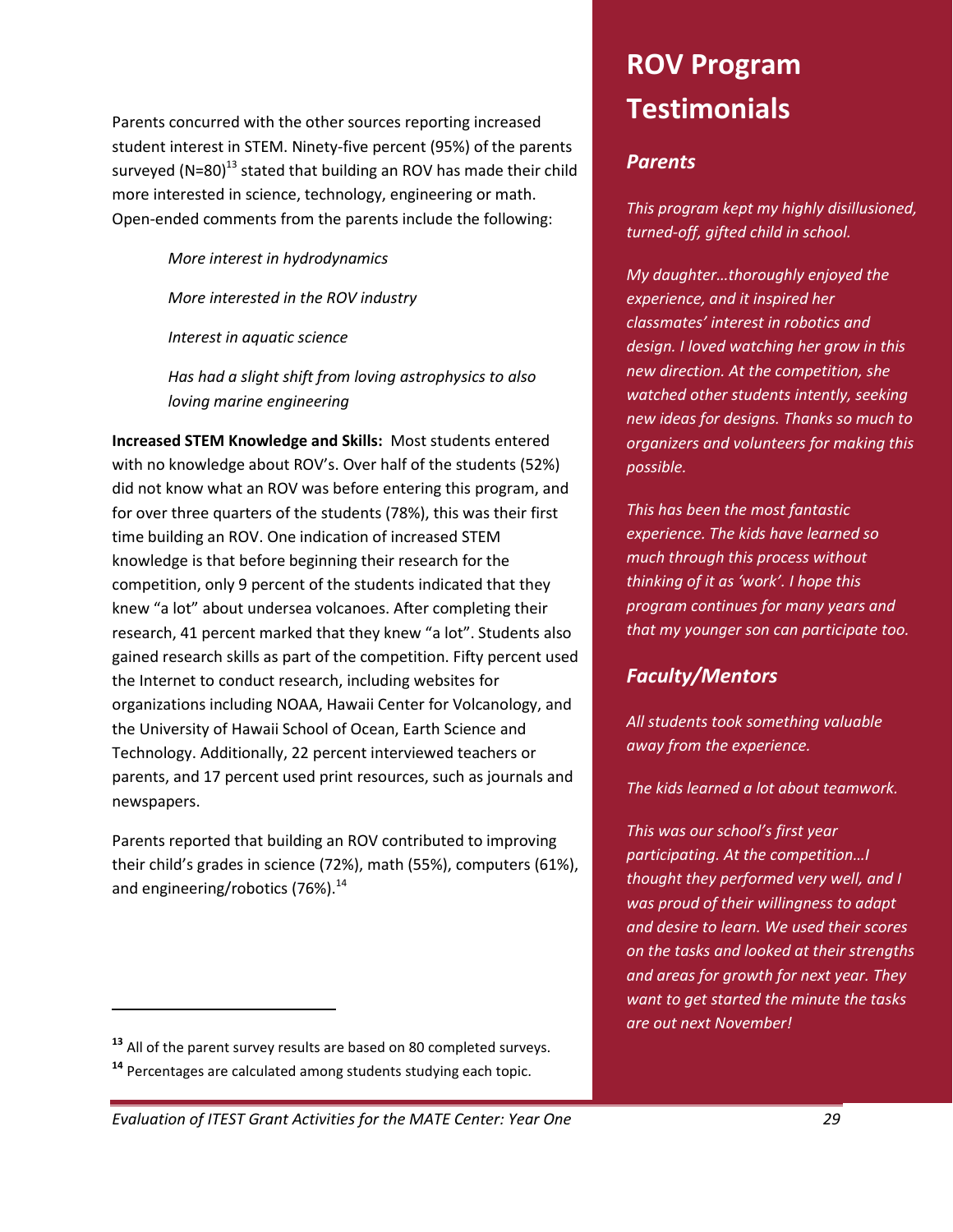Among the teachers/mentors who completed post-competition surveys, all of the respondents reported that they observed improvements in their students' STEM knowledge and skills.

**Increased SCANS skills:** In the post-competition surveys, all of the teachers/mentors mentioned that they observed increases in their students' skills in team building, problem solving, and/or critical thinking.

When parents were asked what changes they have seen in their child as a result of their involvement in the ROV project, 70 percent reported that their children were better able to work with others; 70 percent indicated that their child's self confidence had improved, and 28 percent marked that their child was better organized. In the open-ended comments, other changes that parents observed in their children included the following:

*Increased passion for building, mechanics, out of box thinking, outlet for creativity in thinking of mechanical solutions.*

*Social skills, leadership, team building skills, collaboration – very positive experience.*

*Remarkable improvement in leadership and speaking skills.*

*More persistent when things don't work right away.*

*Imagination has improved!*

*Great to see an interest in something other than videos. Loves the hands on problem solving.*

*Working on a team was an excellent experience. Having a task that was compelling was very important.*

*More involved in school, more social, happier.*

*Excited to go to school on days when the ROV club met.*

Overall, parents rated their children's experience building and competing with an ROV extremely positively. Seventy percent rated it as excellent, 26 percent gave a rating of good, 3 percent marked fair, and 1 percent rated it as poor.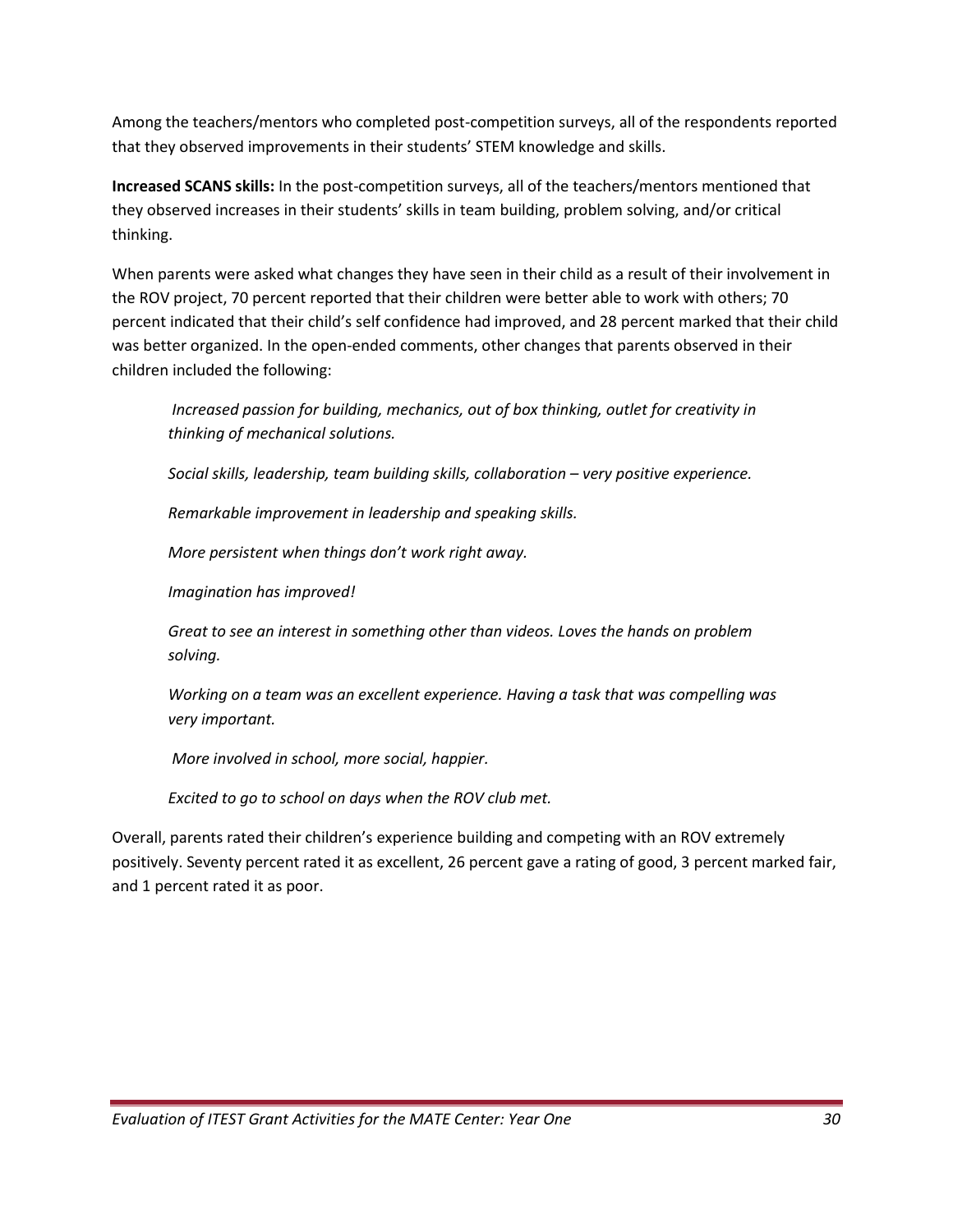**2.2. Did participating in the workshops (or observing the competitions) lead to an increase in the parents' support of their children's interest in STEM careers?**

Eighty-one percent of the parents surveyed indicated that participation in the ROV program changed how they envisioned their child's future, making it easier to picture their child with a STEM career. Eleven percent marked that the program participation did not affect how they picture their child's future, and 8 percent were not sure.

## **2.3. Were the curriculum materials and workshops at the appropriate level for a middle school audience?**

**Curriculum materials:** Due to the extremely quick ramp-up time of this year's grant implementation, there was no time to design a curriculum specific to this program. Rather, the MATE Center sent a collection of previously developed instructional and support materials to the regional coordinators. The regional coordinators selected the materials that best fit into their teacher, student, and mentor workshops and class presentations. Anecdotal reports from the regional coordinators were that the materials were useful. In the future, they would appreciate having materials specifically designed for this program, including items that would help show teachers how this program fits into their classroom topics (e.g. how ROV's apply to physics, etc.) The MATE Center has plans to develop support materials specifically for this program. Once the new materials are released, they will be evaluated for appropriateness for the middle school audience.

**Workshops:** Anecdotal reports from regional coordinators, faculty, and parents indicate that the workshops targeting a broad audience (students, teachers/mentors, and parents) were at the appropriate level for the middle school audience, and that the participants were very engaged. It appears that the middle school teachers generally had minimal technical skills, and the regional coordinators struggled a bit with the teacher workshops: how to provide enough information that the teachers would have the skills to succeed without overwhelming them. The regional coordinators responded to this challenge with different approaches: most offered multiple workshops throughout the program duration. The New England regional is planning a three-day workshop in July, with the goal of taking teachers who have no technical skills and bringing them to the point that they are comfortable wiring a basic controller. Another professional development opportunity for these teachers is the MATE Center's week-long Summer Institute.

This evaluation question will be investigated more rigorously in the upcoming year.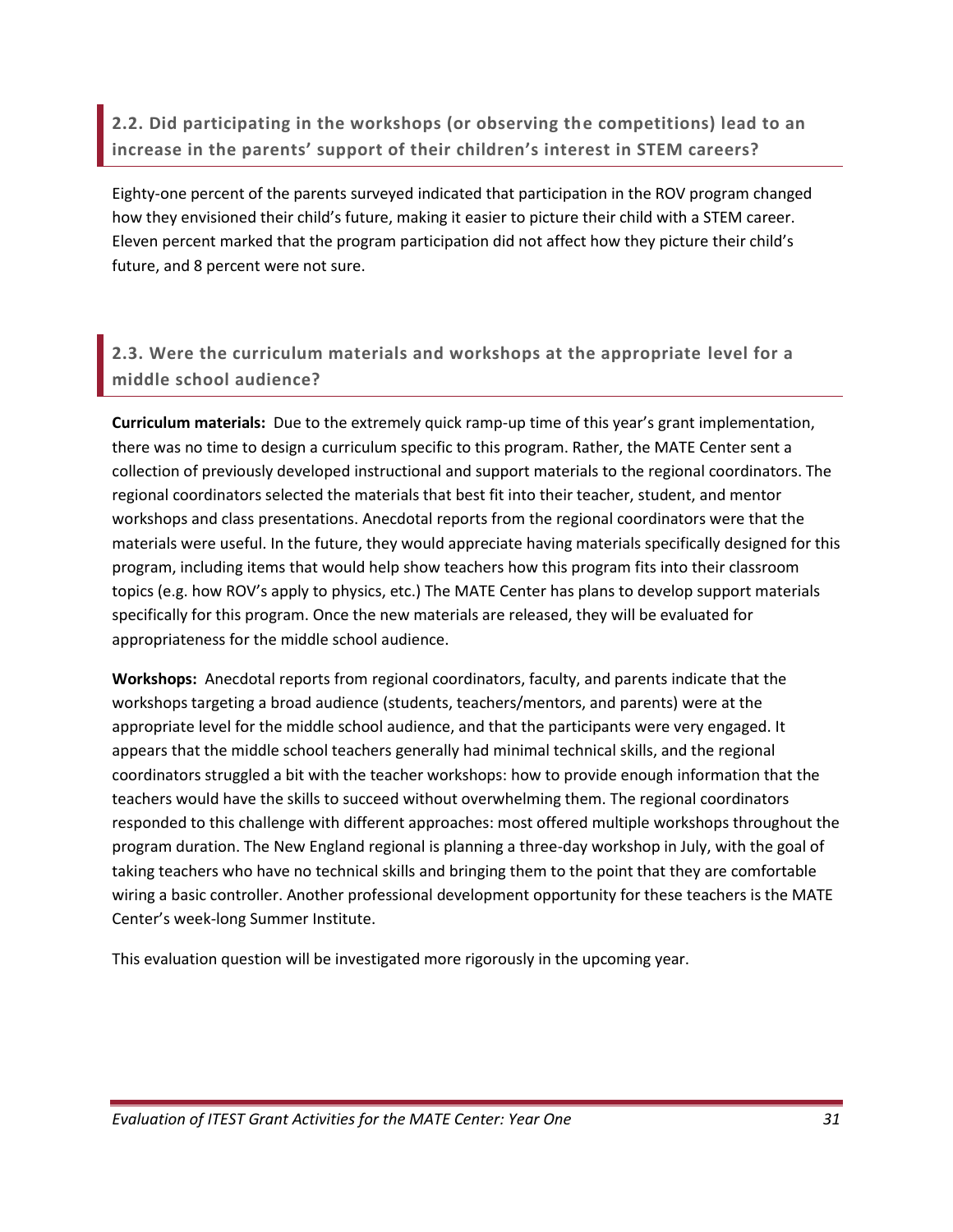**2.4. What was the impact of the workshops and other support on the teams' ability to build an ROV and participate in the regional competitions?**

As stated above, 89 percent of the teachers indicated that as a result of the workshops, they felt more committed to participating in the competition. The biggest indicator that the regions successfully supported the teams was the increase in the number of SCOUT class teams participating in regional competitions and other SCOUT class culminating events.

## **Project Strategy 3: Modify Career Guidance Resources to Better Suit Middle & High School Students**

**3.1. Has the** *Exploring Ocean Careers* **course and web site been modified so that the appeal, information and delivery are appropriate for the middle and high school audience?**

The Exploring Ocean Careers course is in the process of being updated and modified. It will be evaluated once the revised website is launched in the 2010-2011 project year.

**3.2. Did students, educators and parents use the career guidance tools? Did their awareness of ocean STEM careers increase as a result of these tools?**

The career guidance tools are in the process of being updated. It is unclear to what extent the current tools are being used by the ITEST audience. Nonetheless, there are indications that students' awareness of STEM careers has increased through their participation in the program. As stated above, after building their ROV, 97 percent of the students (N=98) indicated that they knew more about careers in marine science, technology, and engineering. The usage and effectiveness of the updated career guidance tools will be evaluated once they are released.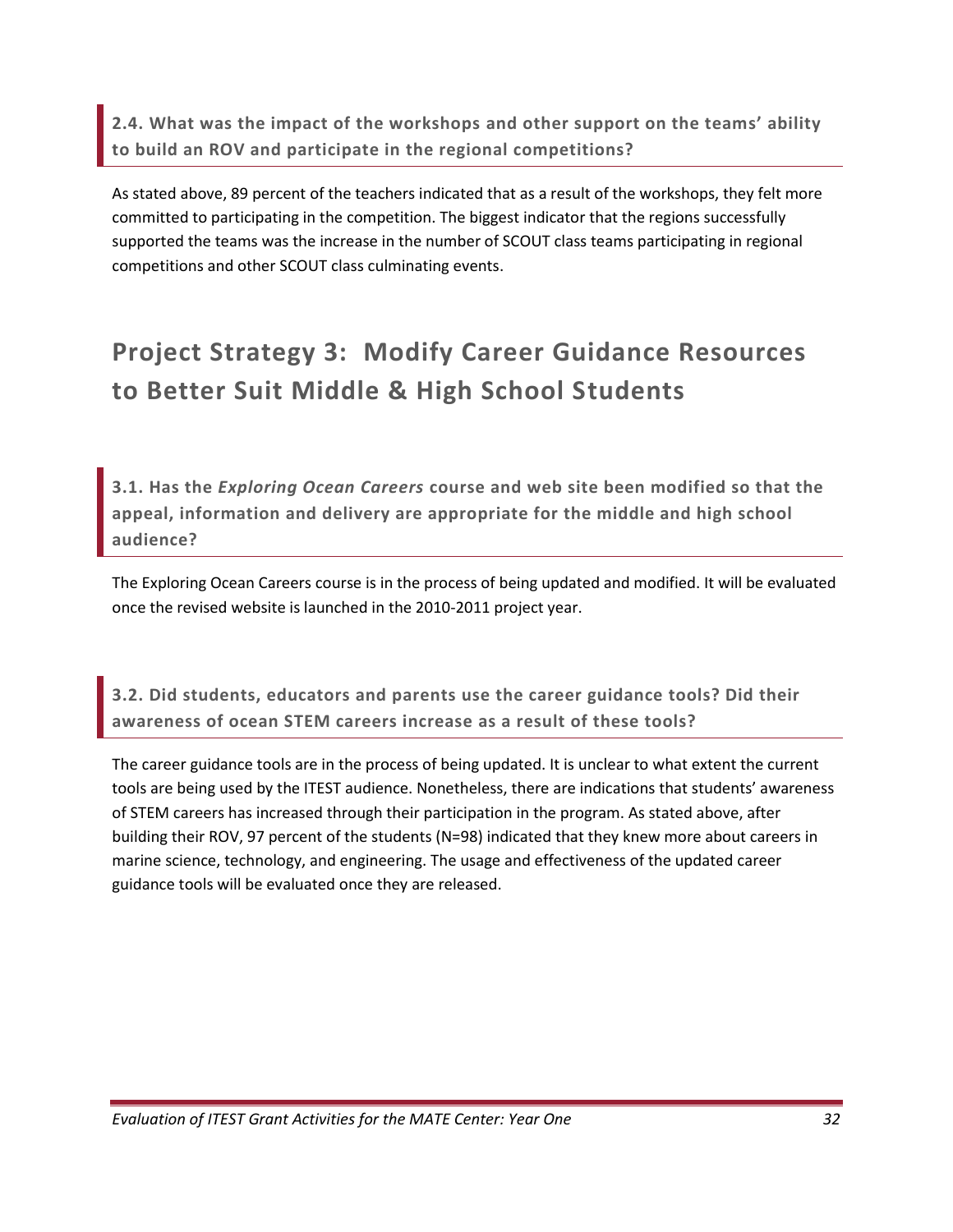## **Project Strategy 4: Build ROVER, a Cyberlearning Center**

**4.1. Has ROVER increased access to career and instructional resources? Increased use of the resources?**

ROVER will be evaluated after it is launched in September 2010.

**4.2. To what extent were the website users satisfied with the ease-of-use of the website? With the materials available through the website?** 

ROVER will be evaluated after it is launched in September 2010.

**4.3. Has ROVER increased communication between students, educators, industry professionals, and parents?** 

ROVER will be evaluated after it is launched in September 2010.

**4.4. Did the availability of ROVER affect the teams' ability to build an ROV and participate in the regional competitions?**

ROVER will be evaluated after it is launched in September 2010.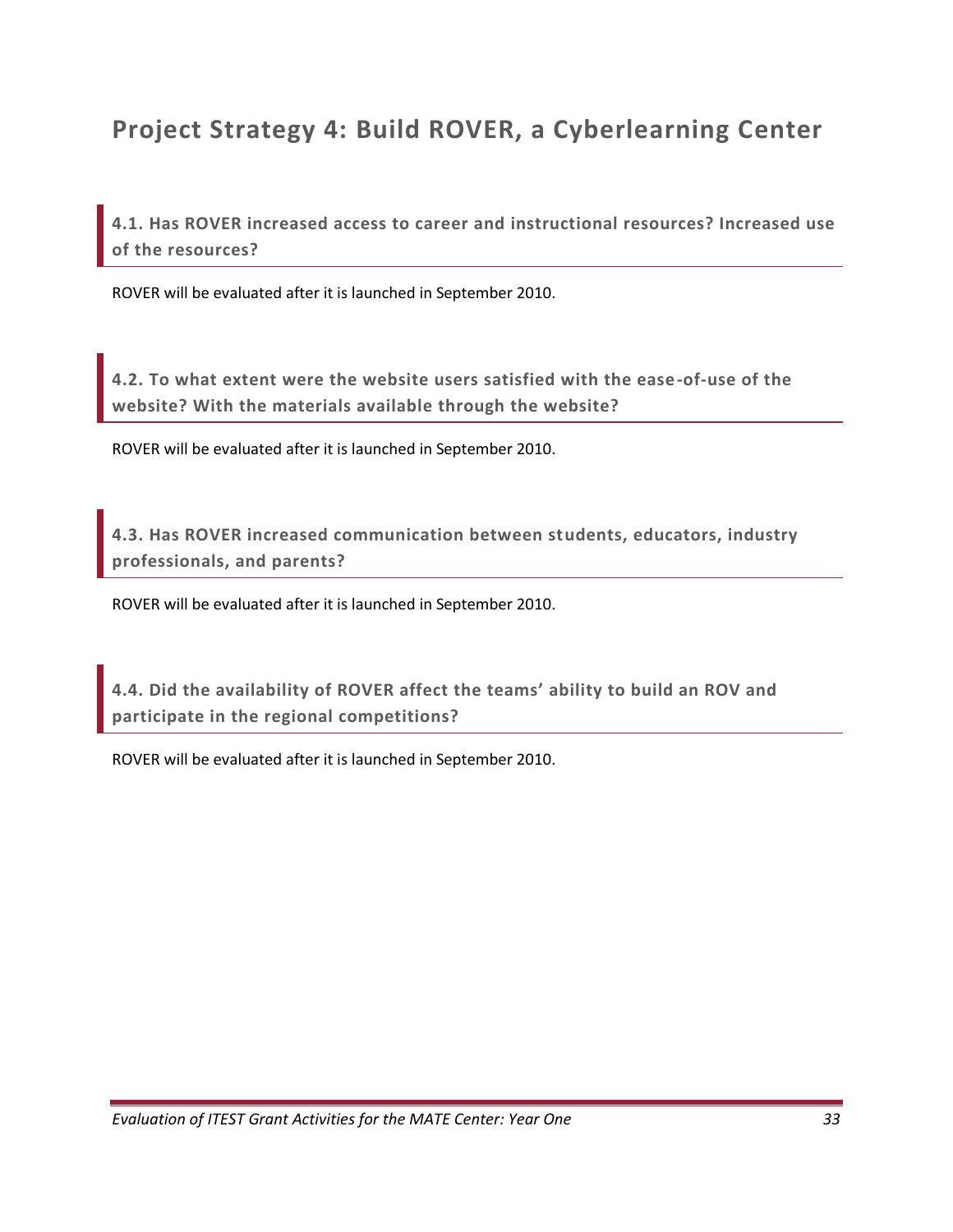## **Preliminary Findings by Gender & Ethnicity**

In the ITEST proposal, the evaluation proposed exploring the findings by gender, ethnicity, and socioeconomic status. Socio-economic status has proved difficult to collect, considering the large number of schools and clubs involved and their varying privacy concerns. We are considering different possible proxies for this demographic factor. However, preliminary analysis by gender and ethnicity was possible, based on self-reported demographics in the student survey. According to the demographic data in the surveys (N=98), the students were about three-quarters male (74%), and slightly more than half were of minority backgrounds (53%). 15

The results by gender and ethnicity (minority status) are presented below. <sup>16</sup> The analysis focuses on the following topics:

- Awareness of STEM careers
- Interest in STEM careers
- Interest in STEM topics
- STEM knowledge

 $\overline{\phantom{a}}$ 

Positive results were found regardless of gender or ethnicity; however, the strongest gains were among white students and male students. This is a strong area of concern for the PI, and steps are being taken to improve both the recruitment of underrepresented students and the impact that the program has on them.

Prior to the ITEST grant, the MATE Center conducted a study on effective strategies for recruiting underrepresented college students for a marine STEM internship program. The study found that the most effective outreach had the following characteristics:

- Conducted by personnel of diverse backgrounds,
- Used recruitment materials depicting students of diverse backgrounds,
- Offered a contact person for the project, rather than impersonal project contact information, and
- Provided frequently asked questions responding to the parents' concerns.

**<sup>15</sup>** As noted in the methodology section, student surveys were not collected from all of the regions; thus, the demographics reported here do not match the overall demographics reported elsewhere.

**<sup>16</sup>** The sample size of participant surveys from each ethnicity was not large enough to do analysis by individual ethnicity. Instead, all non-white respondents were coded as "minority", and results were analyzed by this "minority status" variable.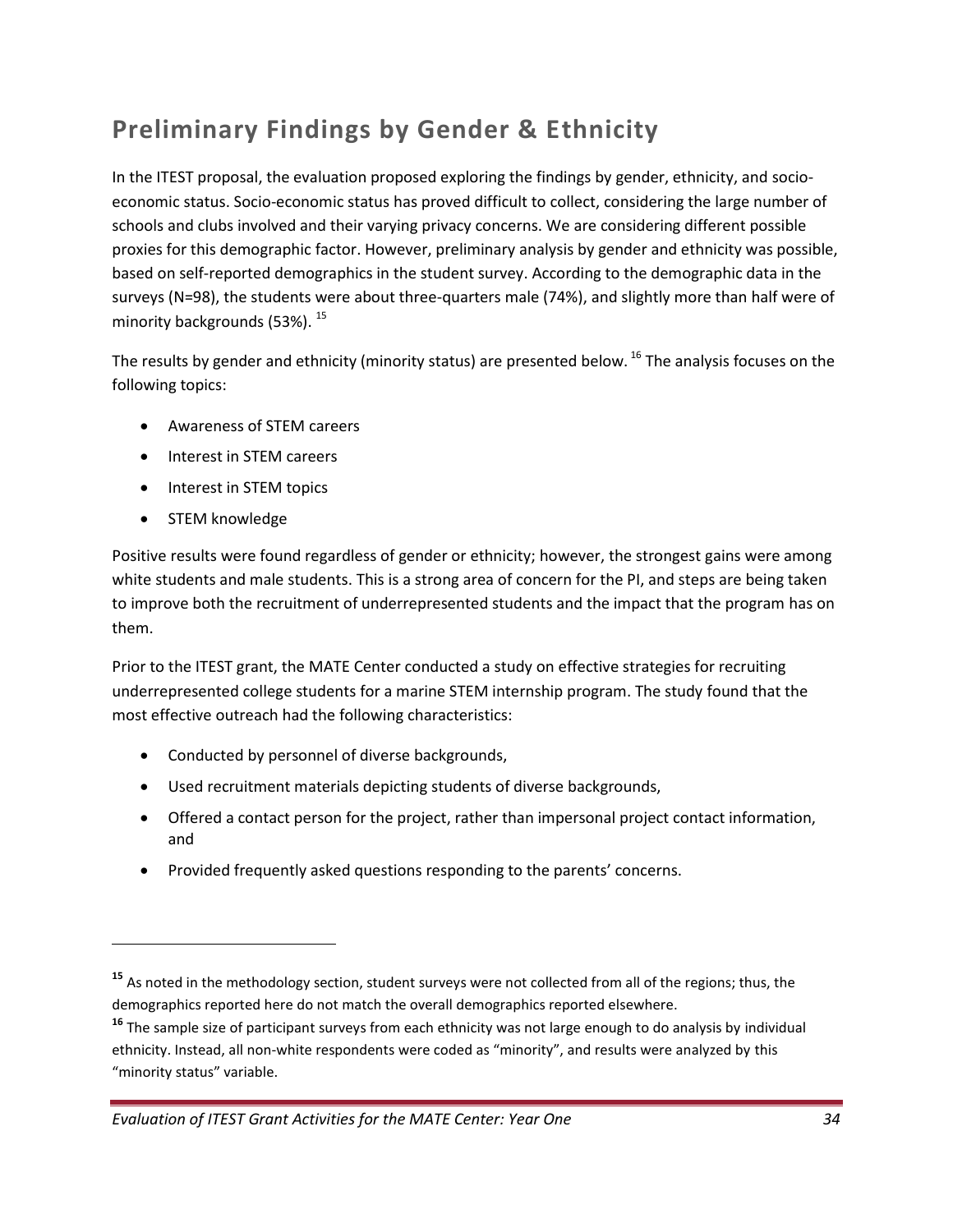While this ITEST project targets a younger age range than the college students in the study, it is likely that many of these lessons apply to the ITEST program as well. The ITEST project will attempt to apply these lessons in a more thoughtful way in year two of the grant, starting by sharing this information with the regional coordinators at the regional coordinators meeting scheduled for September of 2010. As noted in the first chapter of this report, the regions have a variety of implementation methods for the grant; however, within this variety, it should still be possible to incorporate these lessons.

The project has made efforts to include the participation of teachers, college students, staff, and competition judges (industry professionals) of diverse backgrounds who can serve as role models for the middle school students. In the second year of the grant, demographic data will be collected on these stakeholders.

The project has also turned to their Curriculum and Cultural Advisory Committee for advice on this topic. In particular, the committee stressed the importance of reaching out to middle school parents in addition to students. As stated in the ITEST Annual Report, the committee suggested addressing questions such as the following: "Will my family accept this? Can I do this with my family? Will I be able to support my family? I want to live the good life: will an ocean career give me that?" In year two, the project plans to include this information in the updated career information resources.

One of the goals of the project is to help determine the most effective strategies for engaging youth of diverse backgrounds. Future evaluations will track the implementation of these strategies to reach out to underrepresented students, the effectiveness of these strategies in increasing the participation of these students, and the differential impacts on student outcomes.

## **Results by Gender**

Overall, positive results were found in both male and female students: increased awareness of and interest in STEM careers, increased interest in studying STEM topics, and increased STEM knowledge. In general, the ROV program appeared to generate stronger gains in the boys than the girls.

**Awareness of STEM Careers:** Prior to participation in the ROV program, the level of awareness about careers in marine science, technology and engineering was similar between boys and girls. Eleven percent of the boys and twelve percent of the girls reported that they knew "a lot" about these careers. Likewise, *growth* in career awareness was similar between the genders, though boys reported slightly larger gains. For example, all of the boys (100%) reported that they knew more about marine careers after the program, compared to 92 percent of the girls.

**Interest in STEM Careers:** The male students were more interested in pursuing a career in marine science, technology, or engineering than the female students (male: 51%; female: 33%). Interest in these careers grew due to the ROV program for both males and females, though this effect was stronger for the boys (male: 75% were more interested; female: 58%).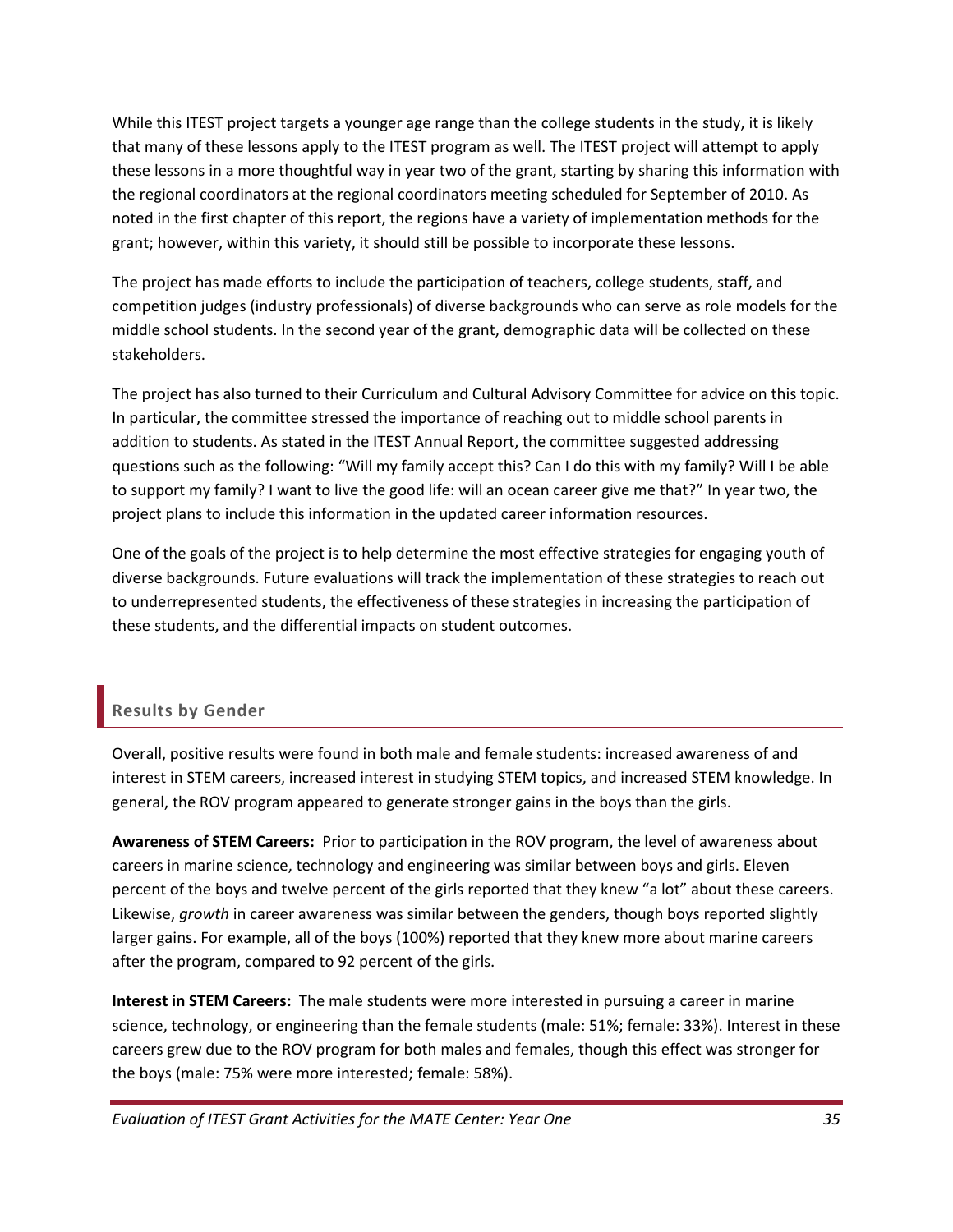**Interest in STEM Topics:** The ROV program resulted in increased interest in learning about STEM topics for both the male and female students; however, these effects were stronger for the male students in most topics. The students reported that the ROV project made them want to learn more about ocean science (male: 77%; female 65%). They also reported that the ROV project increased their desire to take the following courses:

- Math (male: 46%; female: 20%)
- Science (male 75%; female: 68%)
- Computer Science (male: 56%: female: 24%)
- Engineering (male: 22%; female: 8%)
- Hands-on courses or clubs (male: 71%; female: 48%)

Female students were slightly more likely than the male students to indicate that they want to learn more about undersea volcanoes (male: 65%; female: 69%).

**STEM Knowledge:** One indicator of STEM knowledge was the self-reports of the level of knowledge of undersea volcanoes. Student knowledge about undersea volcanoes increased in both male and female students. Before the program, only 10 percent of males and 8 percent of females indicated that they knew "a lot" about undersea volcanoes. After the program, 45 percent of males and 31 percent of females reported that they knew "a lot". Again, this result was stronger in the males.

## **Results by Minority Status**

Overall, positive results were found in both the white and minority students: increased awareness of and interest in STEM careers, increased interest in studying STEM topics, and increased STEM knowledge. In general, the ROV program appeared to generate stronger gains in the white students; however, minority students reported stronger desire to take courses in math and engineering.

**Awareness of STEM Careers:** Prior to participation in the ROV program, the level of awareness about careers in marine science, technology and engineering was similar, regardless of ethnicity. Eleven percent of the white students and twelve percent of the minority students reported that they knew "a lot" about these careers. Likewise, *growth* in career awareness was similar, though white students reported slightly larger gains. For example, all of the white students (100%) reported that they knew more about marine careers after the program, compared to 94 percent of the minority students.

**Interest in STEM Careers:** The white students were more interested in pursuing a career in marine science, technology, or engineering than the minority students (white: 52%; minority: 41%). Interest in these careers grew due to the ROV program for both white and minority students, though this effect was stronger for the white students (white: 87% were more interested; minority: 55%).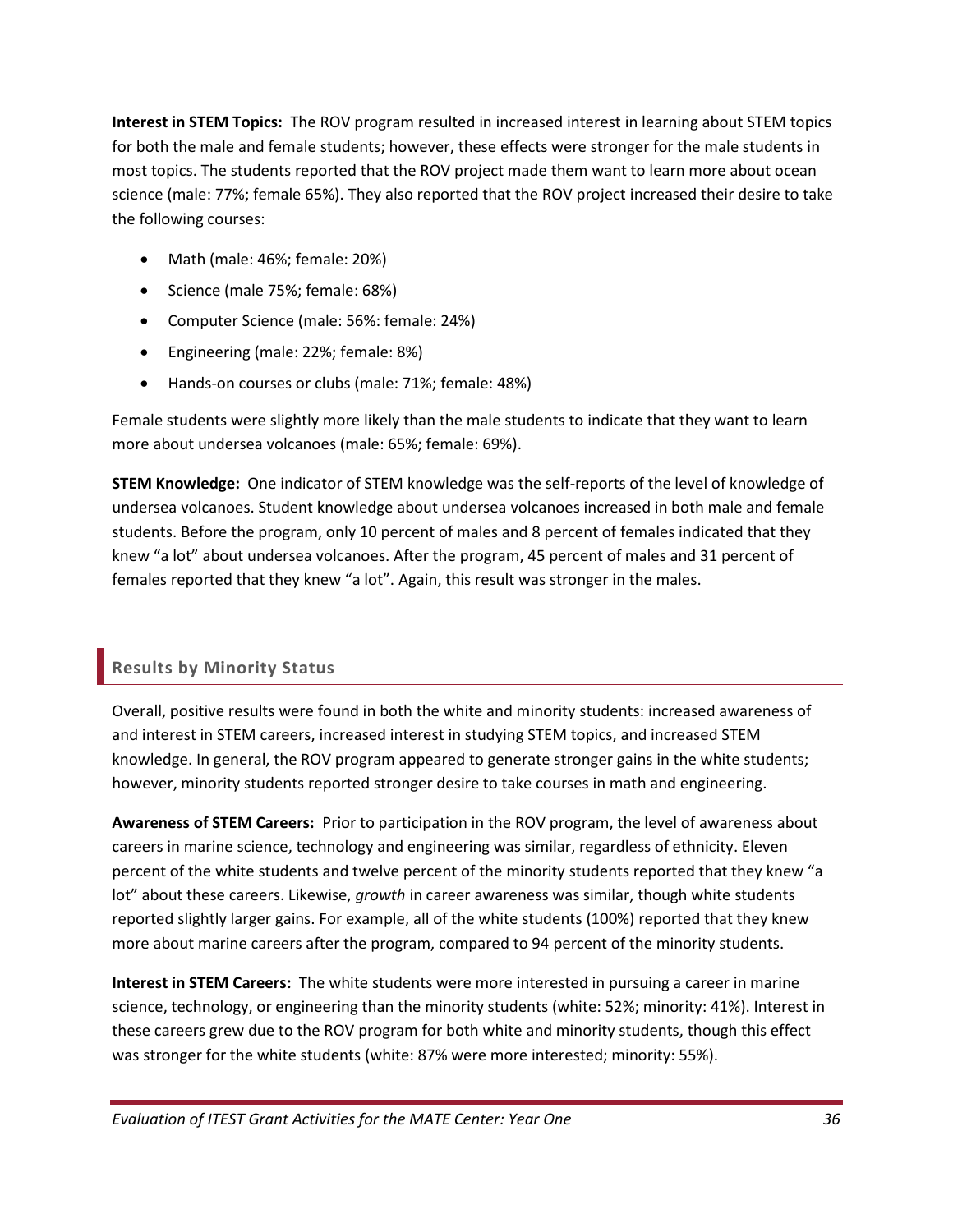**Interest in STEM Topics:** The ROV program resulted in increased interest in learning about STEM topics for both white and minority students. These effects were stronger for the white students in most topics. However, minority students were more likely to state that the ROV program increased their desire to take courses in math and engineering, and their desire to take computer science courses was equal to that of the white students.

The students reported that the ROV project made them want to learn more about ocean science (white: 85%; minority 65%). They also reported that the ROV project increased their desire to take the following courses:

- Math (white: 37%; minority: 41%)
- Science (white 85%; minority: 63%)
- Computer Science (white: 48%: minority: 49%)
- Engineering (white: 9%; minority: 29%)
- Hands-on courses or clubs (white: 74%; minority: 59%)

White students were more likely than the minority students to indicate that they want to learn more about undersea volcanoes (white: 73%; minority: 52%).

**STEM Knowledge:** One indicator of STEM knowledge was the self-reported level of knowledge about undersea volcanoes. Student knowledge about undersea volcanoes increased in both white and minority students. Before the program, only 7 percent of the white students and 13 percent of the minority students indicated that they knew "a lot" about undersea volcanoes. After the program, 45 percent of the white students and 35 percent of the minority students reported that they knew "a lot". Again, this result was stronger in the white students.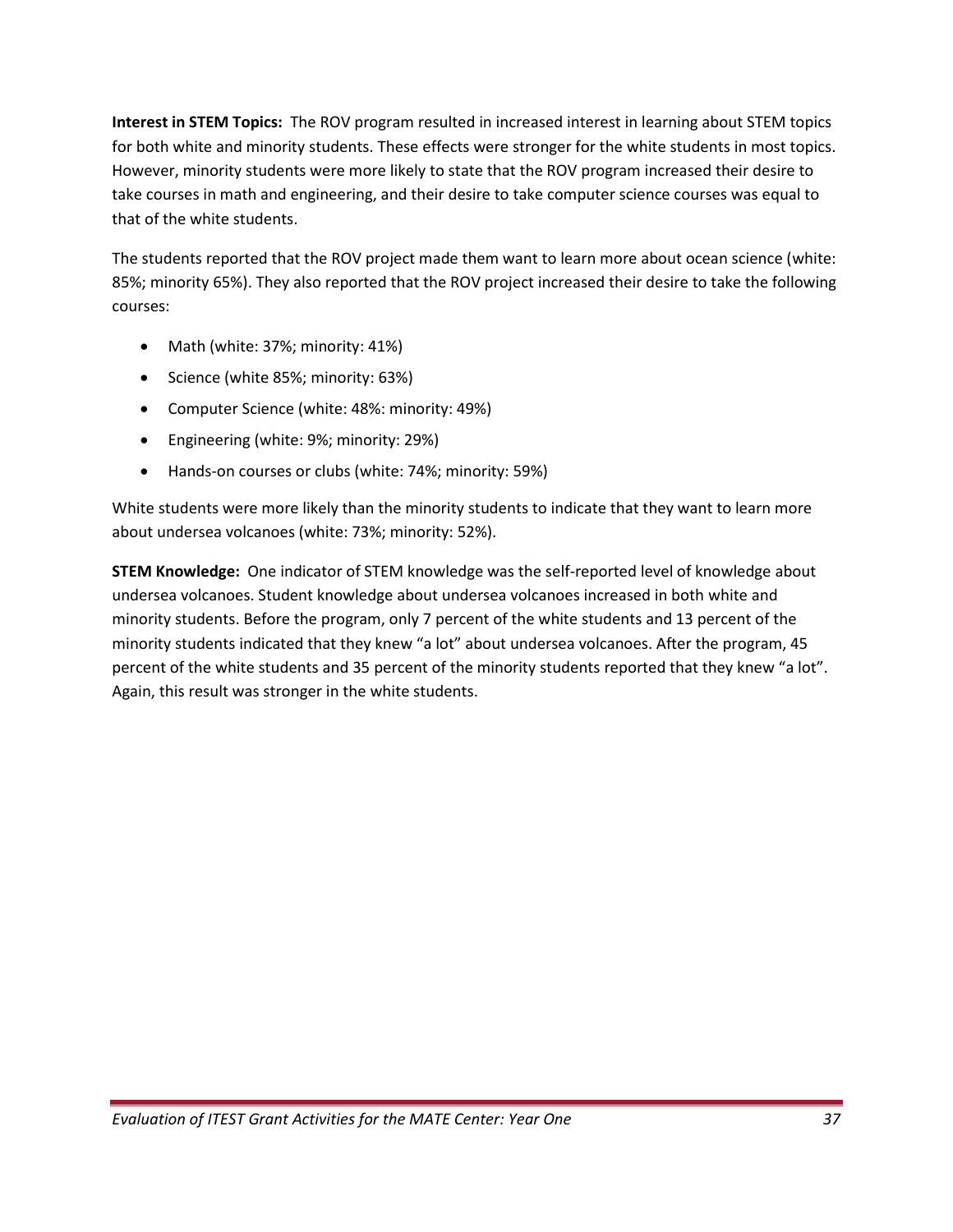# **CONCLUSIONS**

Overall, the MATE Center successfully implemented the first nine months of ITEST grant activities, delivering professional development workshops and supporting the expansion of the SCOUT class ROV competition among the middle school audience. Prior to the ITEST grant, the MATE Center had a robust ROV competition network among high schools, community colleges and universities. The missing link in the pipeline was the middle schools.

Research shows that middle school is the time when many students become disengaged with school in general and with STEM subject matter. Results from this evaluation suggest that the MATE Center has achieved their goal of offering a hands-on, engaging activity for students that helps grow their interest in school and in STEM. This is especially important in school districts that have removed technology and shop classes due to budget constraints, such as those in Massachusetts. Comments from parents were extremely encouraging in this regard. As one parent in the Pacific Northwest wrote, "this program kept my highly disillusioned, turned-off, gifted child in school." Other parents noted that their children were "excited to go to school on days that when the ROV club met" and "more involved in school".

In addition to increasing engagement in school, it appears that the ROV program successfully contributed to gains in student awareness of marine STEM careers and interest in pursuing a marine STEM career, increased interest in learning more about STEM topics, and improved STEM knowledge and skills and SCANS skills.

One of the goals of the evaluation is to examine differential impacts of the grant implementation strategies on underrepresented populations. While socio-economic status was not available, this year's evaluation included some preliminary analysis by gender and minority status. Gains were seen in all of the expected outcomes, regardless of student gender or minority status. However, male students and white students showed stronger gains than female students or minority students in most areas. This finding is not unexpected; in fact, it is consistent with other research on student interest in STEM.

The MATE Center placed a strong emphasis on reaching out to underrepresented populations in the first year of the grant. This is a topic of longstanding efforts on behalf of the Center. For instance, through other funding sources, the Center has studied recruitment of diverse students to STEM internship opportunities. The ITEST PI and regional coordinators expressed their views that reaching out to the diverse audiences is an area that will receive continual attention throughout the grant. Future evaluations will monitor both the effectiveness of the recruitment strategies and the differential outcomes.